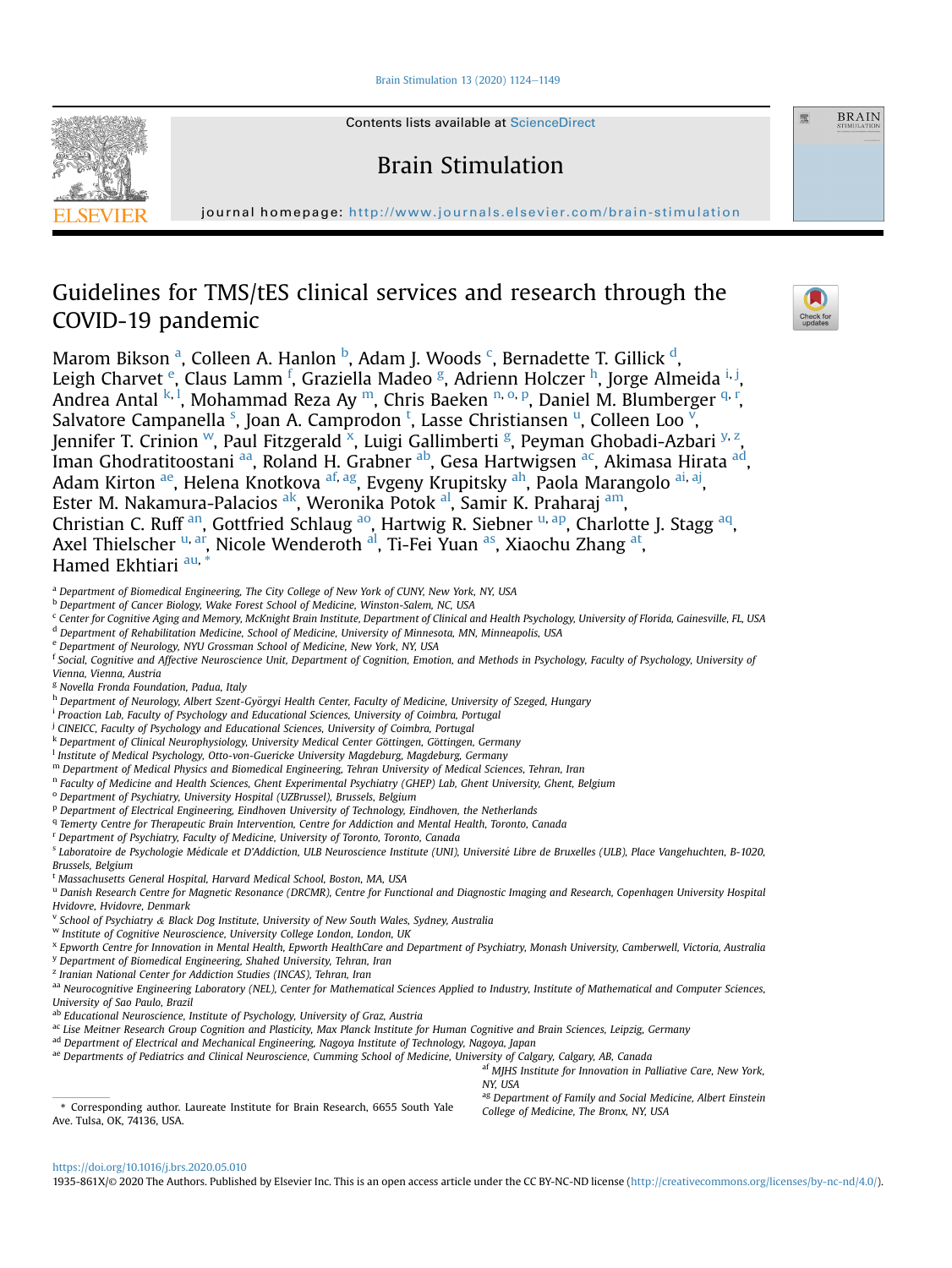<span id="page-1-0"></span>ah First Pavlov State Medical University, V. M. Bekhterev National Research Medical Center for Psychiatry and Neurology, St. Petersburg, Russia

<span id="page-1-1"></span>ai Department of Humanities Studies, University Federico II, Naples, Italy

<span id="page-1-2"></span>aj Aphasia Research Lab, IRCCS Santa Lucia Foundation, Rome, Italy

<span id="page-1-3"></span><sup>ak</sup> Department of Physiological Sciences, Federal University of Espírito Santo, Vitória, ES, Brazil

<span id="page-1-4"></span>al Neural Control of Movement Lab, Department of Health Science and Technology, ETH Zurich, Switzerland

<span id="page-1-5"></span>am Department of Psychiatry, Kasturba Medical College, Manipal, Manipal Academy of Higher Education, Manipal, India

<span id="page-1-6"></span>an Zurich Center for Neuroeconomics (ZNE), Department of Economics, University of Zurich, Zurich, Switzerland

<span id="page-1-7"></span>ao Neuroimaging-Neuromodulation and Stroke Recovery Laboratory, Department of Neurology, Beth Israel Deaconess Medical Center and Baystate Medical

Center, UMass Medical School, MA, USA

<span id="page-1-8"></span>ap Institute of Clinical Medicine, Faculty of Health Sciences and Medicine, University of Copenhagen, Copenhagen, Denmark

<span id="page-1-9"></span><sup>aq</sup> Wellcome Centre for Integrative Neuroimaging and MRC Brain Network Dynamics Unit, Nuffield Department of Clinical Neurosciences, University of Oxford, Oxford, UK

<span id="page-1-10"></span>ar Department of Health Technology, Technical University of Denmark, Kgs. Lyngby, Denmark

<span id="page-1-11"></span>as Shanghai Mental Health Center, Shanghai Jiaotong University School of Medicine, Shanghai, China

<span id="page-1-12"></span>at CAS Key Laboratory of Brain Function and Disease and School of Life Sciences, Division of Life Science and Medicine, University of Science & Technology of

China, Hefei, China

<span id="page-1-13"></span>au Laureate Institute for Brain Research, Tulsa, OK, USA

# article info

Article history: Received 8 May 2020 Accepted 10 May 2020 Available online 12 May 2020

#### Keywords:

Non-invasive brain stimulation COVID-19 Transcranial magnetic stimulation Transcranial direct current stimulation Transcranial alternating current stimulation Transcranial electrical stimulation

# **ABSTRACT**

Background: The COVID-19 pandemic has broadly disrupted biomedical treatment and research including non-invasive brain stimulation (NIBS). Moreover, the rapid onset of societal disruption and evolving regulatory restrictions may not have allowed for systematic planning of how clinical and research work may continue throughout the pandemic or be restarted as restrictions are abated. The urgency to provide and develop NIBS as an intervention for diverse neurological and mental health indications, and as a catalyst of fundamental brain research, is not dampened by the parallel efforts to address the most life-threatening aspects of COVID-19; rather in many cases the need for NIBS is heightened including the potential to mitigate mental health consequences related to COVID-19.

Objective: To facilitate the re-establishment of access to NIBS clinical services and research operations during the current COVID-19 pandemic and possible future outbreaks, we develop and discuss a framework for balancing the importance of NIBS operations with safety considerations, while addressing the needs of all stakeholders. We focus on Transcranial Magnetic Stimulation (TMS) and low intensity transcranial Electrical Stimulation (tES) - including transcranial Direct Current Stimulation (tDCS) and transcranial Alternating Current Stimulation (tACS).

Methods: The present consensus paper provides guidelines and good practices for managing and reopening NIBS clinics and laboratories through the immediate and ongoing stages of COVID-19. The document reflects the analysis of experts with domain-relevant expertise spanning NIBS technology, clinical services, and basic and clinical research  $-$  with an international perspective. We outline regulatory aspects, human resources, NIBS optimization, as well as accommodations for specific demographics.

Results: A model based on three phases (early COVID-19 impact, current practices, and future preparation) with an 11-step checklist (spanning removing or streamlining in-person protocols, incorporating telemedicine, and addressing COVID-19-associated adverse events) is proposed. Recommendations on implementing social distancing and sterilization of NIBS related equipment, specific considerations of COVID-19 positive populations including mental health comorbidities, as well as considerations regarding regulatory and human resource in the era of COVID-19 are outlined. We discuss COVID-19 considerations specifically for clinical (sub-)populations including pediatric, stroke, addiction, and the elderly. Numerous case-examples across the world are described.

Conclusion: There is an evident, and in cases urgent, need to maintain NIBS operations through the COVID-19 pandemic, including anticipating future pandemic waves and addressing effects of COVID-19 on brain and mind. The proposed robust and structured strategy aims to address the current and anticipated future challenges while maintaining scientific rigor and managing risk.

© 2020 The Authors. Published by Elsevier Inc. This is an open access article under the CC BY-NC-ND license [\(http://creativecommons.org/licenses/by-nc-nd/4.0/](http://creativecommons.org/licenses/by-nc-nd/4.0/)).

## Introduction

COVID-19 was first recognized in December 2019 and within months evolved into a global pandemic declared by the World Health Organization (WHO) in March 2020. To avert its rapid spread, country-specific restrictions have been introduced spanning strict social/physical distancing measures, stay-at-home orders and even lockdowns, workplace closings and furloughs/ layoffs, postponing of elective procedures in medical centers to preserve medical resources, suspending many in-person medical consultation and clinic visits, or substituting these face to face consultations with remote interventions, e.g. telecommunications. Measures to limit person-to-person contact affected institutions and researchers applying non-invasive brain stimulation (NIBS) operations. With the suddenness of COVID-19 emergence, operations at clinics and research centers administering NIBS were disrupted to varied degrees - from suspension of all activities, to limiting new enrollment or abbreviation protocols, to incremental accommodations - depending on regional restrictions and the nature of underling protocols (e.g. in-person treatment vs remote treatment). The means of maintaining (and even expanding) access to NIBS during the COVID-19 pandemic are strategically evolving. Considering that NIBS is a unique non-pharmacological tool, forms of which have been successfully established for treatment of a wide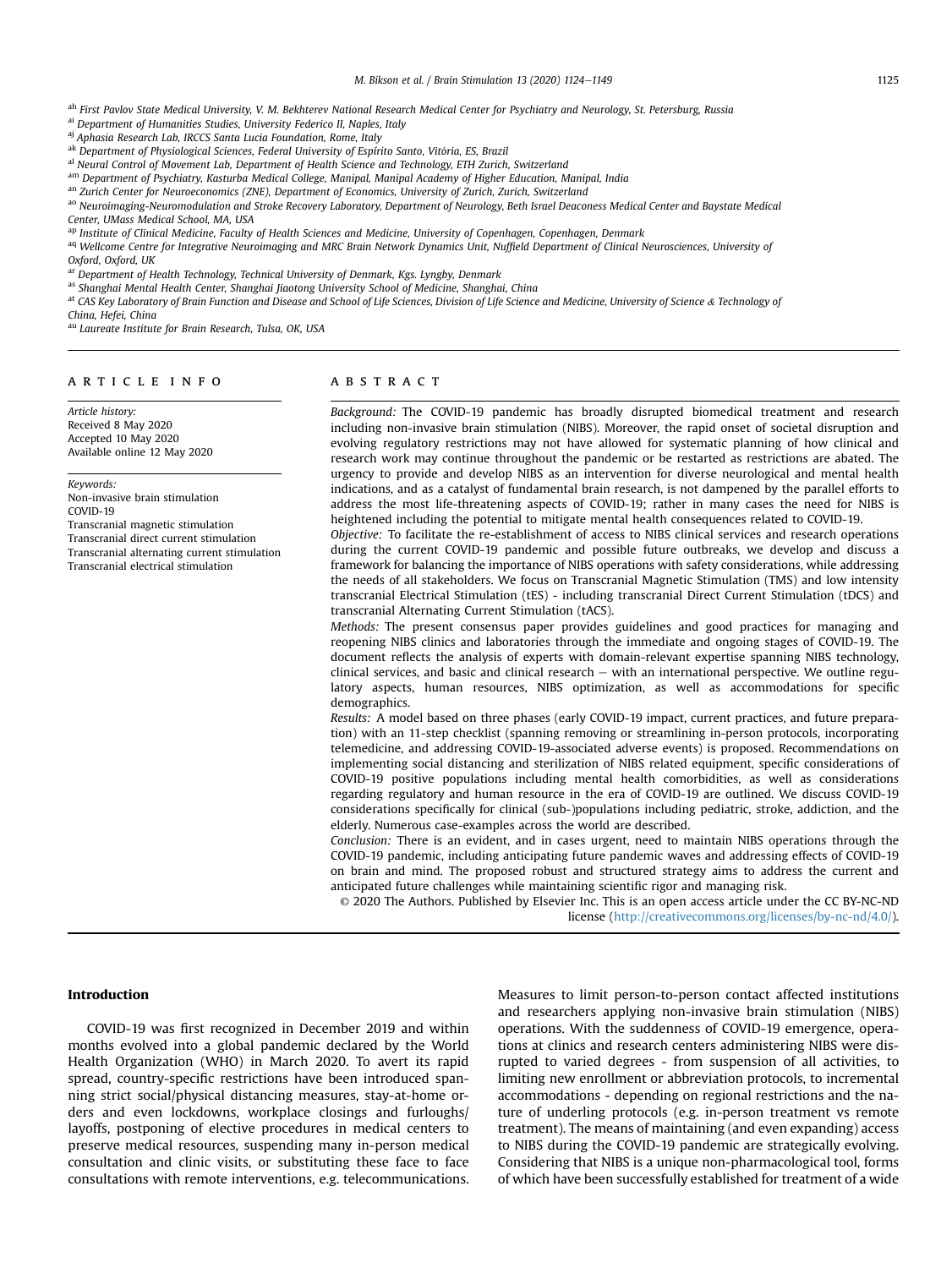range of neurological and psychiatric disorders  $[1-7]$  $[1-7]$  $[1-7]$  $[1-7]$ , often on moderately or even severely impaired patients unresponsive to conventional therapies [[8,](#page-22-1)[9](#page-22-2)], the reestablishment of NIBS operations in the current era of COVID-19 pandemic as well as through future epidemics is of paramount importance.

Moreover, a further wave of mental health issues following this first outbreak of this virus is anticipated [\[10](#page-22-3)[,11](#page-22-4)]. Forms of NIBS are broadly applied and trials for mental health indications; thus, hold the potential to mitigate the psychological after-effects or comorbidities of the pandemic. This amplifies the urgent need for a roadmap of how to resume NIBS-based clinical and research activities in the face of the COVID-19 and also future pandemics.

This expert consensus paper aims to outline processes that could facilitate rapid, prudent, and coordinated re-establishment of operations at institutions providing NIBS treatments or using NIBS in research. We specifically focus on low intensity transcranial electrical stimulation (tES; encompassing transcranial direct current stimulation [tDCS], transcranial alternating current stimulation [tACS], transcranial random noise stimulation [tRNS]) and transcranial magnetic stimulation (TMS). However, our recommendations may be adapted to support the reestablishment of a broad range of device-based interventions. A session of the NYC Neuromodulation 2020 Online Conference (20–22 April 2020) was dedicated to sharing experiences of NIBS researchers all over the world which inspired the plan to synthesize these opinions in the present document. Along with general guidelines and checklists, we provide an overview on the different strategies that have been introduced to mitigate the spread of the virus in NIBS procedures and NIBS laboratories. Additionally, we highlight new opportunities for NIBS regarding the current situation and discuss possible directions of research that could be taken considering the expected development of COVID-19-related diseases and disorders. The considerations presented here not only reflect the COVID-19 crisis but also prepares the NIBS community for potential future epidemics or pandemics.

In general, steps taken to support NIBS operations under any epidemic/pandemic conditions may span (a) reduction of unnecessary contact by judiciously removing protocol steps or transition to telemedicine approaches (which may include the intervention itself); (b) optimization of all at-center protocols based on sanitization (section  $6.1$ ), physical distancing (section  $6.2$ ), and streamlining procedures; (c) addition of protocols to manage risk such as COVID-19 or related symptom screening (section [6.3](#page-14-0)) or steps to support personnel affected by COVID-19 medically or professionally (section [5](#page-12-0)). These overarching principles apply with varied weights to the 3 phases of COVID-19 response (section 4) and are systematized through detailed guidance (section 4, section [5](#page-12-0), section [6,](#page-13-2) section [9\)](#page-18-0), our checklist (section [3.4\)](#page-5-0), case examples (section [2,](#page-2-0) section [8\)](#page-16-0) and consideration for specific clinical populations (section [7\)](#page-15-0).

# <span id="page-2-0"></span>Results from survey international accommodations in brain stimulation labs/clinics to COVID-19

While strategies for the use of NIBS as a unique therapeutic tool through the COVID-19 crisis are currently developing, in the immediate aftermath of COVID-19 emergency many clinical trials and experiments involving neuromodulation around the world were severely disrupted or suspended - with the exception of those that employing remote at home tDCS treatments. In many cases, research activities were diverted to writing, reviewing and analyzing data remotely. Onsite clinical services were disrupted, in some cases with services limited to teleconsultations. Following initial disruption, several on-site services began to implement remediation measures (section [8,](#page-16-0) section [9](#page-18-0)). Clinical services and trials based around remote at-home tDCS through telemedicine were generally able to proceed with minimal accommodations (section [8](#page-16-0), section [9](#page-18-0)). This section focuses on the immediate response as reflected in the survey of NIBS centers.

The survey addressing the impact of the COVID-19 pandemic was sent to institutions applying NIBS (research laboratories and NIBS clinics) across the world. Replies were received from 29 institutions representing 17 countries. These responses thus reflect the "situation on the ground" at the time of assessment with ongoing remediation methods addressed later in this paper. Mainly depending on the national and local restrictions in response to the COVID-19 outbreak and the nature of protocols (e.g. type of technology, trial stage, clinical population), there were substantial discrepancies in the extent to which neuromodulation operations were disrupted.

In February, preclinical and clinical research activities were interrupted in China and Iran. In Europe, the restrictions imposed by governments were implemented in an uncoordinated fashion; in Italy, Portugal, Denmark, the United Kingdom and the United States, restrictions were applied to clinic services and research labs beginning in the first half of March, while in Germany, Austria and Belgium, restrictions were applied in the second half of March. Switzerland and Brazil closed their labs in mid-March. Later, between the end of March and the beginning of April, clinics and research activities were suspended and labs were closed also in Canada, Russia, India, Australia, and Japan.

Globally, restrictions regarding hospitals often involved the interruption of all non-emergency services and the re-organization of routine activity focusing on handling COVID-19-related conditions. For many clinics where TMS and tES are used as treatment tools or involved in clinical research protocols, restrictions led to the suspension of non-urgent inpatient and outpatient services as well as all in-person activities. In some clinics, staff members have worked in rotation to minimize infection and provide only essential services. In Italy and the United Kingdom even home-based neuromodulation protocols were not immediately approved or feasible ([Table 1\)](#page-4-0).

Examples of protocols without substantial disruption include the United States New York University (NYU) clinic and the Australia Black Dog Institute in Sydney using remote at-home tDCS treatments, which were largely able to continue operations with moderate accommodations and have even met an increased demand. Several centers providing in-patient NIBS treatment maintained at least some services, in the US including Wake Forest (North Carolina) and Medical University of South Carolina (MUSC), to help dampen the potential surge in psychiatric symptoms and illness resulting from the pandemic. Similarly, in Belgium at Ghent University COVID-19 sub-wards were established in the psychiatric clinic for the admissions of potential infected psychiatric patients. TMS has continued to be provided in both outpatient and inpatient programs in Australia although not in research protocols. At Ghent University in Belgium, electroconvulsive therapy (ECT) has been allowed only in selected cases depending on severity. The International Society for ECT and Neurostimulation published guidance on ECT during COVID-19 [\[12](#page-22-5)].

With limited exceptions, the restrictions limiting the routine and non-urgent clinical services and ceasing in-person activities have severely affected clinical research. Despite the guidance offered by agencies like the Food and Drug Administration (FDA) and the European Medicines Agency (EMA) on how to manage clinical trials, clinical studies as well as single-center/multi-center trials are being impacted by the COVID-19 pandemic. In the immediate aftermath of COVID-19, research labs all over the world have been instructed to limit or stop most neuromodulation research that had direct person-to-person contact and was deemed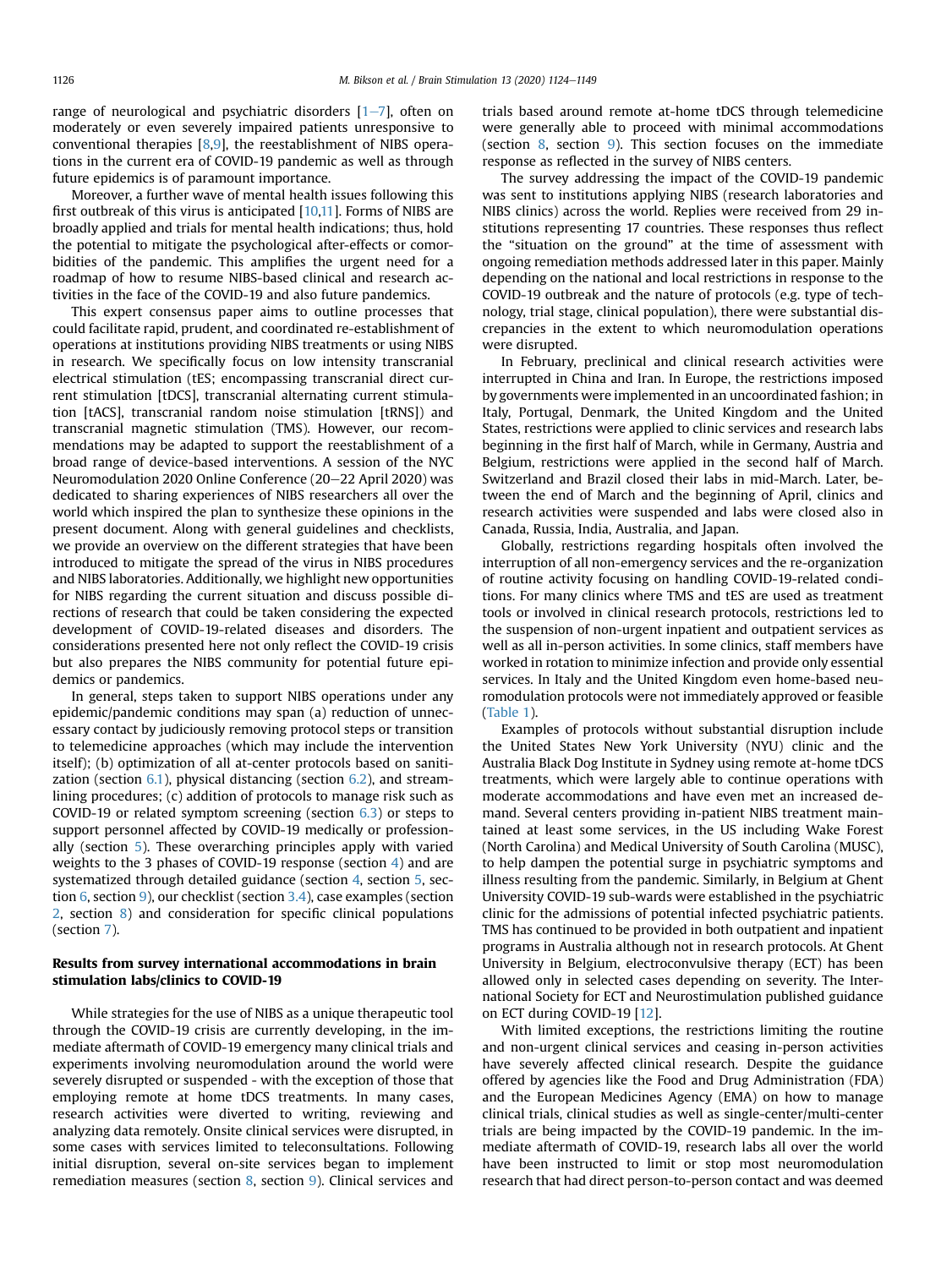non-essential. The timing of the closures varied, as well as the extent to which research was halted. Survey respondents report additional challenges arising from social/physical distancing measures, site closures, travel limitations for staff members and patients, interruption of suppliers' delivery, and considerations if personnel or subjects might be infected with the new coronavirus. Moreover, difficulties in meeting the required protocol-procedures, including the follow-up visits and laboratory/diagnostic testing resulted in a loss of data from ongoing trials, or in a delayed data acquisition, will continue until centers fully reopen and likely beyond ([Table 2](#page-6-0)).

Based on our survey, all other institutions stopped the enrollment of new subjects. In some cases, patient treatment studies were allowed to remain open to finish currently enrolled individuals, in other cases, institutions required investigators to determine if their research studies were addressing essential needs and disruption of the intervention would lead to irreparable harm. It is possible that for some studies, new participants will need to be enrolled to compensate for these losses, which was not budgeted for across grants.

Even in early phases of COVID-19 responses, some centers report adapting NIBS clinical trial protocols to minimize in-person contact. Trials with remote home-based neuromodulation (tDCS and tACS) have largely continued, in some cases received updated approvals allowing for remote consenting (e-consent) and enrollment of new patients. For trials with in-center treatments, protocols are being implemented to allow for remote consenting, the remote collection of clinical data and the conduct of online cognitive tests, allowing some aspects of brain stimulation trials to continue even without home-based treatments.

Respondents to the survey reported teleworking is a central component of the overall response to the COVID-19 pandemic. While a challenge to the 'normal' culture way of working, telecollaboration could represent an unexpected opportunity for researchers to re-analyze collected data, acquire new analysis and methods skills, design new experiments, pre-register scientific reports and brainstorm new ideas and projects. General tele-work practices and routines have also been introduced across NIBS centers to enable the remote working teams to maintain productivity, while monitoring and supporting the well-being, education, and professional development of staff (see section [5](#page-12-0)). For example, early career scientists and students concerned with the degree progress should, as appropriate, be offered additional support by adapting progress requirements (e.g. 3 months extensions concerning thesis submission deadlines) and providing them opportunities for online networking. Several respondents to our survey highlighted the opportunity to learn new skills online (through webinars, online lab meetings with guest speakers and online conferences). Respondents are thus positive that the NIBS community could benefit from tele-work intellectual activities developed in the pandemic period (e.g. online conferences, papers, experimental designs, teaching materials, etc.) and the establishment of tele-communication tools should serve the NIBS community even beyond the pandemic period (e.g. project tracking and updates, new collaborations).

At present, the NIBS community is in the process of preparing for a return to either partial or full operational status in the coming months. While institutional regulations for restarting inperson activities will vary, institutions surveyed consistently reported implementation of personal protective equipment (PPE) standards, social distancing approaches, plans to convert the consent process and assessments to tele-/video/online administration where possible, as well as sanitization procedures. A number of labs also indicated plans for COVID-19 testing and facilities modification to improve ventilation and social distancing procedures. At present a majority of sites surveyed do not have a definitive restart date. While the future is uncertain, labs and clinics are preparing for eventual return to service with an eye toward implementation of plans to not only mitigate disruptions from the COVID-19 emergency, but also methods that will allow NIBS clinical and research services to weather future outbreaks of COVID-19 or similar events.

# Response to COVID-19 pandemic in NIBS labs/clinics: past, current, future

A 3-phase model can describe responses to the COVID-19 pandemic in NIBS laboratories/clinics across the world, encompassing the immediate (Phase 0) to the COVID-19 emergency, the current (Phase 1) state of strategic responses within evolving COVID-19 restrictions (e.g. stay-at-home mandates), and planned activities (Phase 2) to optimize productivity through the COVID-19 pandemic, through potential future outbreaks, and the prolonged return to normal activities.

# Phase 0: past measures in immediate response to stay-at-home mandates from COVID-19

In almost all cases, the rate and scale of impact from the initial COVID-19 outbreak created exigent circumstances that mandated rapid decisions. This commonly included cessation of all nonessential in-person research activities. However, institutional consideration was given in some cases for in-progress neuromodulation studies that involve the application of interventions addressing diagnoses such as depression, with some studies deemed essential and allowed to continue ongoing interventions with strict adherence to PPE for both researchers and participants. This determination was made by individual institutions with significant variability across sites. In response to stay-at-home mandates, entire study teams were faced with moving all activities to remote/tele continuation. For those involved in studies deemed "essential," structured plans to allow study team members in labs/ clinics and access to appropriate PPE were required. In addition, studies either already designed for remote administration of assessments and/or interventions were allowed to continue, with either minor or no modification to existing protocols.

In some cases, studies were able to modify their existing protocols to continue research efforts on a fully remote basis using tele-/online/video assessments or at-home brain stimulation procedures. However, many studies are incompatible with remote continuation and were required to stop. For those faced with remote/telework, documentation, reports of activity, approvals, updates, online audits, online analysis, dissemination of results through manuscript development, online conferences and study team virtual meetings represented transitions requiring minimal effort to implement. However, for those requiring access to specialized hardware, specially protected data, or software, as a few examples, housed within the workplace, this transition either proved difficult or resulted in work stoppage. Regardless, an important element of the initial and ongoing response to COVID-19 across ongoing studies involved communication with all participants currently enrolled in ongoing studies to provide information regarding how their participation in the study would be impacted by stay-at-home mandates, as well as providing additional information for available local resources to address potential concerns for their welfare and well-being during the outbreak (e.g. telemental health services, community assistance programs, etc.).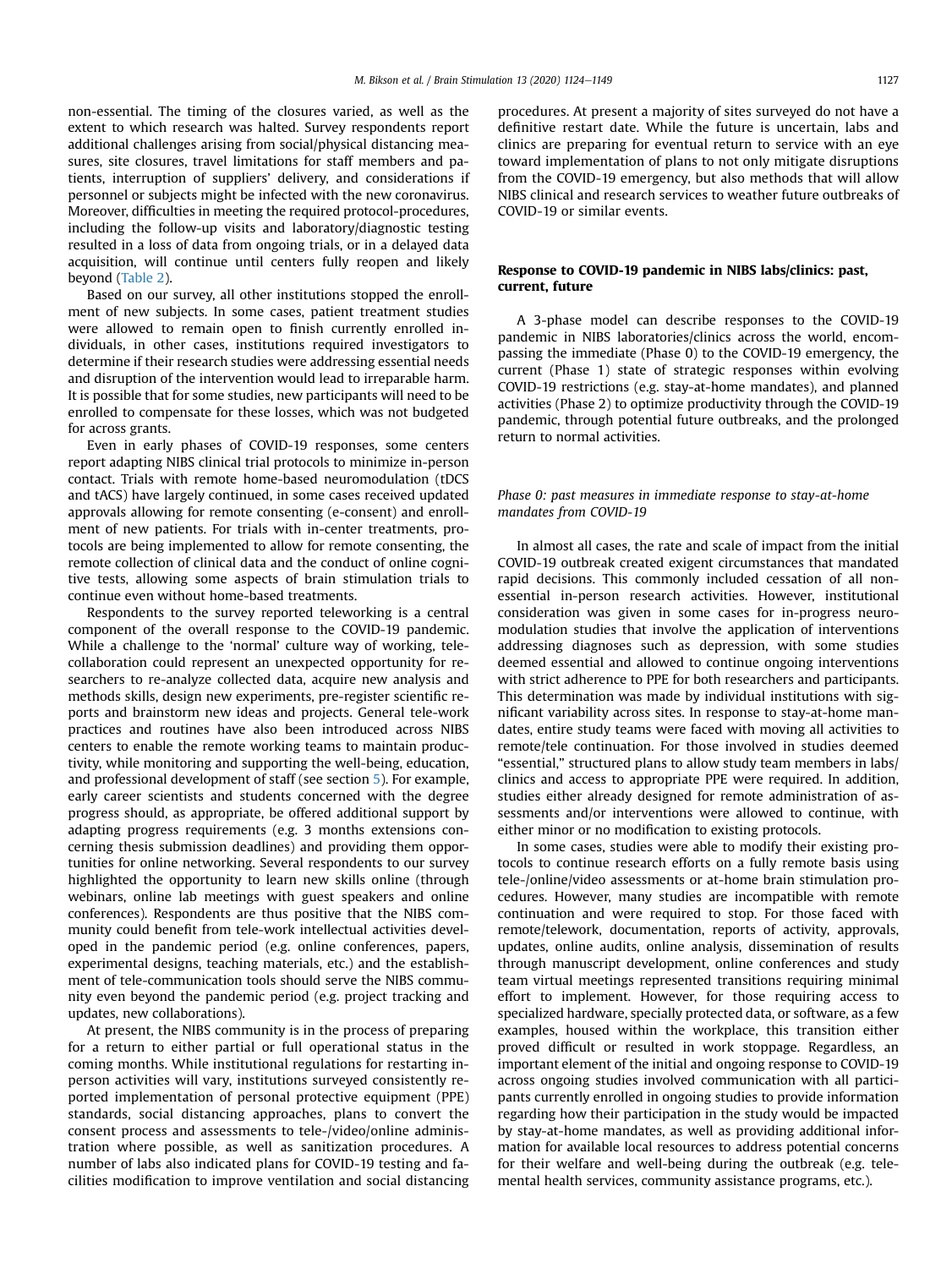COVID-19 and International Accommodations in Brain Stimulation Clinic Setting.

Survey data were collected from April 30, 2020 to May 6, 2020. To date, data on 9 institutes have been collected from 7 countries. Phase 0 refers to the challenges that affected clinical activities with respect to COVID-19 refers to the activities that have been implemented in response to the pandemic. Phase 2 refers to the precautions planned or already implemented during the reopening of NIBS clinics.

<span id="page-4-0"></span>

| Country        | Name of the<br>institution                                                                 | Start date of<br>restrictions | (Planned) date of<br>easing the<br>restrictions                           | Restrictions                                                                                                                                                                                    | Phase 0                                                                                                                                                                                                                               | Phase 1                                                                                                                                                                | Phase 2                                                                                                                                                                 |
|----------------|--------------------------------------------------------------------------------------------|-------------------------------|---------------------------------------------------------------------------|-------------------------------------------------------------------------------------------------------------------------------------------------------------------------------------------------|---------------------------------------------------------------------------------------------------------------------------------------------------------------------------------------------------------------------------------------|------------------------------------------------------------------------------------------------------------------------------------------------------------------------|-------------------------------------------------------------------------------------------------------------------------------------------------------------------------|
| Australia      | Monash University<br>and Epworth<br>Healthcare                                             | Beginning of April            | To be decided,<br>returning to<br>campus is allowed<br>after June 1, 2020 | • Inpatient and outpatient •None mentioned<br>treatment services are still<br>allowed<br>• Assessments are done via<br>telehealth                                                               |                                                                                                                                                                                                                                       | •Implementation of<br>teleconsultation                                                                                                                                 | •Screening system developed<br>•Screening remotely and in-<br>person<br>•Measuring body temperatures<br>•Basic hygiene precautions*                                     |
| Belgium        | <b>Ghent University</b>                                                                    | March 17, 2020                | May 4 or May 11,<br>2020                                                  | • COVID-19 sub-wards<br>• Non-urgent treatments and<br>ambulatory consultation<br>suspended<br>• rTMS maintenance is allowed • ECT capacity is reduced<br>• ECT is allowed based on<br>severity | • Interruption of VNS and DBS • Teleconference<br>implantation<br>• Mental deteriorations in<br>some patients                                                                                                                         | contacts,<br>phone calls, or face to face<br>contact (respecting the safety<br>guidelines)                                                                             | • To be decided                                                                                                                                                         |
| India          | Kasturba Medical<br>College, Manipal<br>Academy of Higher<br>Education                     | March 23, 2020                | Not specified                                                             | • Interruption<br>of<br>emergency services<br>• Rotating schedules to provide<br>essential services                                                                                             | non- • Patients and staff under • Implementation of tele- • Basic hygiene precautions*<br>lockdown                                                                                                                                    | consultation for the follow-<br>up of old patients                                                                                                                     |                                                                                                                                                                         |
| Italy          | Gallimberti &<br>Partners (addiction<br>clinic)                                            | March 9, 2020                 | May 18, 2020                                                              | protocols<br>• Only COVID-19 free patients • Increase of psychological<br>are admitted                                                                                                          | • Interruption of clinical • Data loss from ongoing<br>studies<br>distress in addicted patients                                                                                                                                       | Implementation<br>teleconsultations (for<br>psychological and medical<br>support)                                                                                      | of • PPE or transparent face<br>shields<br>• Rescheduling patients (only<br>one at a time)<br>• Measuring the temperature<br>of patients                                |
| Italy          | <b>IRCCS Santa Lucia</b><br>Foundation                                                     | March 9, 2020                 | May 18, 2020                                                              | • Interruption<br>of<br>protocols                                                                                                                                                               | clinical • Home-based protocols are<br>not approved yet                                                                                                                                                                               |                                                                                                                                                                        | • PPE or transparent face<br>shields<br>• Rescheduling patients (only<br>one at a time)<br>• Measuring the temperature<br>of patients                                   |
| Russia         | National Medical<br>Research Center for<br>Psychiatry and<br>Neurology, St.-<br>Petersburg | March 26, 2020                | Approximately<br>mid-May 2020                                             | • Interruption of all clinical • None mentioned<br>activities                                                                                                                                   |                                                                                                                                                                                                                                       | • Teleconsultations for some • To be decided<br>patients                                                                                                               |                                                                                                                                                                         |
| United Kingdom | Institute of<br>Cognitive<br>Neuroscience,<br><b>University College</b><br>London          | March 6, 2020                 | To be decided,<br>maybe January<br>2021                                   | for community-based<br>aphasic stroke patients<br>• Interruption of remote<br>outpatient and treatment<br>services                                                                              | • Interruption of care services • Redeployment of clinical staff • Teleconsultation (mainly for • PPE<br>to other units                                                                                                               | advising families)                                                                                                                                                     | • Home-based tDCS<br>• Shift schedules for staff<br>members<br>• Social distancing measures                                                                             |
| MA, USA        | Beth Israel<br>Deaconess Medical<br>Center and Baystate<br><b>Medical Center</b>           | March 20, 2020                | May 18, 2020                                                              | • Interruption of all inpatient • Interruption<br>and outpatient visits<br>• No visitors allowed in the<br>hospital                                                                             | activities                                                                                                                                                                                                                            | of research • Implementation<br>teleconsultation                                                                                                                       | of • Questionnaire or checklist to<br>assess COVID-19 risk<br>• Testing for COVID-19<br>$\bullet$ PPE<br>• Remote or home stimulation                                   |
| NY, USA        | NYU Langone<br>Health, New York<br><b>NY</b>                                               | March 10, 2020                | Late May 2020                                                             | visits                                                                                                                                                                                          | • Interruption of all outpatient • Redeployed therapy staff to • Continue treatments and<br>work remotely<br>• Continued all ongoing tDCS<br>treatments using virtual<br>visits through the<br>institution's telemedicine<br>platform | enroll new patients to<br>service remotely<br>· Protocol for sanitation of<br>equipment, including<br>shipments (incoming and<br>outgoing) of equipment to<br>patients | • Continue treatments and<br>enroll new patients remotely<br>• Follow<br>institutional<br>guidelines for infection<br>control for any onsite new<br>patient evaluations |

1128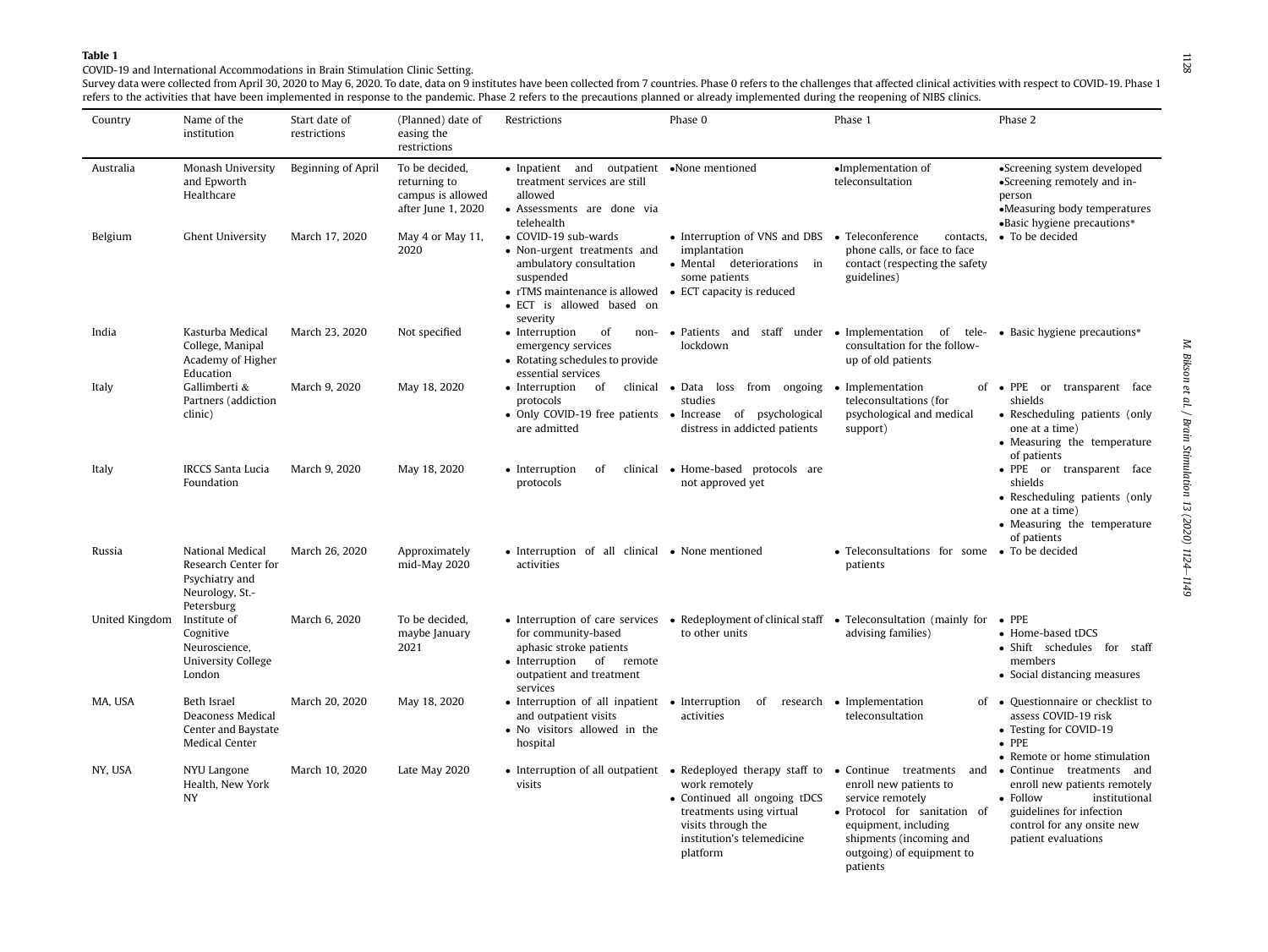nd<br>Fi

remote

onsite

rTMS: repetitive transcranial magnetic stimulation; ECT: electroconvulsive therapy; tDCS: transcranial direct current stimulation; VNS: vagus nerve stimulation; DBS: deep brain stimulation; PPE: personal protective equipme rTMS: repetitive transcranial magnetic stimulation; ECT: electroconvulsive therapy; tDCS: transcranial direct current stimulation; VNS: vagus nerve stimulation; DBS: deep brain stimulation; PPE: personal protective equipme basic hygiene precautions\*: PPE, sanitization, social distancing.

#### Phase 1: current response

During the COVID-19-related stay-at-home mandate, critical consideration must be given to re-integration strategies and approaches for restarting studies and trials. The timing and details of re-integration procedures will vary signi ficantly across institutions, as did study stoppage and stay-at-home procedures. Nonetheless, brain stimulation teams can begin planning for potential iterations of re-integration procedures. At present, commonly discussed strategies across institutions include a tiered return to institutions for study teams, potential split shifts for study team members to cover study activities, PPE for all participants and study staff, COVID-19 infection or antibody testing procedures, body temperature assessment of all staff and participants, redesign of lab procedures/space to minimize person-to-person contact, new facility and equipment sanitization procedures, among others (see also below, section [6](#page-13-2)). While institutional procedures will vary, advanced planning for how these procedures will impact study continuation is important. In addition, study teams will be faced with a backlog of participants that either missed planned follow-up visits or have upcoming follow-up visits, as well as a need to replace participants whose intervention schedules were interrupted by stay-at-home mandates. Study teams will likely be strained to perform all needed activities for study continuation upon return. Advanced planning for prioritization of study activities will be important for an efficient transition back to in-person activity.

# Phase 2: future response to COVID-19 and subsequent outbreaks

We are also faced with the uncertain possibility of one or more recurrent waves of COVID-19 and similar epidemic/pandemic outbreaks in the coming months and years. Thus, careful consideration of protective equipment to protect research participants and staff members, to disinfect tools and labs, and long-term planning for implementation of remote assessment and/or intervention procedures may prove critical for long-term continuation of studies should this become a reality. Further still, once rapid COVID-19 testing and antibody assays are proven to be reliable and widely available, we will have tools that may allow us to alter how we respond to future waves of COVID-19. If procedures for maximizing the safety of in-person study activities (modi fication of space for face to face visits, restructuring of waiting areas to separate participants/patients, stringent PPE procedures, etc.) can be implemented immediately following the current outbreak, these methods paired with new COVID-19 testing procedures may rede fine how we respond to future COVID-19 pandemic events. For example, most TMS clinics around the world were shut down for depression treatment following the initial COVID-19 outbreak, preventing access to care needed by patients. If careful in our current and future response, different approaches for safely continuing such activities may be possible. We can consider developing institution specific standard operating procedures for the labs and orientation of all staff members to deal with future outbreaks. As such, we provide a summary of important considerations for response to COVID-19 as well as a checklist for adapting research and treatment practices to COVID-19 in [Table 3](#page-11-0) .

<span id="page-5-0"></span>Recommendations (checklist) for adapting research and treatment practices to COVID-19

Here we provide a list of recommendations for adapting research and treatment practices to COVID-19 pandemic.

1) Conduct a systematic updated risk-bene fit analysis of each protocol to decide for each effort if it should continue and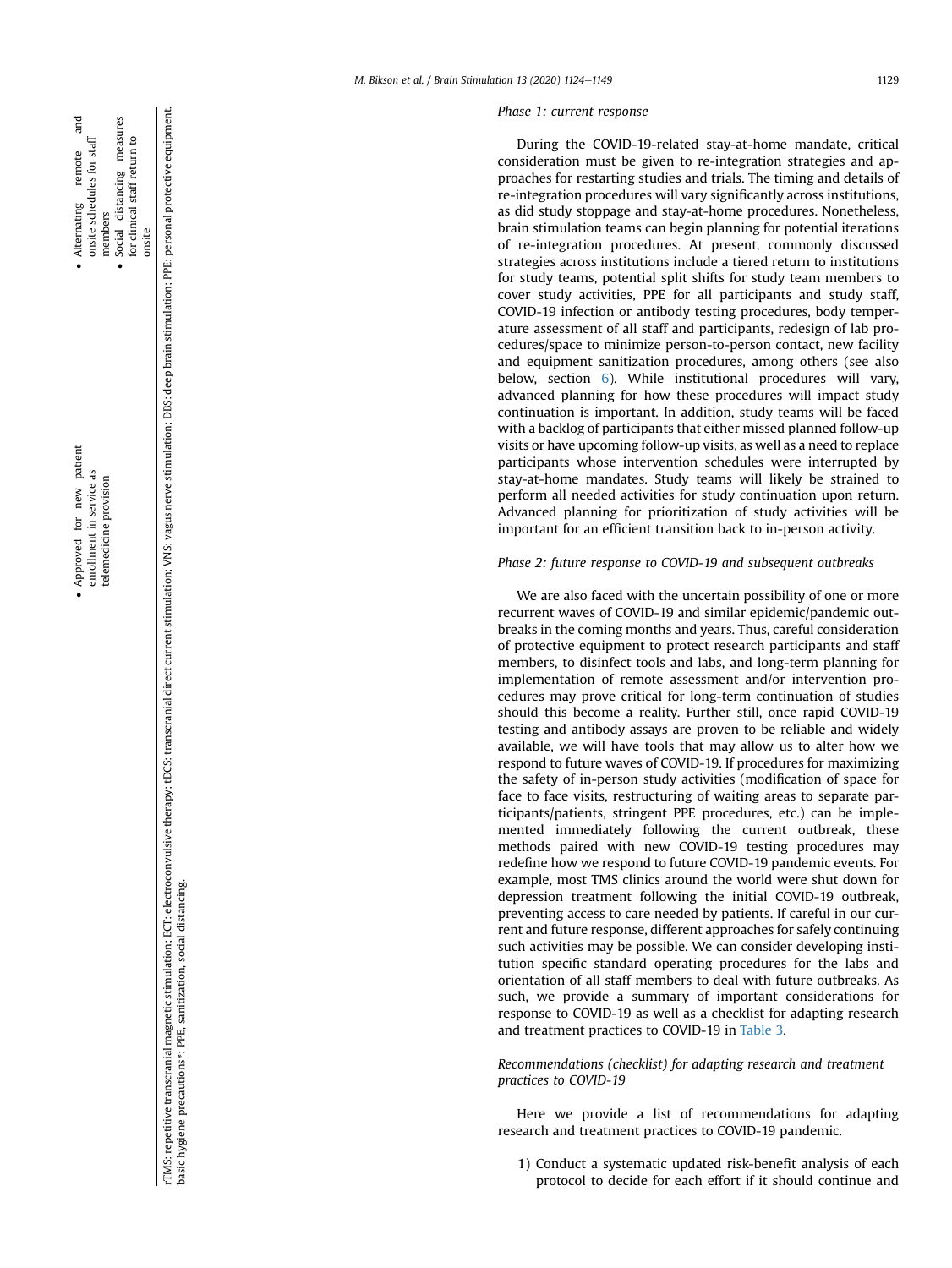# COVID-19 and International Accommodations in Brain Stimulation Research SettingSurvey

data were collected from April 30, 2020 to May 6, 2020. To date, data on 28 institutes have been collected from 17 countries. Phase 0 refers to the challenges that affected research activities with respect to COVID-19. Pha to what activities have been implemented in response to the pandemic. Phase 2 refers to the precautions planned or already implemented during the reopening of NIBS labs.

<span id="page-6-0"></span>

| Country       | Name of the<br>institution                     | Start date of<br>restrictions | (Planned) date of<br>easing the<br>restrictions                           | Restrictions                                                                                           | Phase 0                                                                                                                                                                                                                  | Phase 1                                                                                                                                                                                                    | Phase 2                                                                                                                                                                                                                                                              |
|---------------|------------------------------------------------|-------------------------------|---------------------------------------------------------------------------|--------------------------------------------------------------------------------------------------------|--------------------------------------------------------------------------------------------------------------------------------------------------------------------------------------------------------------------------|------------------------------------------------------------------------------------------------------------------------------------------------------------------------------------------------------------|----------------------------------------------------------------------------------------------------------------------------------------------------------------------------------------------------------------------------------------------------------------------|
| Australia     | Monash University<br>and Epworth<br>Healthcare | Beginning of April            | To be decided,<br>returning to<br>campus is allowed<br>after June 1, 2020 | • Interruption of ongoing<br>preclinical studies<br>• TMS studies suspended                            | loss<br>from<br>$\bullet$ Data<br>ongoing studies<br>· Interruption of data<br>collection<br>• Re-organization<br>- of<br>tDCS studies for<br>remote<br>administration<br>• Follow-up<br>of<br>recruited<br>participants | • Implementation<br>of<br>teleworking<br>• Data collection from remote<br>studies                                                                                                                          | • Basic hygiene precautions*                                                                                                                                                                                                                                         |
| Austria       | University of Graz                             | March 11, 2020                | Mid-May                                                                   | • All ongoing studies and<br>in-person activities<br>suspended                                         | • Interruption of data<br>collection                                                                                                                                                                                     | • Implementation<br>of<br>teleworking<br>• Implementation<br>of<br>teleconferencing<br>• Strengthening collaboration<br>across centers                                                                     | $\bullet$ PPE<br>• Sanitization protocols<br>• Single-subject test sessions                                                                                                                                                                                          |
| Belgium       | Université Libre de<br><b>Bruxelles</b>        | March 15, 2020                | To be decided                                                             | • All ongoing studies and<br>in-person activities<br>suspended                                         | · Interruption of data<br>collection                                                                                                                                                                                     | • Implementation<br>of<br>teleworking<br>• Implementation<br>of<br>teleconferencing                                                                                                                        | • To be decided                                                                                                                                                                                                                                                      |
| Belgium       | <b>Ghent University</b>                        | March 17, 2020                | May 4, 2020 (under<br>strict safety<br>conditions)                        | • Interruption of research<br>activities (preclinical and<br>clinical)                                 | • Interruption of data<br>collection<br>$\bullet$ Data<br>loss<br>from<br>ongoing TMS studies                                                                                                                            | • Implementation<br>of<br>teleworking<br>• Implementation<br>of<br>teleconferencing                                                                                                                        | • Continuation<br>of<br>teleconferencing<br>• Basic hygiene precautions*                                                                                                                                                                                             |
| <b>Brazil</b> | Federal University<br>of Espírito Santo        | March 18, 2020                | To be decided                                                             | • All ongoing studies and<br>in-person activities<br>suspended                                         | • Interruption of data<br>collection                                                                                                                                                                                     | • Implementation<br>of<br>teleconferencing                                                                                                                                                                 | • Basic hygiene precautions*<br>• Checklists for staff and<br>patients<br>• Rescheduled<br>treatment<br>sessions<br>• Shift schedules<br>for<br>all<br>professionals<br>· Individualized devices and<br>single-use packages for<br>stimulation<br>Immunity passports |
| Brazil        | University of Sao<br>Paulo                     | March 12, 2020                | end of July                                                               | • All ongoing studies and<br>in-person activities<br>suspended                                         | • Interruption of data<br>collection                                                                                                                                                                                     | • Data mining<br>• Computational modelling<br>• Remote patient follow-up<br>• Implementation<br>of<br>teleconferencing<br>• Development<br>of<br>a<br>questionnaire to measure<br>COVID-19-related anxiety | • Basic hygiene precautions*<br>• Checklists for staff and<br>patients<br>• Rescheduled<br>treatment<br>sessions<br>· Shift schedules<br>for all<br>professionals<br>· Individualized devices and<br>single-use packages for<br>stimulation<br>• Immunity passports  |
| Canada        | University of<br>Calgary                       | March 20, 2020                | Likely May or June<br>2020                                                | • Interruption of<br>most<br>clinical operations;<br>continuation of urgent<br>patients and acute care | • Interruption of data<br>collection<br>• Early career scientists<br>losing time and<br>opportunities                                                                                                                    | • Virtual clinics<br>• Pooling data across labs for<br>new analysis opportunities                                                                                                                          | • Priority to young early career<br>scientists<br>• Structured screening system                                                                                                                                                                                      |

ΙIJΟ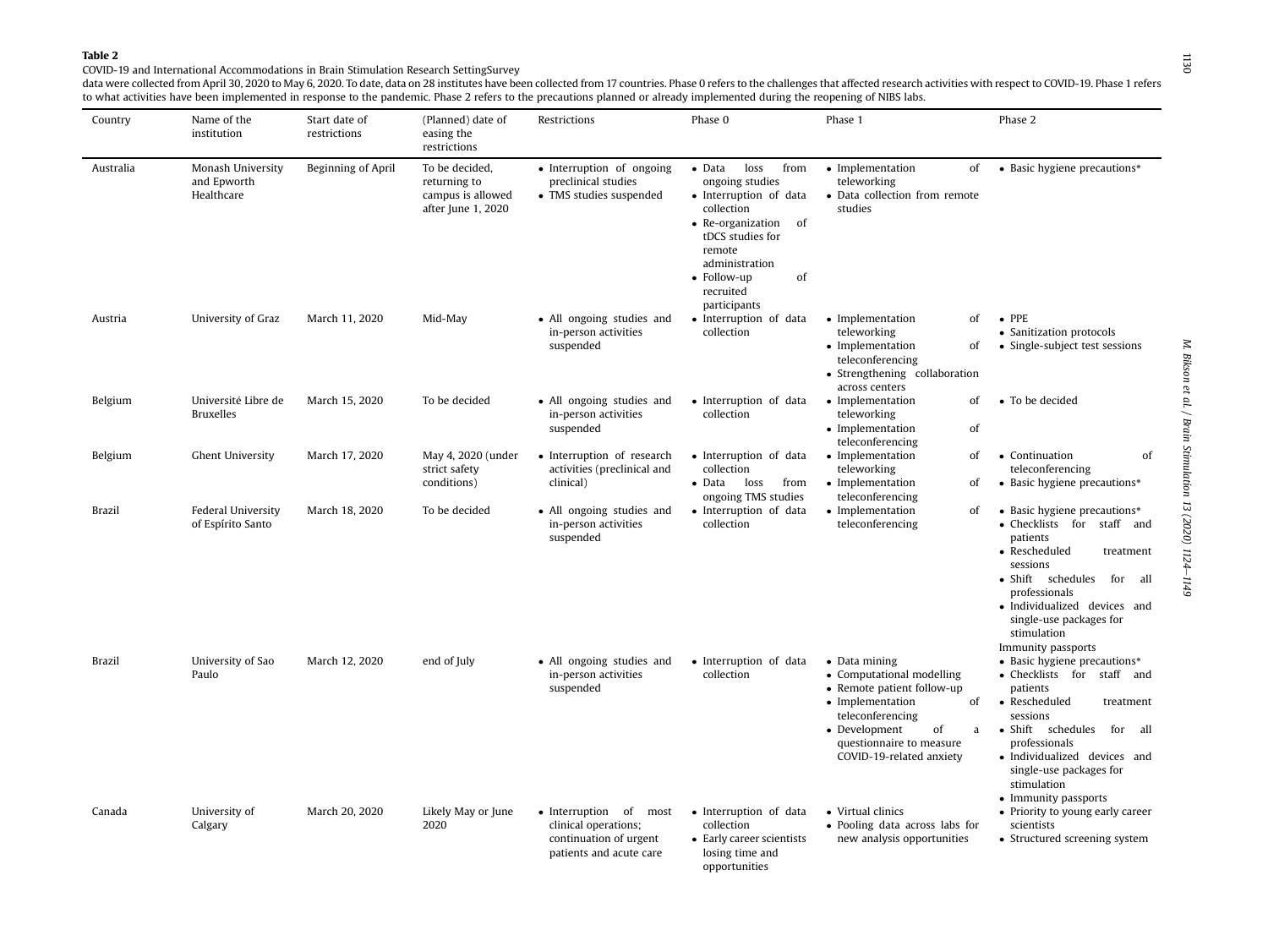| China   | Shanghai Mental<br>Health Center                                       | Jan 29, 2020      | <b>May 2020</b>                                                                                                                | • All ongoing studies and<br>in-person activities<br>suspended                                                 | · Interruption of data<br>collection                                                                                                                | • Implementation<br>teleworking<br>• Implementation<br>teleconferencing<br>• Re-analyzing              | of<br>of<br>previously |                                                                                                                                                                                                             |
|---------|------------------------------------------------------------------------|-------------------|--------------------------------------------------------------------------------------------------------------------------------|----------------------------------------------------------------------------------------------------------------|-----------------------------------------------------------------------------------------------------------------------------------------------------|--------------------------------------------------------------------------------------------------------|------------------------|-------------------------------------------------------------------------------------------------------------------------------------------------------------------------------------------------------------|
| China   | University of<br>Science and<br>Technology of<br>China                 | February 1, 2020  | May 2020                                                                                                                       | • All ongoing studies and<br>in-person activities<br>suspended                                                 | • Interruption of data<br>collection<br>• Regular meetings for<br>Journal Clubs were<br>stopped                                                     | collected data<br>• Implementation<br>teleworking<br>• Implementation<br>teleconferencing              | of<br>of               | • Basic hygiene precautions*<br>• Controlled<br>entrance to<br>campus                                                                                                                                       |
| Denmark | Copenhagen<br>University Hospital<br>Hvidovre                          | March 13, 2020    | To be decided,<br>treatment-related<br>research is resumed<br>after May 4, 2020                                                | • All ongoing studies and<br>in-person activities<br>suspended                                                 | • Interruption of data<br>collection<br>• Delays in projects<br>• Potential depletion of<br>project funding                                         | • Implementation<br>teleworking<br>• Implementation<br>teleconferencing<br>• Daily updates on COVID-19 | of<br>of               | • Training for all researchers<br>· Mitigation plan based on<br>national and international<br>standards<br>• Reopening gradually<br>• Screening patients<br>• Rescheduling patients (only<br>one at a time) |
| Denmark | Technical<br>University of<br>Denmark                                  | March 12, 2020    | To be decided,<br>partial reopening<br>with some lab<br>activities and in-<br>person work with<br>patients after May<br>4,2020 | • All ongoing studies and<br>in-person activities<br>suspended                                                 | • Interruption of data<br>collection<br>• Delays in projects<br>• Potential depletion of<br>project funding                                         | • Implementation<br>teleworking<br>• Implementation<br>teleconferencing                                | of<br>of               | • Continuation<br>of<br>teleconferencing and remote<br>work if possible<br>• Sanitization protocols<br>• Social distancing                                                                                  |
| Germany | Max Planck<br>Institute for Human<br>Cognitive and Brain<br>Sciences   | March 13, 2020    | April 27, 2020 (with<br>restrictions)                                                                                          | • All ongoing studies and<br>in-person activities<br>suspended                                                 | • Interruption of data<br>collection<br>· Having to close a<br>study without<br>meeting the<br>predefined sample<br>size                            | • Implementation<br>teleworking<br>• Implementation<br>teleconferencing                                | of<br>of               | $\bullet$ PPE<br>• Testing of patients                                                                                                                                                                      |
| Germany | University Medical<br>Center Göttingen                                 | March 20, 2020    | Partial reopening<br>from May 4-11,<br>2020                                                                                    | • All ongoing studies and<br>in-person activities<br>suspended                                                 | • Interruption of data<br>collection<br>• Pause of recently<br>started studies<br>• Lower<br>statistical<br>power for studies<br>terminated earlier | • Implementation<br>teleworking<br>• Implementation<br>teleconferencing                                | of<br>of               | · Shift schedule<br>for all<br>professionals<br>• Rescheduled<br>treatment<br>sessions<br>• Social distancing rules                                                                                         |
| India   | Kasturba Medical<br>College, Manipal<br>Academy of Higher<br>Education | March 23, 2020    | Not specified                                                                                                                  | • Non-urgency<br>activity<br>suspended                                                                         | · Interruption of data<br>collection                                                                                                                | • Implementation<br>teleworking<br>• Implementation<br>teleconferencing                                | of<br>of               | • Basic hygiene precautions*                                                                                                                                                                                |
| Iran    | National Brain<br>Mapping Lab<br>(NBML)                                | February 23, 2020 | April 4, 2020                                                                                                                  | • Interruption<br>of<br>all<br>preclinical experiments<br>· Interruption of all in-<br>person study activities | • Interruption of data<br>collection<br>• Decreased number of<br>sessions and<br>incoming projects                                                  | • Implementation<br>teleworking<br>• Webinars                                                          | of                     | • Basic hygiene precautions*<br>• Measuring the temperature<br>of patients<br>• Assessment by a doctor at the<br>reception<br>• Instructions for patients and<br>staff                                      |
| Italy   | Novella Fronda<br>Foundation                                           | March 9, 2020     | May 18, 2020                                                                                                                   | • All ongoing studies and<br>in-person activities<br>suspended                                                 | • Interruption of data<br>collection<br>$\bullet$ Data<br>loss<br>from<br>ongoing studies                                                           | • Implementation<br>teleworking                                                                        | of                     | • PPE or transparent face<br>shields<br>• Rescheduling patients (only<br>one at a time)<br>• Measuring the temperature<br>of patients                                                                       |
| Italy   | <b>IRCCS Santa Lucia</b><br>Foundation                                 | March 9, 2020     | May 18, 2020                                                                                                                   | • Interruption of ongoing<br>research                                                                          | • Interruption of data<br>collection                                                                                                                | • Implementation<br>teleworking                                                                        | of                     | $\bullet$ PPE<br>or transparent face<br>shields<br>(continued on next page)                                                                                                                                 |

1131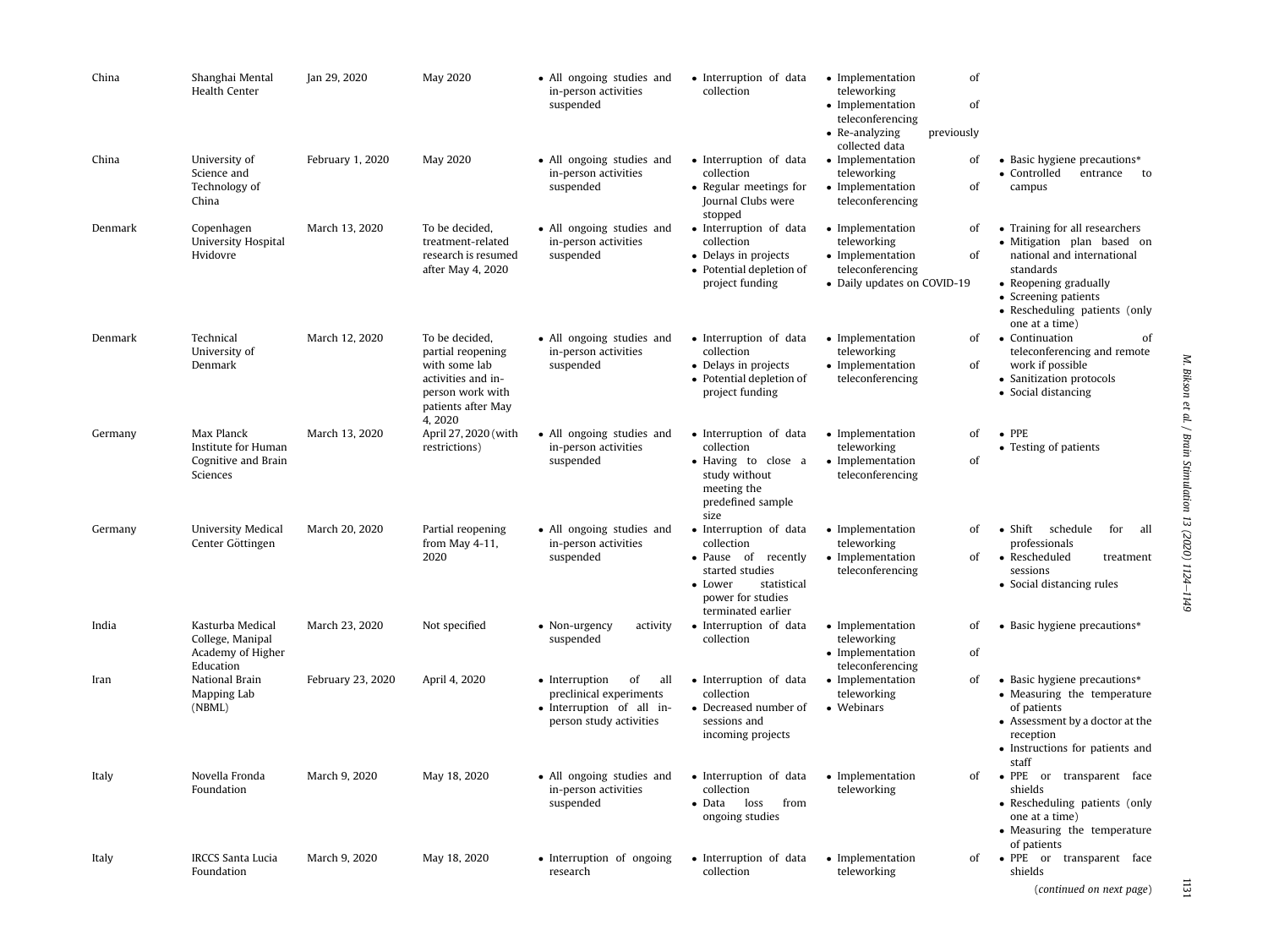| Country        | Name of the<br>institution                                                        | Start date of<br>restrictions                                                                   | (Planned) date of<br>easing the<br>restrictions                                     | Restrictions                                                        | Phase 0                                                                                                                                                                                                                                            | Phase 1                                                                                                                                                                              | Phase 2                                                                                                                                                                                                                   |
|----------------|-----------------------------------------------------------------------------------|-------------------------------------------------------------------------------------------------|-------------------------------------------------------------------------------------|---------------------------------------------------------------------|----------------------------------------------------------------------------------------------------------------------------------------------------------------------------------------------------------------------------------------------------|--------------------------------------------------------------------------------------------------------------------------------------------------------------------------------------|---------------------------------------------------------------------------------------------------------------------------------------------------------------------------------------------------------------------------|
|                |                                                                                   |                                                                                                 |                                                                                     |                                                                     | • Home-based<br>protocols are not yet<br>approved                                                                                                                                                                                                  |                                                                                                                                                                                      | • Rescheduling patients (only<br>one at a time)<br>• Measuring the temperature<br>of patients                                                                                                                             |
| Japan          | Nagoya Institute of<br>Technology                                                 | April 10, 2020<br>Students are not<br>allowed to access<br>the University from<br>March 9, 2020 | Likely May 7, 2020                                                                  | • All ongoing studies and<br>lab activities suspended               | • Financial<br>burdens<br>and uncertainties<br>• Need to complete all<br>preclinical research<br>by the end of fiscal                                                                                                                              | • Computational experiments<br>remotely<br>• Implementation<br>of<br>teleworking<br>• Communication<br>with                                                                          | • Assessment of symptoms<br>• Basic hygiene precautions*<br>• Ventilation of the rooms                                                                                                                                    |
| Portugal       | University of<br>Coimbra                                                          | March 9, 2020                                                                                   | Approximately<br>mid-May 2020                                                       | $\bullet$ All<br>ongoing<br>studies<br>suspended                    | year after reopening<br>• Potential loss of data<br>on multiple session<br>studies                                                                                                                                                                 | collaborators<br>• Conduction<br>of<br>online<br>experiments later<br>implemented in the lab's<br>work<br>• Implementation<br>of                                                     | • PPE Sanitization protocols                                                                                                                                                                                              |
| Russia         | National Medical<br>Research Center for<br>Psychiatry and<br>Neurology, St.-      | March 26, 2020                                                                                  | Approximately<br>mid-May 2020                                                       | studies<br>$\bullet$ All<br>ongoing<br>suspended                    | · Interruption of data<br>collection<br>$\bullet$ Data<br>loss<br>from<br>ongoing studies                                                                                                                                                          | teleworking<br>• Implementation<br>of<br>teleworking                                                                                                                                 | • To be decided                                                                                                                                                                                                           |
| Switzerland    | Petersburg<br>NCM lab, ETH<br>Zürich                                              | March 16, 2020                                                                                  | June 8, 2020 for low<br>risk volunteers<br>Unclear for<br>vulnerable<br>populations | • All ongoing studies and<br>in-person activities<br>suspended      | • Interruption of data<br>collection<br>from<br>$\bullet$ Data<br>loss<br>ongoing studies<br>· Psychological effects<br>of COVID-19 might<br>influence the data                                                                                    | • Implementation<br>οf<br>teleworking                                                                                                                                                | • Basic hygiene precautions*<br>· Remote data collection if<br>possible<br>• Scheduling office use<br>• Measuring the temperature<br>of participants<br>• Ventilation of rooms<br>• Switch to a round coil if<br>possible |
| Switzerland    | Zürich Center of<br>Neuroeconomics,<br>University of Zürich                       | March 16, 2020                                                                                  | May 15, 2020 (or<br>sooner depending<br>on authorization)                           | ongoing<br>studies<br>$\bullet$ All<br>suspended                    | • Interruption of data<br>collection<br>• Decreased<br>testing<br>capacity due to<br>safety precautions<br>• Fewer<br>healthy<br>participants<br>statistical<br>• Lower<br>power for studies<br>terminated earlier                                 | • Implementation<br>of<br>teleworking<br>• New lab routines to keep staff<br>motivated<br>• Analysis of data from nearly<br>complete studies                                         | • Basic hygiene precautions*<br>• Remote data collection if<br>possible<br>• Scheduling office use<br>• Monitoring the infection of<br>staff members<br>• Measuring the temperature<br>of participants                    |
| United Kingdom | Institute of<br>Cognitive<br>Neuroscience,<br><b>University College</b><br>London | March 9, 2020                                                                                   | To be decided,<br>maybe January<br>2021                                             | • Interruption of ongoing<br>research                               | • Contacting patients is<br>not allowed for<br>remote research<br>purposes<br>$\bullet$ Illness<br>of<br>staff<br>members (COVID-19<br>was not confirmed<br>but symptoms were<br>similar)<br>• Support for junior lab<br>members who live<br>alone | • Implementation<br>of<br>teleworking<br>• New lab routines to keep staff<br>motivated<br>• Collecting follow-up<br>data<br>remotely<br>• Participation<br>to<br>online<br>workshops | $\bullet$ PPE<br>• Home-based tDCS<br>· Shift schedules for staff<br>members<br>• Social distancing measures                                                                                                              |
| United Kingdom | University of<br>Oxford                                                           | March 13, 2020                                                                                  | To be decided                                                                       | • Interruption of ongoing<br>research (clinical and<br>preclinical) | • Interruption of data<br>collection                                                                                                                                                                                                               | • Implementation<br>οf<br>teleworking                                                                                                                                                | • To be decided                                                                                                                                                                                                           |

**Table 2** (continued )

e1149 1132M. Bikson et al. / Brain Stimulation 13 (2020) 1124-1149 M. Bikson et al. / Brain Stimulation 13 (2020) 1124

 $1132$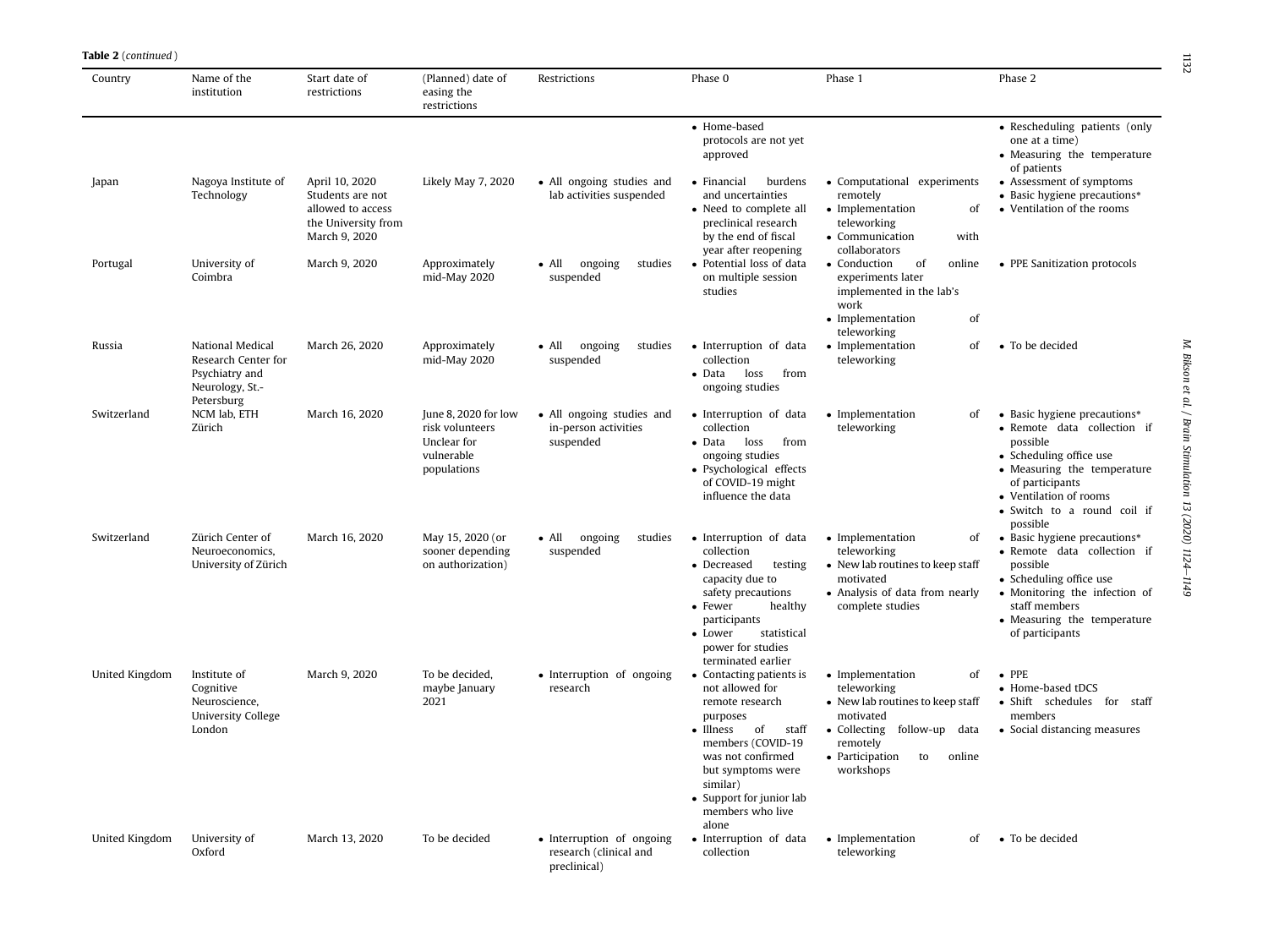|         |                                                                           |                |                                                     |                                                                                                                                            |                                                                                                                                                                                                                                                                                                                                                                                                                                                                                                                      | • Conducting modelling and in<br>silico studies                                                                                                                                                                                                                                                                             |                                                                                                                                                                                                                                                                                                                                                                                                                                                              |
|---------|---------------------------------------------------------------------------|----------------|-----------------------------------------------------|--------------------------------------------------------------------------------------------------------------------------------------------|----------------------------------------------------------------------------------------------------------------------------------------------------------------------------------------------------------------------------------------------------------------------------------------------------------------------------------------------------------------------------------------------------------------------------------------------------------------------------------------------------------------------|-----------------------------------------------------------------------------------------------------------------------------------------------------------------------------------------------------------------------------------------------------------------------------------------------------------------------------|--------------------------------------------------------------------------------------------------------------------------------------------------------------------------------------------------------------------------------------------------------------------------------------------------------------------------------------------------------------------------------------------------------------------------------------------------------------|
| FL, USA | University of<br>Florida                                                  | March 13, 2020 | TBD, tentatively<br>June 1, 2020                    | • All ongoing studies and<br>in-person activities<br>suspended                                                                             | $\bullet$ Data<br>loss<br>from<br>ongoing studies<br>· Interruption of data<br>collection and<br>recently commenced<br>studies<br>• Drop-out of subjects<br>with interrupted<br>protocol<br>· Delayed completion<br>of multisite clinical<br>trials<br>• Need to recruit new<br>subjects when<br>restarting the studies                                                                                                                                                                                              | • Implementation<br>οf<br>teleworking                                                                                                                                                                                                                                                                                       | • Single-use sponges and head<br>fixture devices for tES<br>• Basic hygiene precautions*<br>• Training for staff<br>and<br>students<br>$\bullet$ COVID-19<br>participant<br>screening (temperature and<br>symptom questionnaire<br>• COVID-19 testing for all staff<br>• PPE for staff and participants                                                                                                                                                      |
| MA, USA | Beth Israel<br>Deaconess Medical<br>Center and Baystate<br>Medical Center | March 20, 2020 | May 18, 2020                                        | • All ongoing studies and<br>in-person activities<br>suspended                                                                             | $\bullet$ Data<br>loss<br>from<br>ongoing studies<br>· Interruption of data<br>collection                                                                                                                                                                                                                                                                                                                                                                                                                            | • Implementation<br>of<br>teleworking                                                                                                                                                                                                                                                                                       | • Questionnaire or checklist to<br>assess COVID-19 risk<br>• Testing for COVID-19<br>$\bullet$ PPE<br>• Remote or home stimulation                                                                                                                                                                                                                                                                                                                           |
| NY, USA | NYU Langone<br>Health, New York<br>NY                                     | March 10, 2020 | Early June 2020                                     | • Interruption<br>of<br>all<br>outpatient visits outside<br>of standard care or<br>justified risk                                          | • Redeployed research<br>staff to work<br>remotely<br>all<br>• Continued<br>ongoing treatments<br>using remote home-<br>based tele-treatment<br>(Remotely Super-<br>vised tDCS)<br>• Received<br><b>IRB</b><br>approval for remote<br>consenting and<br>continued<br>enrollment                                                                                                                                                                                                                                      | • Continue tele-research pro-<br>gram with home-based<br>remotely supervised tDCS<br>· Protocol for sanitation of<br>equipment, including<br>shipments (incoming and<br>outgoing) of equipment to<br>participants                                                                                                           | $\bullet$ PPE<br>• Alternating remote<br>and<br>onsite schedules for staff<br>members<br>• Social distancing measures<br>· Continue tele-research pro-<br>gram with home-based<br>remotely supervised tDCS                                                                                                                                                                                                                                                   |
| MN. USA | Pediatric<br>Neuromodulation<br>Laboratory<br>University of<br>Minnesota  | March 17, 2020 | 'Sunrise Plan'<br>Implementation In<br>Process. TBD | • All studies considered<br>'non-essential<br>operations' on<br>immediate hold, which<br>placed infant and child<br>stroke studies on hold | Data<br>loss<br>from<br>studies in process<br>and cancelled<br>assessment and<br>intervention sessions<br>• Loss of participants<br>with interrupted<br>protocol, infants will<br>now likely age out of<br>the study dependent<br>upon safety and date<br>of reimplementation<br>· Delayed completion<br>of clinical trials<br>• Continuous<br>monitoring of<br>inpatient pediatric<br>census for return to<br>research and new<br>recruitment<br>• Research<br>staff/<br>trainees established<br>for secure at-home | • Secured IRB approval for two<br>COVID-19 related studies in<br>feasibility/reliability of pedi-<br>atric tele-neuromodulation<br>and a Family Impact to<br>Rehabilitation Access On-<br>Line Survey<br>• Protocol for training, safety<br>and implementation of tele-<br>neuromodulation in the pe-<br>diatric population | $\bullet$ PPE<br>· Shift schedules for staff/<br>trainees<br>· Social distancing measures<br>with modifications for child/<br>family interactions and infant<br>positioning for<br>neuromodulation<br>· Continue tele-research pro-<br>gram with home-based<br>remotely supervised tDCS to<br>advance from feasibility/reli-<br>ability to efficacy<br>• Testing for COVID-19 as per<br>University protocols<br>• PPE for staff/trainees and<br>participants |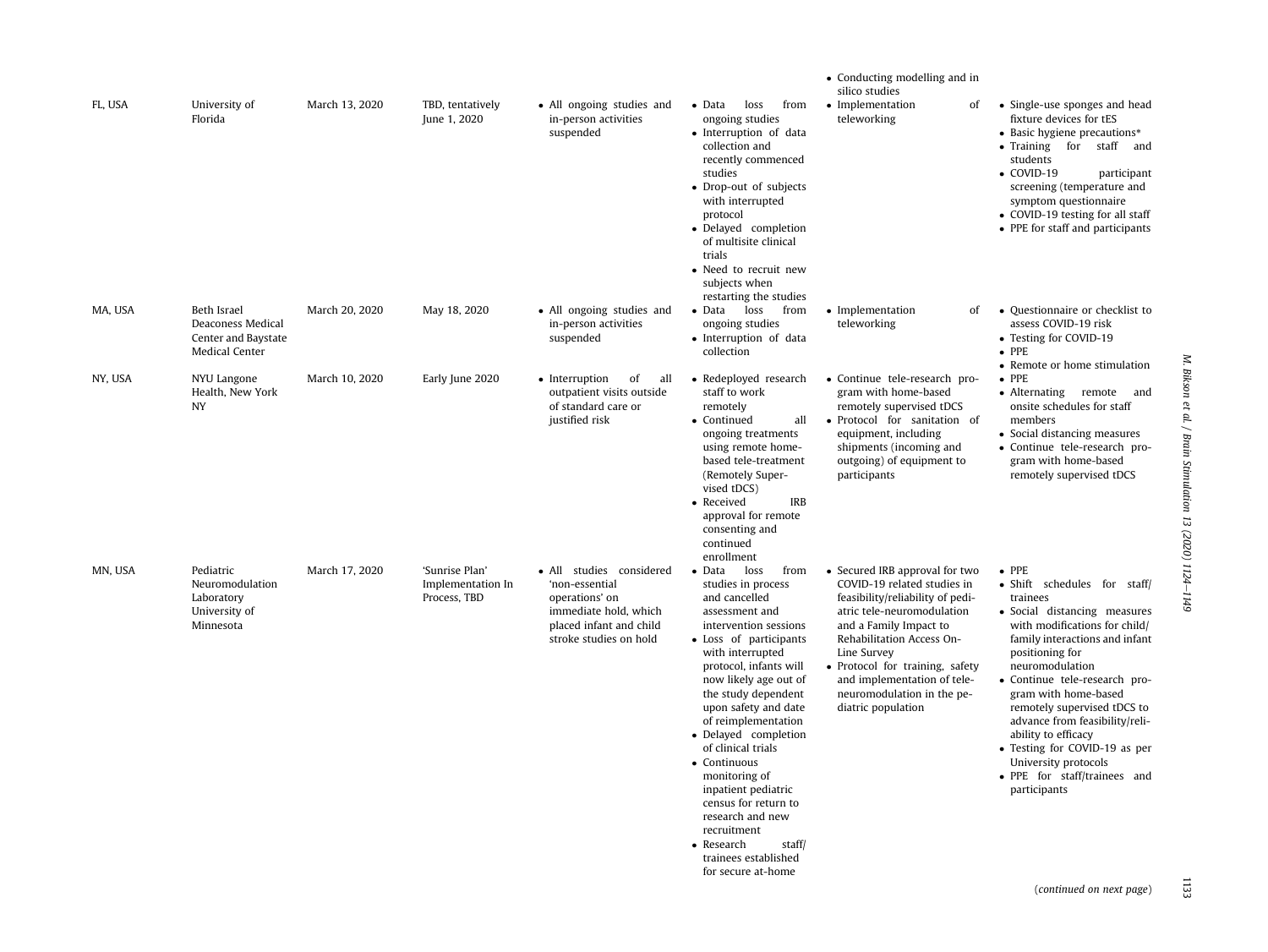|           | Phase 2<br>Phase 1<br>Phase 0<br>(Planned) date of Restrictions<br>easing the<br>restrictions<br>Start date of<br>restrictions | productivity<br>access and |
|-----------|--------------------------------------------------------------------------------------------------------------------------------|----------------------------|
|           | Vame of the<br>nstitution                                                                                                      |                            |
| continued | ountry                                                                                                                         |                            |

tDCS: transcranial direct current stimulation; TMS: transcranial magnetic stimulation; tES: transcranial electrical stimulation; PPE: personal protective equipment.

DCS: transcranial direct current stimulation; TMS: transcranial magnetic stimulation; tES: transcranial electrical stimulation; PPE: personal protective equipment.

basic hygiene precautions\*: PPE, sanitization, social distancing.

pasic hygiene precautions\*: PPE, sanitization, social distancing.

inform remaining steps; this may include contingency plans to changes in a given circumstance (e.g. if X happens the trial will need to wind down under these conditions), engaging all stakeholders in discussion (e.g. staff, program office, DSMB, etc.), and statistical consultation with respect to the power to make conclusions regarding protocol changes (e.g. change in dose, trials terminated prematurely) and associated changes in outcome reporting (e.g. feasibility instead of efficacy).

- 2) Transition as many study procedures as possible to electronic or video format (e.g. consent process, screening visit, assessment tools, switch to an established home-based techniques).
- 3) Remove non-essential steps in protocols that require inperson interactions.
- 4) Establish stringent safety and sanitization procedures for all required in-person interactions and train staff in execution of these procedures (with documentation of training completion). Ultimately, staff will have to follow regulatory and protection procedures adopted by speci fic research or clinical settings (e.g. nursing home setting) will have to follow COVID-19measures for that setting; or in-person visit at a patient 's home will require compliance with COVID-19protection mandated for home care. Therefore, developing and updating protocol specific safety procedures requires research staff communication and coordination with institutional (clinical) leadership for the specific setting in which NIBS studies will be carried out.
- 5) Implement all institution required safety procedures (e.g. screening, PPE, COVID-19testing, etc.). Develop studyspecific considerations for staff who recovered from COVID-19.
- 6) Consider changes in intervention that do not impact trial integrity (e.g. number of visits, inclusion/exclusion) or consider changes that strategically change trial scope (i.e. still allow for meaningful publishable outcomes; e.g. changing to a pilot trial).
- 7) For in-person protocols, streamline the entire process from participant preparing to leave their home, to transportation, to arriving at clinic/lab, to leaving the clinic/lab to maximize social/physical distancing (including between patients and between staff) with special attention to neuromodulation steps; where possible, the clinical trial may provide support for car service for participants to avoid public transportation.
- 8) Add additional telemedicine steps (follow-ups) to adjust for changes in protocol; Add steps responsive to COVID-19 related concerns. This can include additional data collection that may impact immediate decisions (vii) or later analysis such as testing all subject temperature or surveying for COVID-19 related symptoms. Determine protocol for identi fied COVID-19 positive patients, including if they are not critically ill or without symptoms.
- 9) Review explicit protocols/consideration for adverse events (related or not to the intervention) so that the decision tree (what to do, who makes the call, what needs to be reported) is mapped out beforehand (patient or caregiver has X symptoms leading to Y actions).
- 10) Obtain IRB approval for any applicable changes (e.g. all the above) in protocol including patient consent in regard to any new anticipated risks.
- 11) Take steps to share your plans, lessons, learned, and ongoing experiences with the broader community. Survey all stakeholders (e.g. building facilities, research personnel) to gauge comfort with planned activities.

 $\overline{1}$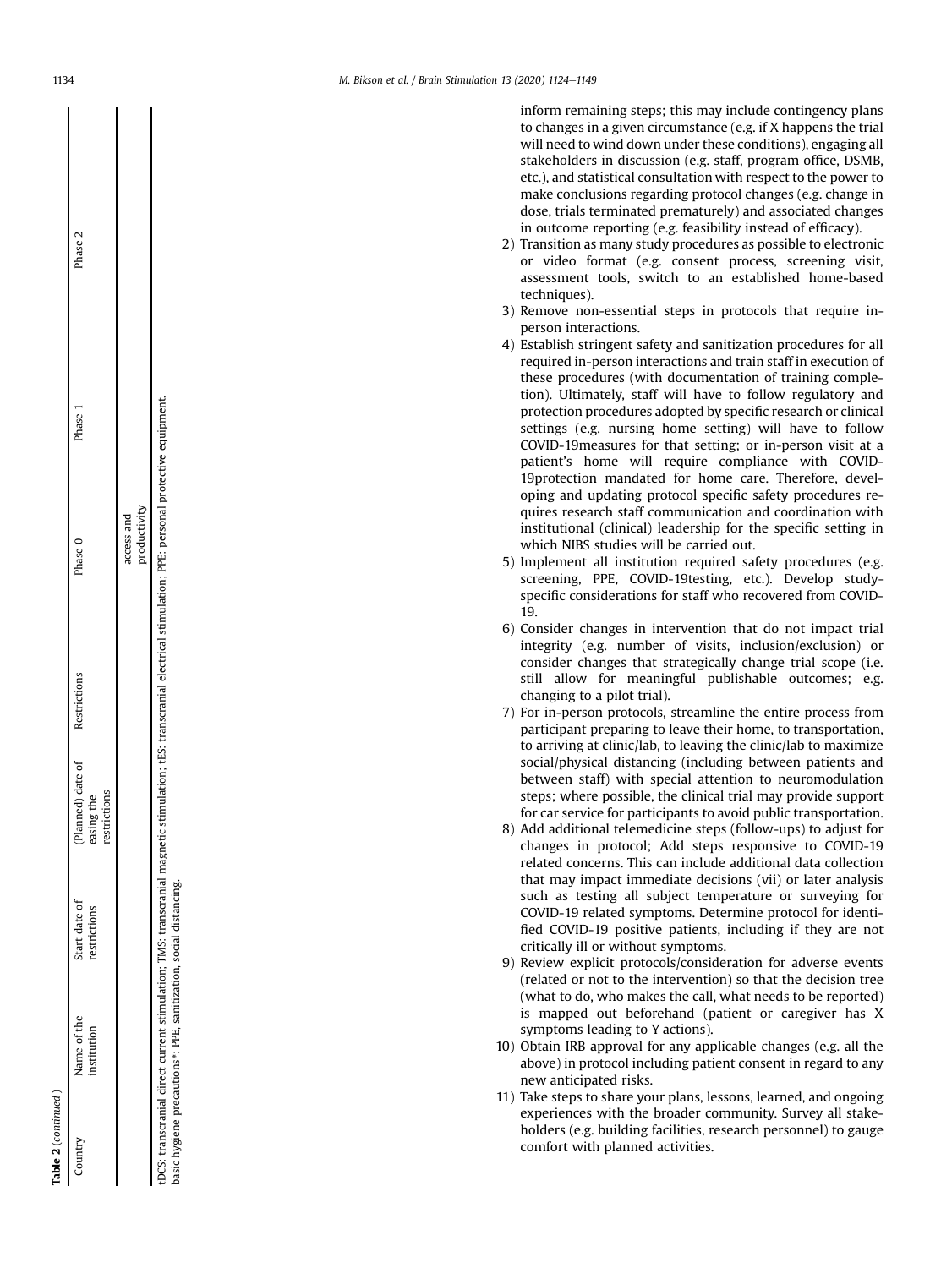#### <span id="page-11-0"></span>Table 3

Summary of considerations for COVID-19 response.

#### Initial

- Followed by determination of compatibility with continuation through valid remote assessment and/or intervention methods
- Movement of study teams to remote work to adhere with stay-at-home mandates
- Special consideration required for remote access to resources (hardware, software, etc.)
- Potential continuation of patient studies defined as essential care (e.g., depression), institution-specifi<sup>c</sup> determination
- Allow reduced numbers of study team members to remain at work to continue essential study activities (e.g. shift or staggered working patterns)
- Communication with all participants currently enrolled in ongoing studies to provide information regarding how their participation in the study will be impacted by any stay-at-home mandates.
- As applicable, communication to participants around any potential risk of COVID-19 transmission in relation to ongoing participation.
- Provide participants with additional information regarding available local resources (e.g. telemental health services, community assistance programs, etc.)
- Training specifi<sup>c</sup> staff or consider additional personnel resources for coordinating COVID-19 safety procedures

#### During

- Continue remote/teleworking activities such as analyzing data, manuscript writing, grant preparation, virtual meetings, adverse event follow-up, etc.
- Plan for study procedure changes to maximize participant safety and social/physical distancing (e.g., PPE and other safety procedures, facility and equipment disinfection)
- Plan for possible re-integration strategies (tiered, split, etc.) and how the team will adjust to accommodate institutional strategies
- Prioritize study activities that will occur in-person once stay-at-home mandates are lifted to account for overburden of study teams due to prior missed visits, upcoming follow-up assessments, and need for new participants to replace those with interrupted and unrecoverable intervention schedules.
- Consider revision of ongoing studies to minimize person-to-person contacts through remote/online/teleassessment for questionnaires, self-report measures and other items not requiring in-person administration
- Consider necessary redesign of study space to minimize participant contact time during intervention delivery
- Further evaluation of feasibility for movement to remote assessment and intervention administration as <sup>a</sup> precaution for future COVID-19 related stay-at-home mandates.
- Consider procedures for implementation of rapid COVID-19 testing and antibody assays noting and depending on any limitations in current testing and antibody assays regarding sensitivity, specificity or established relevance to risk.

Explore e-consenting procedures and e-questionnaires etc.

#### Future

- Consult reputable sources (IRB, CDC, FDA, etc.) for guidance on the timeline for study restart.
- Devise <sup>a</sup> mitigation plan to limit exposure to Covid-19 or any other infectious agent for study subject/participant as well as research staff
- Immediate implementation of planned procedures and updated safety precautions (i.e. standard operating procedure documents), with appropriate staff training.
- If appropriate procedures for participant/patient safety (PPE, facility design, etc.) and other required procedures are implemented following the first wave of COVID-19, consider how the implementation of rapid COVID-19 testing and antibody assays may allow for the continuation of appropriate in-person activities that were immediately discontinued in the initial emergency response to the first COVID-19 outbreak. This decision will be institution specific.
- Consider creating <sup>a</sup> financial plan involving possible sources and <sup>a</sup> calculation on the costs in case of subsequent outbreaks (e.g. the acquisition of all necessary equipment)

Cessation of non-essential in-person research activities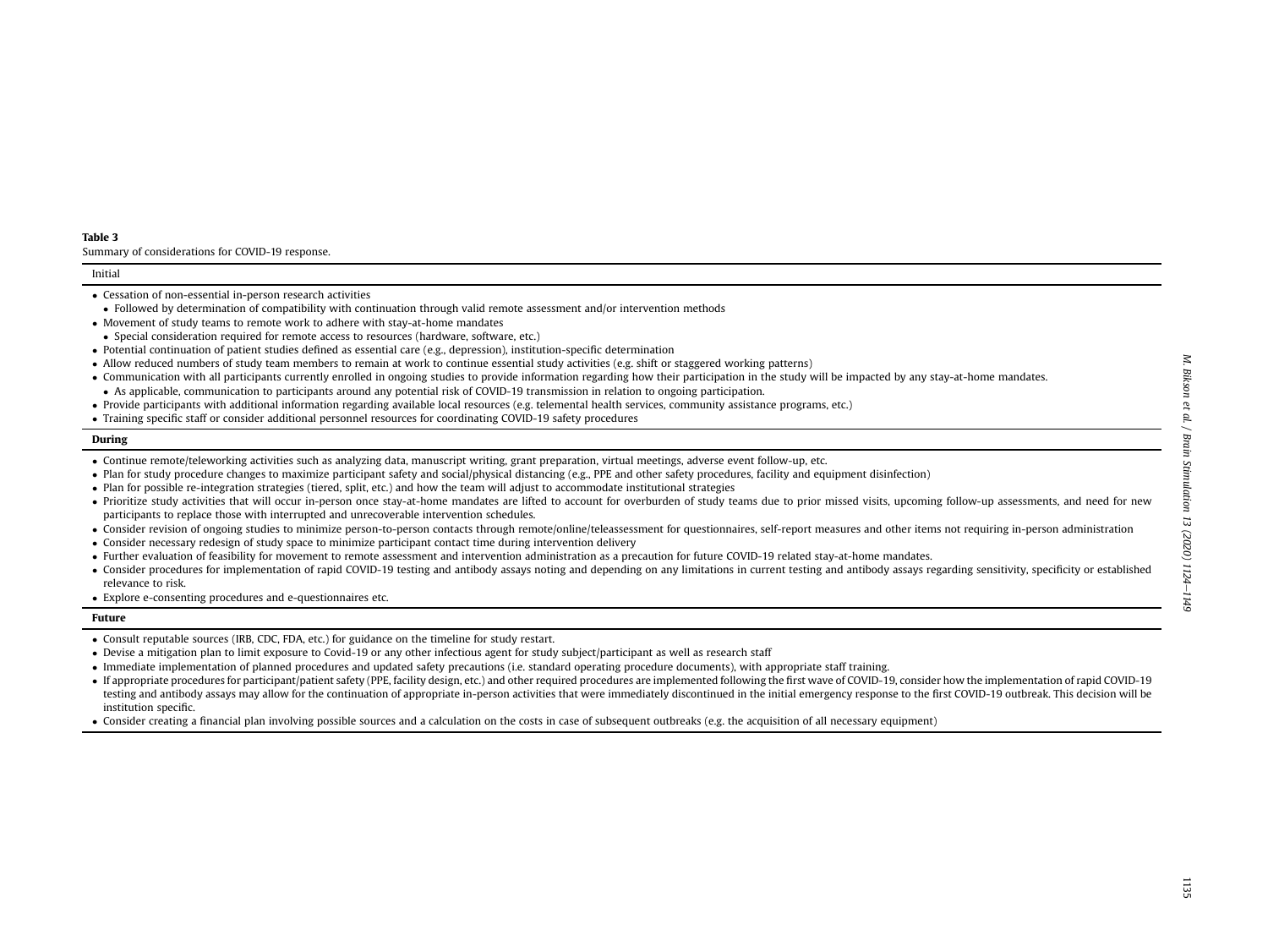## Regulatory factors

## Trial registry (e.g. [ClinicalTrials.gov\)](http://ClinicalTrials.gov) report updating

All clinical trials registered with a database such as [ClinicalTrials.](http://ClinicalTrials.gov) [gov](http://ClinicalTrials.gov) should be appropriately updated to reflect the mitigation plan to limit risk of infection, a revised timeline for enrollment and any social/physical-distancing related adaptations to the protocol. Participants may be more willing to enroll knowing that precautions have been made.

## Institutional Review Board/ethics review board approval

Some ethics boards may mandate withholding research recruitment for some period at peak of outbreaks. While pausing a study does not necessarily require notification to the IRB/Ethics Board, any protocol changes to the process of interaction, intervention or assessment of participants must be reviewed and approved by the resident ethics board. This includes but is not limited to modifications of the method of administration from inperson to online, shifts to at-home neuromodulation procedures, change in participant payment method, etc. Study sponsors may have differing timelines for study restart than local institutions and ethics boards.

# Converting to a video/online consent process

Many research groups are now converting their consent and screening visits to a tele-health/video-visit. The term most frequently used is "e-consent or e-consenting". The requirements for this vary by Institutional Review Board, but all contain the core features of providing the prospective participant with a copy of the Consent (e.g. via mail or email), going over the Consent remotely, and obtaining a signed copy of the Consent (e.g. mail or email) which the investigator countersigns on the date of receipt. Once the participant signs the consent, typically with either video observation or through a secure online signature process, this enables the investigator to proceed with the screening visit, which can be facilitated using electronic forms (e.g. RedCap, Qualtrics, ClinCapture). Such video/online consents and video/online-based screening visits lessen the risk of contracting the illness for everyone, and may provide a more effective means of performing a Consent visit involving all necessary safety precautions (masks, disinfection, etc.).

# Communication with funding agencies and data safety monitoring boards

Study suspension and any revisions to procedures within funded studies should be discussed with the funding agency. In addition, for clinical trials with a standing data safety monitoring board (DSMB), study suspension and restart as well as changes in study procedures should be forwarded to the DSMB for approval.

# Extensions of funding for research

In most places across the world, neuromodulation studies have been suspended, yet the costs associated with those experiments (e.g. salaries, animal housing and food costs) have continued. This placed a financial burden on these studies and will also delay the final results of the studies. Thankfully, several funding agencies, including the US National Institute of Health, Wellcome Trust and the Medical Research Council UK, and Swiss National Science Foundation have announced the ability to apply for an Administrative or grant Supplement to cover unforeseen COVID-19-related costs. They have also streamlined the process for getting approval for a No Cost Extension. These steps offer significant relief to researchers and increase the likelihood that the dedicated resources already invested in these projects will be fruitful.

# <span id="page-12-0"></span>Human resources considerations

Supporting our colleagues, particularly Early Career Researchers, is vital in this time of crisis. There are a number of issues that this period brings; here we will discuss some of the most pressing. This cannot be an exhaustive list, however, and it is vital that as a field we are sensitive to the additional needs of our colleagues. It is perhaps important to note that we are in no way encouraging a decrease in the standards required for publication. Rather, an increase in understanding around the circumstances in which that work is done is called for.

Firstly, it is vital to recognize the additional anxiety the current situation will place on Early Career Researchers and PhD students. For students with only months of funding left with which to complete their degrees, this is a very stressful time, as it is for those more senior researchers with grant deadlines. It is to be hoped that this paper will provide helpful suggestions and contribute to the discussion for ways to ease the difficulties faced at this time, however, the inevitable anxieties associated with the current situation are real and should be explicitly acknowledged. We must work to address these and to support our colleagues through this difficult time.

Research groups around the world will be physically separate, indeed often spread across time zones if students choose to spend this unprecedented period at home. This will inevitably lead to psychological stress, something that has already been seen in China [[13\]](#page-22-6). Maintaining group cohesion is vital and implementing explicit support structures is necessary, particularly for those isolating on their own with families elsewhere [[14\]](#page-22-7). While online tools cannot replace face-to-face interactions, they are vital substitutes in current times. The vast majority of labs will have moved work meetings online already, but in addition to these it is important to recognize that for many work is also a social experience and now more than ever, an essential source of support. Scheduled coffee breaks, games nights, film nights, cocktail hours (with alcoholic or non-alcoholic drink of choice) and many other social events are all being implemented successfully across the world to create at least some of the social interactions so important to both our mental wellbeing and our lab cohesion. Explicitly matching group members in a buddy-scheme, where each lab member has a partner that they have to contact even briefly each day, is a way of providing a light touch method to flag potential mental health issues early. While we cannot prevent the inevitable increased rates of mental health problems in our community, making sure that we explicitly discuss the difficulties we all face in this pandemic, and the inevitable mental health repercussions, will hopefully allow those facing particular problems to speak out and receive the support they need [[15\]](#page-22-8).

It is necessary to act now to ensure that the current pandemic does not have long-lasting negative consequences on the field. NIBS has historically had a lack of female representation [[16\]](#page-22-9), something that leaders in the field have made a concerted effort to address in recent years [\[17\]](#page-22-10) with increasing success. However, the current crisis is likely to exacerbate the gap between women and men, and between carers and non-carers, in terms of available time and opportunities. The burden of care and responsibilities have fallen unequally in this crisis - for some this is a virtually unheard of period of quiet in which they have the time to produce as much, if not more, work than normal. However, for the field as a whole it is vital to recognize that for others this is a time where demands and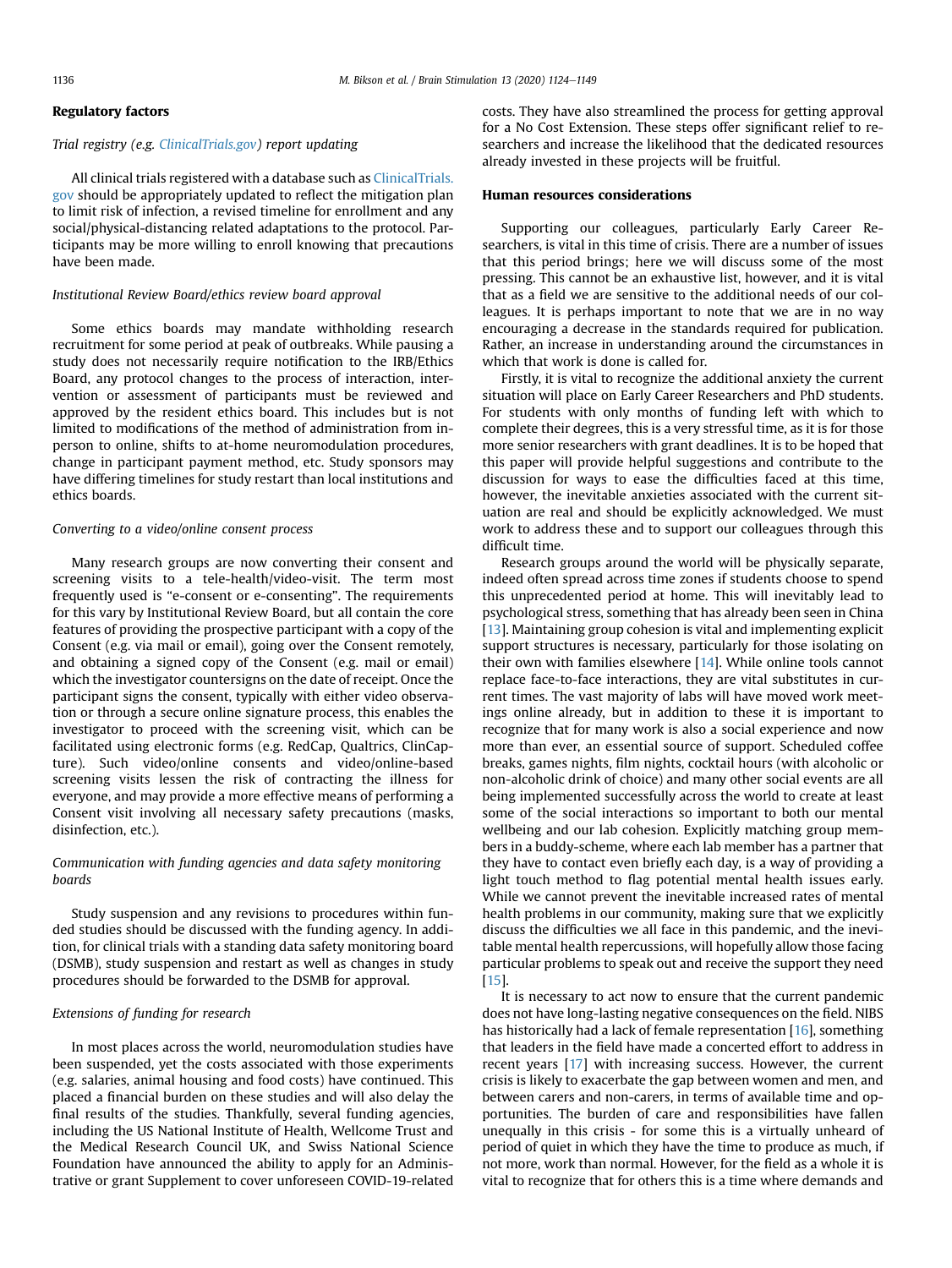anxieties have increased, and available time has shrunk considerably. The "room of one's own in which to write" [[18](#page-22-11)] is for some a daily reality and for others merely a distant dream. The real effects of this inequality across academia is already being spoken about anecdotally by editors, who report decreases in the number of submissions from women [\[19](#page-22-12)] and, possibly, increases in the number of submissions from men. How those trends continue will need to be carefully monitored.

While it is extremely difficult to judge what effect other responsibilities may have on our colleague's productivity, it is timely to recognize that although individual circumstances vary substantially on average women still carry the majority of the burden of both caring responsibilities and household tasks even when both partners work [[20](#page-22-13)] - something that can at the moment only exacerbate gender imbalances in the field. It must therefore, be the responsibility of all of us, particularly those in more senior positions, to acknowledge this and to challenge the potential prejudices of others and ourselves when making career-determining decisions, not just at the moment but in the months and years to come. Suggestions have already been made as to ways to tackle this, including explicitly treating this period as carers leave in future applications [[21\]](#page-22-14).

In the shorter term, the social/physical distancing measures in place around the world are not only limiting what we can do in terms of science, but limiting the opportunities for all of us, particularly the Early Career Researchers, to network and to meet potential advisors for the next stage of their careers. Initiatives such as on-line conferences are likely going to be the mechanism for sharing our science for at least the next few months and provide an essential opportunity for our ECRs to discuss their work. However, what is difficult to reproduce on-line is the informal chat over coffee with others in the field, which can often provide the start to a conversation that ends with a postdoctoral position or support for tenure-track applications.

Overcoming these restrictions will be difficult: by definition it is challenging to formally engineer informal discussions. We all have a responsibility to recognize this, and to be responsive to unsolicited emails from researchers elsewhere. This is also a time to embrace the ability to invite speakers from around the world to give informal talks at lab meetings and small gatherings without the costs involved in travel. Not only does this broaden our horizons at a time when it is all too easy to reduce our interactions, it also has secondary benefits. Small lab talks provide excellent opportunity to interact with external researchers in a small group. Inviting senior researchers to speak can provide a route into discussions for ECRs, inviting ECRs to speak provides valuable experience for them.

In practical terms, many universities have relaxed the timescales required for PhD students, something that we must support and petition for. Many grant bodies around the world have already announced blanket extensions to current funding - as a field it is our responsibility to make these allowances as equitable as possible. A number of routes through the current crisis have been suggested in the rest of this article which will allow us to continue our research with disruption kept to a minimum. However, in the inevitable rush back to the lab, for the long-term sake of the field we must not forget to bring everyone with us.

#### <span id="page-13-2"></span>General guidance in reopening labs/clinics

As with all COVID-19 safety procedures, regional and institutional guidances, applied judiciously to specific protocols considering changing conditions, will determine which procedures should be implemented and which can be abbreviated. Our recommendations below explain a range of existing procedures in the context of NIBS application and should not be considered necessary or sufficient for every situation.

# <span id="page-13-0"></span>Social/physical distancing protocols

A critical factor in controlling and reducing the spread of SARS-CoV-2 and the associated COVID-19 has been so-called social/ physical distancing, which means preventing physical contact especially of persons who otherwise would not have social contact. What is essential to understand here is that the terminology "social/physical distancing" may be somewhat misleading, as what matters in essence is the physical distancing. The latter in turn has mainly been recommended because one dominant way by which SARS-CoV-2 is transmitted is by airborne droplet infection. More specifically, aerosols emanating from the upper respiratory pathway housing the virus in high concentrations are thought to passively "travel" through the air and remain airborne for some time. While the exact travel distance and the amount of time that infectious materials maintain in the air are currently a matter of debate, most recommendations suggest keeping (at least) 2 m (6 ft) distance to any other person and assuming that any unknown person could potentially be infectious [[22](#page-22-15)]. Minimizing duration of contact is another strategy that may be considered based on study protocols, current federal and institutional guidances, and current scientific consensus on impact of briefer contact times (protocols) in reducing risk to operators and patients.

Social/Physical distancing parameters as defined by governments and regulatory authorities vary among countries, states and counties and change over time as a regional Covid-19 situation develops. The following procedures are therefore region and institute specific, and subject to ongoing risk-burden evaluation. As applicable, social distancing should be maintained in all offices. The allowed density of staff in given rooms should be considered along with the need for and mechanism of minimizing face-to-face interaction (e.g. by using chat, emails or telephones). As applicable to the specific time and protocol, it may be prudent to wear masks and maintain a recommended interpersonal distance. If and when patients should wear masks for necessary clinical treatments should be determined. For studies and therapies where wearing masks hinders the efficacy, transparent face masks could be considered.

During NIBS procedures, it is often not possible to maintain the recommended physical distance, at least for some amount of time. For instance, applying electrodes for tES or adjusting the position of TMS coils requires direct contact between the person applying NIBS and the person receiving NIBS. Robotic TMS provides some opportunity for TMS administration with operators further removed from participants (easily by 2 m/6 feet except for brief localization to navigation, though the participant can be trained to do this). However, such devices will not be available to all labs and clinics. In these instances, protective measures are important to reduce the inhalation and expiration of aerosols, and the amount of time, during which the recommended physical distance cannot be complied with, should be restricted to a minimum possible.

## <span id="page-13-1"></span>Personal protective equipment (PPE)

PPE can take many forms such as wearing face masks that should cover both mouth and nose. There are different safety standards for these masks, and we recommend that medical and research personnel in constant contact with potentially infected persons (including participants and patients, but also co-workers) wear those with the highest safety standards (e.g. N95 masks). Importantly, the masks should be regularly changed (with maximal wear time differing as per the specific type and make of the mask)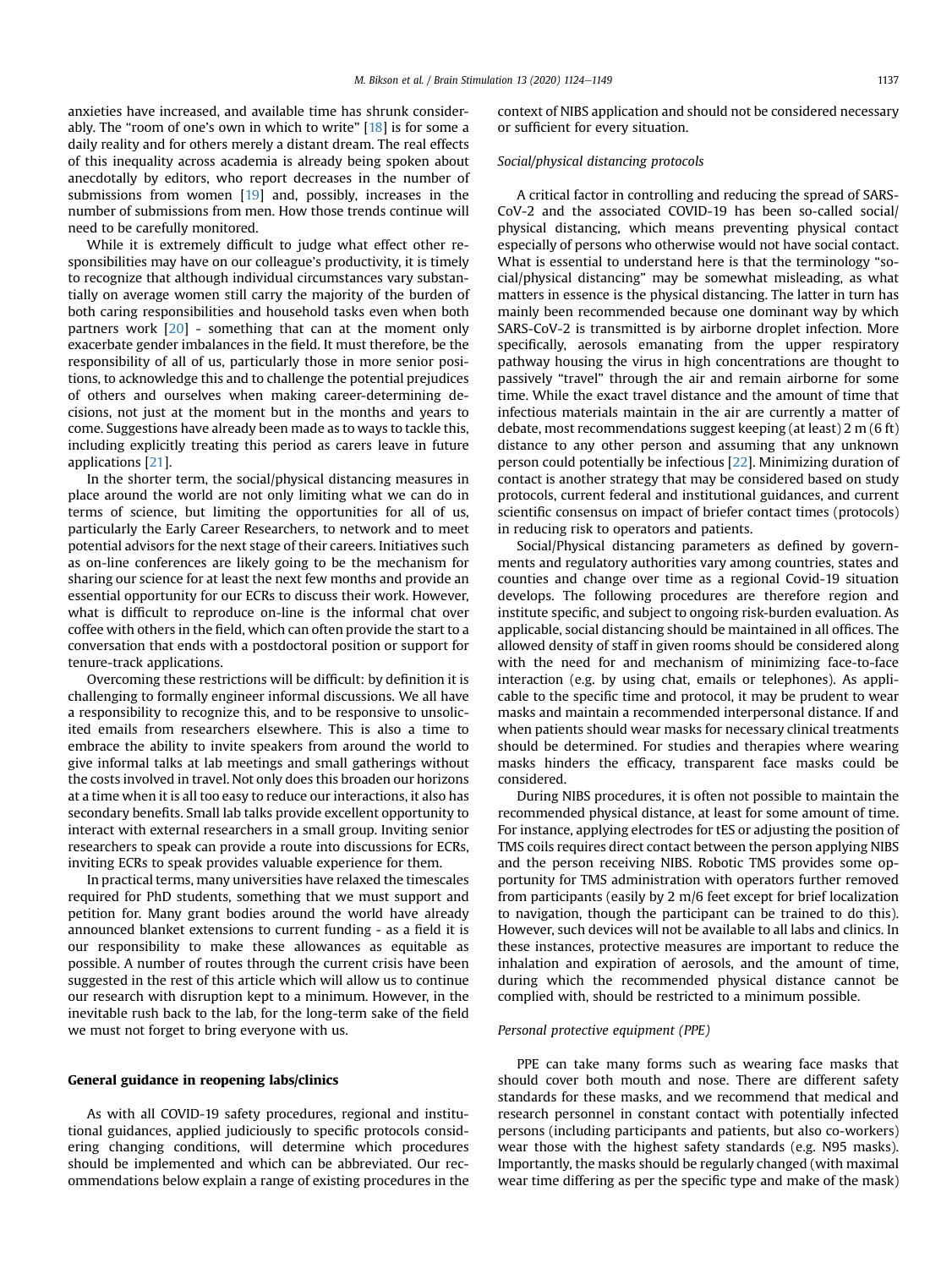as otherwise they might even be counterproductive due to the accumulation of viral material at the inner side of the mask. If appropriate, patients and participants may be provided with single use or disinfected multiple use masks by the neuromodulation labs.

As appropriate, in addition to masks, medical and research personnel may consider wearing transparent visors, or protective eye wear covering the upper parts of the face and especially the eyes, through which viral material can also easily enter the organism. Visors that cover the whole front of the face extending way down below the chin may supplement face masks for researchers and participants. In theory, the appeal of visors without masks is allowing better verbal communication, compared to face masks, which limit articulation and comprehensibility of speech sounds i.e., the "muffling" effect-b but such considerations are secondary to safety. The appropriateness of visors and other PPE (e.g. goggles, protective coats) in various social and clinical environments will ultimately depend on current regional and institutional guidances. In some regions and institutions, current recommendations are to use both a surgical mask and visor for direct interactions with patients.

Moreover, medical and research personnel should wear single use gloves when touching participants and patients, and the latter may also want to be provided with such gloves when touching apparel that will be touched by others, such as input devices, computer keyboards, desks, etc.

## <span id="page-14-0"></span>Facilities and sanitization procedures

As with all COVID-19 safety procedures, regional and institutional guidances, applied judiciously to specific protocols considering changing conditions, will determine which procedures should be implemented and which can be abbreviated. Our recommendations here thus index possible applicable procedures.

Besides body-worn protective measures, room dividers and transparent shields can be considered for installation in facilities that are not already designed for one-on-one visits. These devices constitute a physical barrier hindering the spread of aerosols throughout the room from participants and patients to personnel and will be especially important at patient receptions. Provisions of hand washing opportunities, or hand sanitizers for patients and participants at the entrance to research and treatment premises are also generally recommended, and they should be provided in a way that they can be regularly and easily used by medical and research personnel, after each new contact with a new person. Additional measures to minimize airborne particles being transmitted are regular ventilation of research and treatment laboratories, regular disinfection of surfaces, such as doorknobs, apparel, furniture, research equipment and visors as well as shields, ideally after each use by a new person, is highly recommended. Within elevators, covering all buttons with plastic membranes that are changed daily is advised. Tissue paper or small wooden pieces can be provided to push the button without skin contact.

Special consideration should be given for employing single-use equipment when possible. For example, within tES, a variety of single-use and multi-use electrodes is available. Maximizing the use of single-use devices that contact the participant/patient serves to minimize potential translocation of virally active material from one participant to the other. Where devices must be used across participants, antibacterial disinfection may not be sufficient. In all cases, all research equipment should be sanitized/disinfected before and after use. In this, special consideration as to which type of disinfectant is used needs to be applied, as the functionality of some electrodes may be negatively affected when disinfected with alcohol-based disinfectants. One potential alternative to alcoholbased disinfectants is the use of Hydrogen Peroxide. We recommend referring to manufacturer information to evaluate possible disinfection routines. All disposable supplies should be discarded in appropriate bio-waste repositories. Note that most of the considerations regarding sanitization protocols should not only be applied to laboratories and treatment facilities, but also for the off-site home use mentioned above in this paper.

The following disinfection and sanitization protocols are aiming to give research facilities some flexibility to re-start NIBS clinical services and research operations during the current COVID-19 pandemic and possibly similar outbreaks in the future for patients with non-COVID-19 needs or complex chronic disease management requirements.

- C After the NIBS session is over, the environmental surfaces in the stimulation room should be sanitized using a 1% Hypochlorite solution, with a disposable antiseptic cloth [[23](#page-22-16)]. Also, all the stimulation equipment, including magnetic coil (for TMS) stimulator, electrode/stimulator cables, EEG cap, tape measure, electrodes and sponge pockets should be sanitized. Follow manufacturer specific guidance on how to clean the stimulator. Furthermore, it is prudent to check for any leaked fluids from the participant on the stimulation chair.
- The stimulator trolley and treatment chair should be wiped with a permitted cleaning product (normally bacillocid is allowed, but it is better to check with the manufacturer).
- C If an MRI/MEG-compatible stimulator is available for concurrent application of NIBS during the recording of neuroimaging or electrophysiological data, then the gantry and the RF coil should be sanitized with a permitted cleaning product. The MRI table also should be sanitized with any of the approved products. The coils need to be disinfected once again after the scanner room is thoroughly sanitized, then the next patient or participant may be taken  $[24]$  $[24]$  $[24]$ . It is necessary to ensure that the metal nose piece of surgical masks, if applicable, is not ferromagnetic [\[25\]](#page-23-1).

# Vulnerable populations

An additional aspect that requires consideration is the inclusion of individuals that belong to high(er) risks groups, both on the side of the personnel and the research participants or patients. Currently, older age, a history of cardiovascular diseases and diseases affecting the respiratory system (e.g. asthma, smoking), but also diabetes, obesity and cancer or other diseases affecting the immune system directly or through immuno-depressant treatment (e.g. multiple sclerosis [MS]) are widely considered as major risk factors (see e.g. Refs. [\[26\]](#page-23-2), for a meta-analysis). However, what constitutes a major risk to develop COVID-19 is still not definitely established scarce, and we thus recommend to closely monitor the accumulating scientific evidence in this respect (e.g. via [[27](#page-23-3)]). For now, we recommend that individuals belonging to the groups mentioned, as well as individuals being in close regular contact with individuals belonging to such groups, should only enter studies or be treated under special circumstances and with utmost care.

A logbook of each lab and treatment room should be maintained, listing personal interactions that took place so that in case of an infection, all persons in contact with the infected person can be traced back and informed about a possible infection. In such cases, we strongly recommend swift reactions, including quarantining of the potential new carriers, exclusion from work premises, and rapid testing for SARS-CoV-2.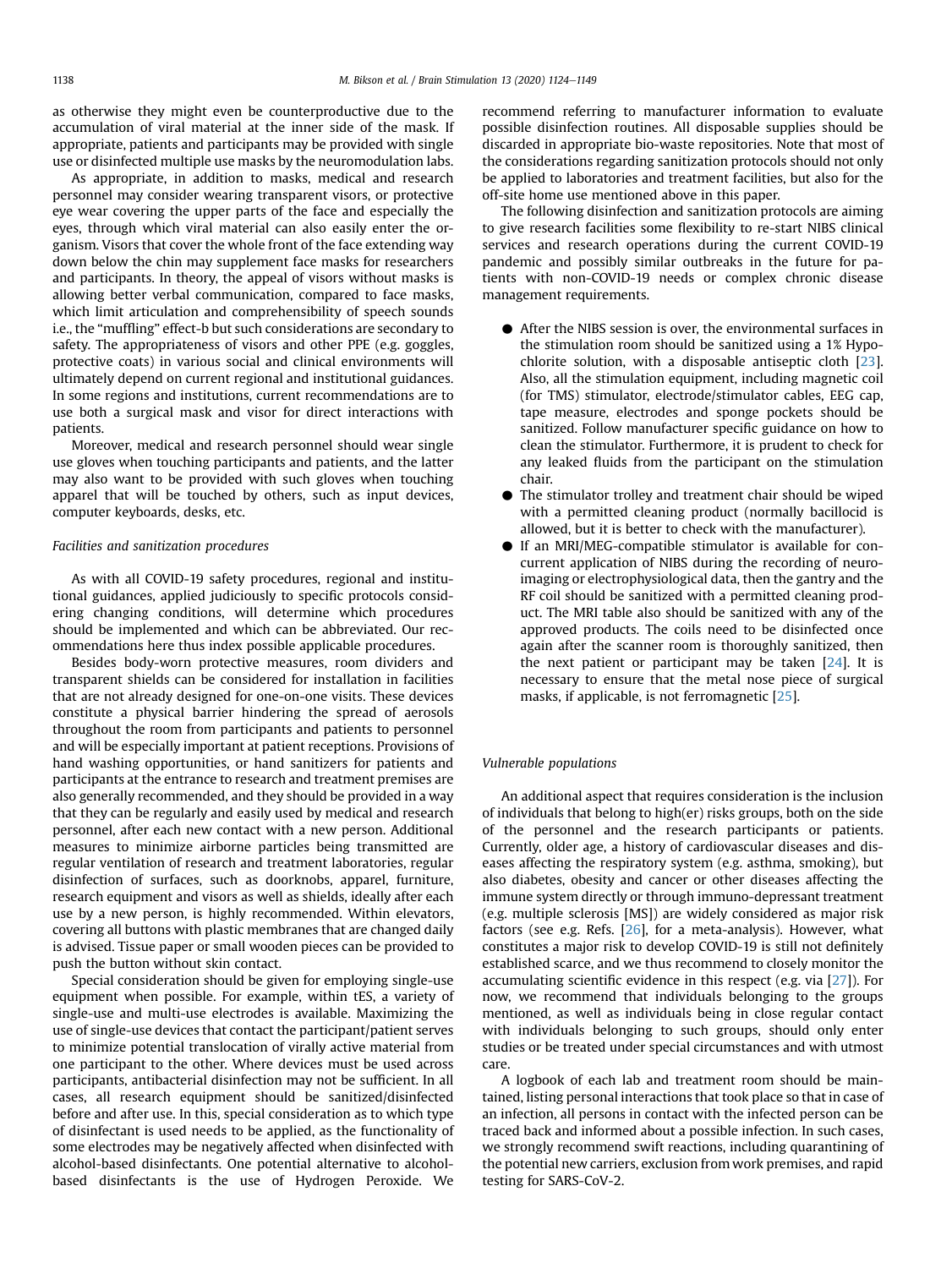On a critical note, many of these measures are not based on concrete evidence on their effectiveness. There is still insufficient knowledge about which of them are necessary and sufficient to prevent further spread of the virus. However, to the best of our current knowledge, they can be expressed as strongly recommended. Another critical aspect is whether the measures can be implemented consistently. In many countries, for instance, masks but even disinfectants are still not available in the required quantities and using the limited number of protective measures for protection of healthcare workers treating COVID-19 patients should be given higher priority than using it for neuromodulation research.

#### Personnel, participant and patient screening

Additional precautions are regular (self-)screening by personnel, patients and participants, for potential infections or contact with infected persons. This can be achieved by a symptomschecklist, which every person entering the research or treatment premises has to provide, as well as by temperature measurements at the entrance to the research facilities. All of the latter, however, may be of limited validity, as many persons infected by SARS-CoV-2 have been reported to be asymptomatic, and do not develop the associated disease (and thus will neither show symptoms, including fever). Many institutions have plans to implement either rapid COVID-19 testing and/or COVID-19antibody testing of faculty and staff prior to reentry into the workplace. In addition, some institutions are considering requiring all study participants to undergo rapid COVID-19 testing prior to in-person study activity. Availability and implementation of these tests will vary across institutions.

The scientific basis for SARS-CoV-2-related immunity and reliability of antibody testing remains under development. Subject to ongoing scientific insight and respecting regional and institutional guidance, screening for antibodies in the blood of staff or participants could be one element supporting the basis for an "immunity passport" or "risk-free certificate" that would enable individuals to return to work or research assuming that they are protected against re-infection. In this respect it should be noted though that a previous infection and the development of immunity may not protect against another episode of infection, and development of the disease (see e.g. Ref. [[28](#page-23-4)]). However, whether the immunity passport policy will apply systematically or not, there is value in specific protocols and based on broader COVID-19 situation factors in applying such tests during recruitment procedures to improve patient-clinician safety or trial integrity.

# <span id="page-15-0"></span>Specific clinical populations

## Stroke patients

Stroke survivors can experience a wide range of impairments and disabilities including motor deficits and the loss of ability to produce and/or to understand language (aphasia). Among other treatments, use of neuromodulation techniques has been proposed to enhance/facilitate stroke-recovery. Past studies have integrated centrally acting tDCS with peripherally acting intensive motor or language rehabilitation protocols  $[29-37]$  $[29-37]$  $[29-37]$  $[29-37]$ . Before COVID-19, there were several tDCS aphasia treatment protocols published with positive outcomes [[38](#page-23-6)] but during the first half of March, the pandemic forced most of the labs involved in NIBS and stroke recovery to suspend clinical and research activities. COVID-19 has significantly increased the risk of social isolation and associated depression in people with aphasia. Indeed, language and cognitive problems limit the use of digital media (i.e. cellular and/or social network) to maintain social contact. Patients with motor symptoms have also been penalized as a result of COVID-19 since it might be more difficult for them to move or get around with limited caregiver and physical or occupational therapy support. Stroke patients being in an older age category increase the risk of contracting the virus and potentially having a worse outcome; thus, in order to contain the exposure, they will probably be forced to stay-at-home for a longer period than young people augmenting the possibility of psychological distress and depression. To address these mental health issues, researchers from the aphasia research lab at the IRCCS Santa Lucia Foundation in Rome have launched an online interview in the aphasic population to evaluate whether anxiety and fear towards COVID-19 contagion would discourage the restart of rehabilitation. One concern is that patients worried about COVID-19 may be deprioritizing their neurorehabilitation needs and may develop an attitude of resistance towards clinical research, deemed non-essential.

Assuming that regulatory agencies and medical centers will hopefully lift the research and clinical treatment suspensions in the coming months when appropriate mitigations plans are in place, it is important to consider that tDCS protocols for motor and/or aphasia rehabilitation will be hampered by the difficulty in maintaining an adequate safety distance during electrodes application and even more importantly by the mandatory use of masks. Indeed, for language and cognitive interventions, it is extremely important that both the therapist and the patient understand each other, being able to see their mouth's movements (i.e. 'lip-reading' is known to facilitate communication). Transparent face shields without masks might be a good alternative option here. However, these will not resolve the question of electrode application while keeping a safety distance. Another possibility is to develop remote, but supervised and controlled interventions at the patient's home using home-based tDCS devices. As appealing as this sounds, considering that most patients have cognitive and physical limitations in applying the 'kit' and that NIBS approaches require a peripheral intervention (e.g. traditional speech therapy or physicaloccupational therapies), it will be challenging to provide these combined approaches in a patient home. For stroke patients, there might be also an option to develop remote intervention in an outpatient clinical setting ensuring that there is enough separation and physical distance between the patient and the investigators. There is no doubt that requests will be made to regulatory agencies to allow for clinical research in stroke recovery to be conducted in a remote way or at the patient's home by integrating tDCS with other telerehabilitation techniques and digital interventions e.g. computer delivered rehabilitation. In this way, we may resolve the issue related to language distortion due to wearing a cover that, masking not only verbal communication but also facial expressions, would anyway hinder communication exchanges. Moreover, since some tDCS language protocols have already been validated, we might think of offering caps to the patient's family with the position of the electrodes already fixed to facilitate and standardized application. However, we must be mindful that by doing so we may be limiting the breath of patients we can study and the generalisability of our findings e.g. only those who have prior experience using digital technologies, with limited cognitive difficulties, who have family members that can monitor and assist putting on the 'home-kits would benefit from those treatments. We also have to consider the safety of the remote tDCS protocols. Patients might be at a risk of seizures after stroke and fatigue is an important factor which might interfere. So timing and careful monitoring of the remote interventions are additional variables to take into account. Considering past remote neuromodulation studies and current COVID-19 related problems, tDCS protocols either at home or in a remote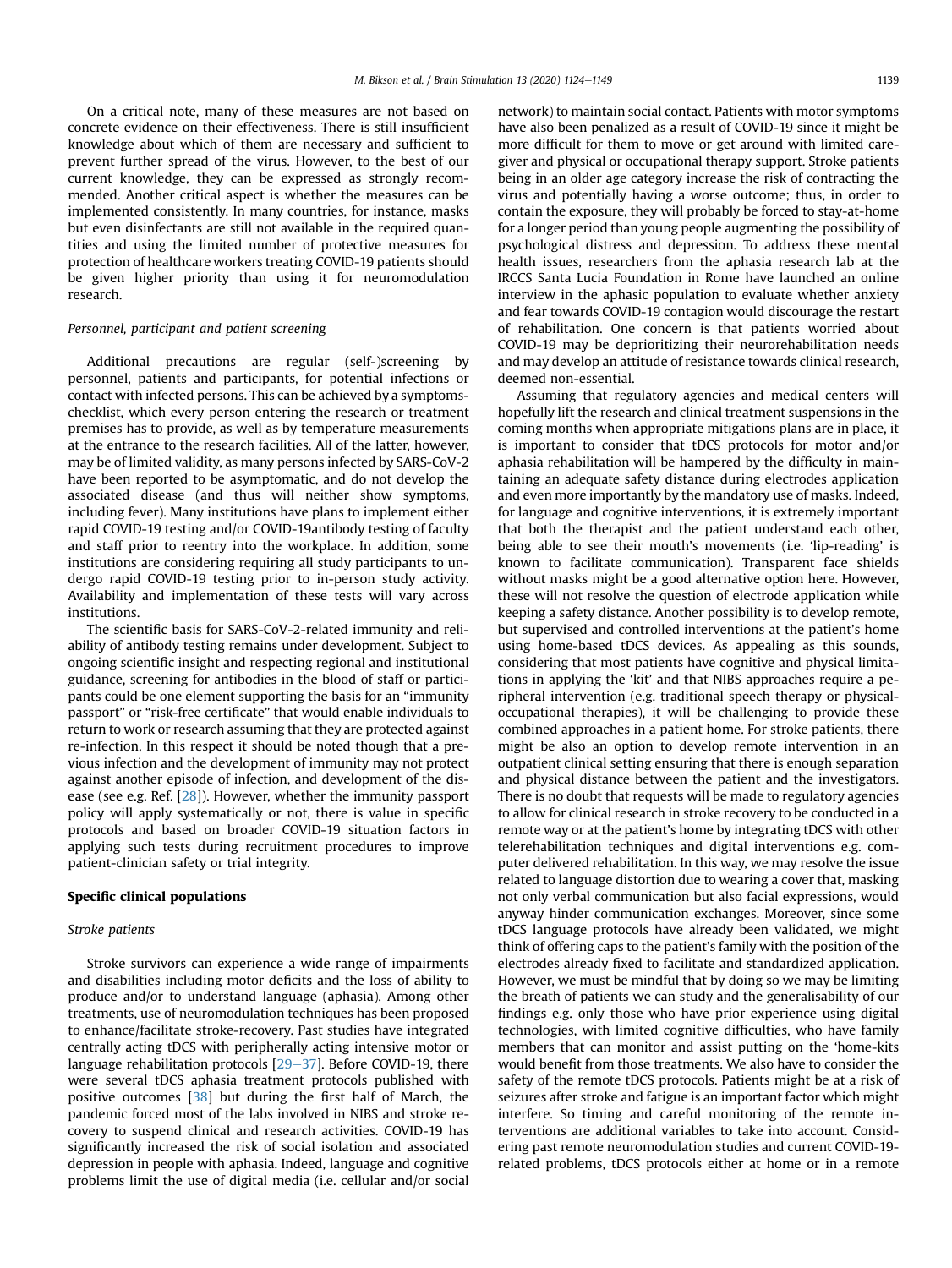location at a medical center (separating the patient from the clinician) may be an opportunity as well as a challenge in the future.

# Pediatric research

For over the last decade, neuromodulation has been safely integrated in pediatrics with myriad diagnoses and disorders and promising outcomes [\[39,](#page-23-7)[40](#page-23-8)]. Protocols have integrated TMS, repetitive transcranial magnetic stimulation (rTMS), tDCS and thetaburst in varying age ranges from infancy through young adulthood. Although commenced in adult populations, pediatric teleneuromodulation protocols have not yet been established. In response to COVID-19, the Pediatric Neuromodulation Laboratory in the Medical School at the University of Minnesota, in conjunction with physicians from Gillette Children's Specialty Healthcare, and Mayo-Rochester, have developed an online survey investigating the impact of COVID-19 and the stay-at-home mandate on family/child access to rehabilitation care for children with cerebral palsy. Pediatric Investigators in our Department of Psychiatry are also integrating our protocol to run a parallel survey, for families of children with related psychiatric diagnoses. We are now commencing a novel pediatric telehealth NIBS study investigating tDCS in the home setting via remote/telehealth specifically for children with perinatal stroke and resultant cerebral palsy. This study is informed by our previous adult stroke neuromodulation telehealth studies, and previous established guidelines. The first phase of this study will investigate the feasibility and reliability of parents/caregivers in operating the device and positioning the electrodes. Phases thereafter will establish child tolerance and safety, along with administration and assessment of stimulation in conjunction with rehabilitation interventions.

## Patients with chronic neurological conditions

Neuromodulation is an appealing option for symptom management and rehabilitation for those living with chronic neurological conditions such as MS, Parkinson's disease (PD) and other disorders with cognitive or movement dysfunctions, with many positive signals from the literature and large controlled trials underway. Specific considerations with these patients include potential cognitive impairments, which may reduce the ability to understand and complete the required study procedures, as well as sufficient motor functioning to operate any study equipment from a remote (home) location. However, in our work to date, we have found that the majority of those living with MS, ages 18-80 years and with varying disability levels including wheelchair dependency and impaired upper limb motor functions, can complete our remotely supervised protocol with guidance from a tDCS technician. . It is important to include these patients with more advanced disease for full representation of the disease spectrum because they often have fewer treatment and rehabilitative options. Continuity of care for patients in research or clinical protocols is important, and ongoing communications serve as a connection to the clinic for those patients with stable disease who otherwise would not be in contact with their treatment teams during the current time period.

## Addiction

The secondary effects of the COVID-19 pandemic (e.g. periods of lockdowns, closures of routine clinical services and forced selfisolation deriving) have uniquely challenged the health and welfare of people vulnerable to drug and alcohol addiction as well as those with behavioral addictions (gambling, gaming, compulsive eating, Internet and new technologies). Inpatient or residential treatments have been interrupted since the substantial risk of coronavirus spread with congregation of individuals in a limited space. Alcohol and marijuana sales have also increased as, in many areas of the world, businesses that dispense/sell these products have been some of the few businesses to remain open as they are often deemed essential services. This suggests a burgeoning wave of drug and alcohol related problems will emerge in society, and highlights the need to return to delivery of clinical treatment research in this area. That said, a recent summary by the National Institute of Drug Abuse highlighted original research demonstrating that chronic smokers and opiate users are likely at higher risk for COVID-19 related morbidity associated with respiratory disease [\[41\]](#page-23-9). Data from the Chinese Center for Disease Control and Prevention have suggested that COVID-19 has an increased fatality in patients with chronic conditions, like respiratory and cardiovascular diseases [[42](#page-23-10)]. An international group of experts on addiction medicine, infectious diseases, and disaster psychiatry has recently explored the possible raised concerns and nicely provided recommendations to a comprehensive healthcare response to COVID-19 in SUD [\[2](#page-22-17)]. To deal with the consequences of the COVID-19 on addictions, efforts will require joining partnerships and possibly unprecedented use of technology in which neuromodulation by NIBS would nicely fit, especially thinking in distance treatment with an online monitoring system.

## Older adults

It has become clear that older adults have the highest rates of morbidity and mortality associated with COVID-19. Consequently, older adults represent a vulnerable population and careful consideration should be made when bringing them into a research or clinical environment wherein they may be exposed to others that are infectious. Special consideration should be given in regard to lab/clinic activities with older adults that have comorbidities that further increase risk for poor COVID-19 outcomes, such as chronic obstructive pulmonary disease. While standard PPE, sanitization and minimization of person-to-person contact should be adhered to in all participants, it may be necessary to discontinue ongoing inperson research activities for those at the highest risk for infection and poor outcomes. In-home neuromodulation or treatment options in the daily care units for older people may be a particularly good option for these individuals. Regardless of comorbidities, labs/ clinics working with older adults should adhere to the highest standard of safety for minimizing COVID-19 transmission when continuing in-person research activities.

Vulnerable sub-populations of older adults also include those with multiple chronic illness and low performance status, such as those receiving supportive services within the retirement communities (NORC) or community-based patients receiving specialistlevel palliative care. At-home tES paired with telehealth solutions has been shown feasible in these vulnerable sub-populations. With proper COVID-19 precautions, screening and PPE protection, noninvasive neuromodulation may provide an option for symptom management in home settings.

# <span id="page-16-0"></span>Examples of best practices in brain stimulation labs/clinics across the world

#### <span id="page-16-1"></span>Example 1, NYU remotely supervised or RS-tDCS

In the Department of Neurology at NYU Langone Health in midtown Manhattan, a protocol for remotely supervised tDCS (RS $tDCS$ ) [[43](#page-23-11)-[45\]](#page-23-11) has been systematically developed and validated over the past five years with the goal of increasing access to treatments for larger sample sizes and to extend the number of treatment sessions. To date, using this protocol, >5100 remotely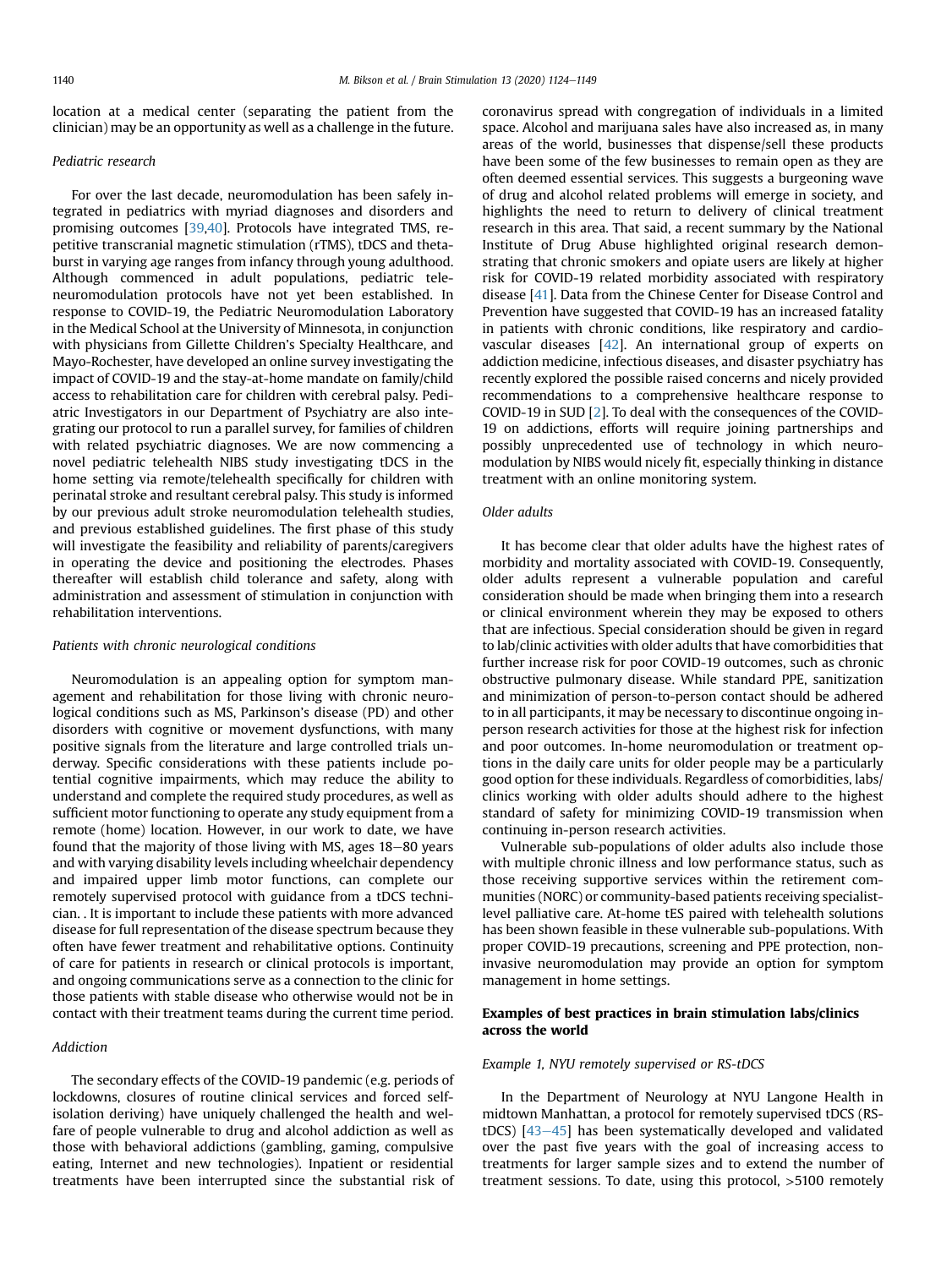supervised at-home sessions have been delivered to patients with MS [\[46](#page-23-12)[,47\]](#page-23-13) and other neurological conditions such as PD [\[48\]](#page-23-14) and cerebellar ataxia [\[49](#page-23-15)] and following ECT [\[50\]](#page-23-16), targeting behavioral outcomes such as cognitive and motor functions and fatigue. While reducing patient time and costs was the original goal of the RS-tDCS protocol [[51\]](#page-23-17), the COVID-19 clinical research pause demonstrated the broad utility of remotely supervised at-home treatment for clinical trials. To date, there are two ongoing RCTs in MS participants, one pairing tDCS with cognitive training for 30 daily sessions over 6 weeks (National MS Society), and the other pairing tDCS with upper extremity motor exercises (US DoD) for 20 daily sessions.

The research team prepared lab computers in advance of the research pause to administer the HIPPA compliant video visits offsite. Research participants were able to continue their daily treatment sessions without interruptions. We then obtained IRB approval to obtain informed consent for these trials remotely and have continued to enroll new participants. We have coordinated shipping of study equipment in "kits" to our participants that includes a preprogrammed tDCS device, headset, single-use sponge electrodes, a preconfigured laptop computer for the video visits and survey administration for outcomes. In the motor training trial, equipment for the daily exercises and assessment measures is also included. Study kit preparation and shipping (incoming and outgoing) follow a checklist protocol for enforcement in the policy for cleaning and disinfecting of study materials and all equipment is marked for visual confirmation of sanitization. A third ongoing study (National Institutes of Health, NIH) that required baseline and treatment end neuroimaging visits was able to continue the treatments for the current participants but with enrollment on hold until research neuroimaging visits are resumed.

Due to the high demand for access to tDCS from patients with MS (e.g. those who have had positive benefit in a clinical trial) as well as those with other chronic neurological conditions, we received institutional approval for a clinical tDCS service in December of 2019 as innovative care. This service was launched through the NYU Langone Virtual Health platform to provide telemedicine video visits as using our RS-tDCS procedures adapted for clinical use. Patients are loaned the tDCS device and headset, with a baseline clearance evaluation and then an intake visit with agreement forms and device orientation. The virtual visits operate directly through Epic [\[52\]](#page-23-18) and is now system-wide throughout the NYU Langone Health system for implementation of telemedicine. Patients in the service currently include those with cognitive or motor symptoms of MS, mild cognitive impairment, and ataxia [\[49](#page-23-15)]. We also have provided the clinical treatment to patients with traumatic brain injury, post-stroke aphasia, and depression and cognitive impairment following ECT [[50](#page-23-16)]. There has been no alteration of this clinical service during COVID-19 and we are able to see new patients through the outpatient telemedicine platform.

# Example 2, University of Minnesota, pediatric transcranial direct current stimulation

Similar to adults, tDCS has been found to be well tolerated by children and has promising clinical effects [\[53\]](#page-23-19). The challenge of pediatric in-home telemedicine methods includes safety and parental compliance [[54](#page-23-20)]. Considering that neuromodulation performed remotely or in the home setting in children incorporates a vulnerable population and also involves parents/legal guardians, assessments of safety, reliability and adherence are expanded beyond the construct of adult studies, and the investigator's role in education and remote oversight pivotal.

For over a decade, our Pediatric Neuromodulation Laboratory has pioneered protocols incorporating neurorehabilitation and neuromodulation. The potentially devastating impact on access to rehabilitation therapies due to the COVID-19 stay-at-home mandate on families and children with disabilities has yet to be fully realized. Telerehabilitation, as an alternative means to access rehabilitation intervention, has been successfully and feasibly performed in diverse populations of children with disabilities and by diverse telerehabilitation strategies [[54](#page-23-20)]. Considering the construct, telerehabilitation in children has been reported to initially involve face-to-face discussion and education for both the parents and the child [[55](#page-23-21)]. Additionally, specific considerations are indicated for pediatric populations, and integration of parents. In a pediatric telerehabilitation study aiming to increase treatment opportunities in cognitive training for children, Corti et al. integrated assessments of the feasibility of interventions and the study design in the home setting [[55\]](#page-23-21). Key aspects of these assessments included 'accessibility, training compliance, technical smoothness and training motivation', along with assessments of recruitment, enrollment and retention. The authors found integration of the assessments to establish the study well-suited and remarkably high adherence to the protocol. Inherently, integrating tDCS with telerehabilitation would raise unique considerations, at the forefrontsafety and reliability-with tDCS applications. To date there are no current publications surrounding pediatric tele-neuromodulation. Therefore, to adapt our current clinical research neuromodulation study to a tele-neuromodulation model with supervision for children who are diagnosed with stroke at or around the time of birth, we are currently integrating guidelines established by Charvet et al., [[47,](#page-23-13)[56\]](#page-23-22) and further work in adult stroke by Van de Winckel et al. [\[57\]](#page-23-23).

Our past studies have integrated rTMS and tDCS with intensive rehabilitation in the pediatric population with perinatal stroke and resultant cerebral palsy. Now with our latest study, 'Single -Session tDCS in Cerebral Palsy' [\[58\]](#page-23-24), we are investigating the neurophysiology and behavioral outcomes surrounding tDCS in children with varying forms of circuitry. We had safely and feasibly completed sessions in 19 children with stroke by the time COVID-19 put our study on hold. However, from the commencement of this study, this study garnered local, national and international interest from families of children with stroke, many traveling great distances and incurring staggering related costs of travel to participate. The COVID-19 challenge has now encouraged us to consider how to potentially integrate tele-neuromodulation for children at home and could allow a broader catchment area of families previously unable to travel and enroll. Integrating accessibility and compliance in these unique teams of parents/children with cerebral palsy, our remote training and education laboratory 'tDCS supervisors' will incorporate training the 'lay assistant' (parent) as to tDCS delivery, and the 'tDCS user' (child). For ease of tDCS electrode placement, integration of a pre-marked skull cap with  $10-20$  electroencephalogram system electrode coordinates, indicating the C3 C4 locations to approximate the primary motor cortex will facilitate anode/cathode positioning based on the indicated montage. Assessments of reliability of set-up, and electrode placement, and prior to commencing the stimulation sessions and monitoring tolerance and impedance will be paramount, along with establishing a consistent and reliable method of remote communication (e.g. Zoom) during the set-up, stimulation session, and pre/post assessment trials.

Integrating a COVID-19 response to continue neuromodulation in the pediatric population with perinatal stroke and resultant cerebral palsy, as well as lack of access recruitment feedback garnered from our previous work with families nationally and internationally, this remote investigation will inform future larger externallyfunded studies to remotely integrate children with mobility, financial, and access challenges (e.g. rural communities).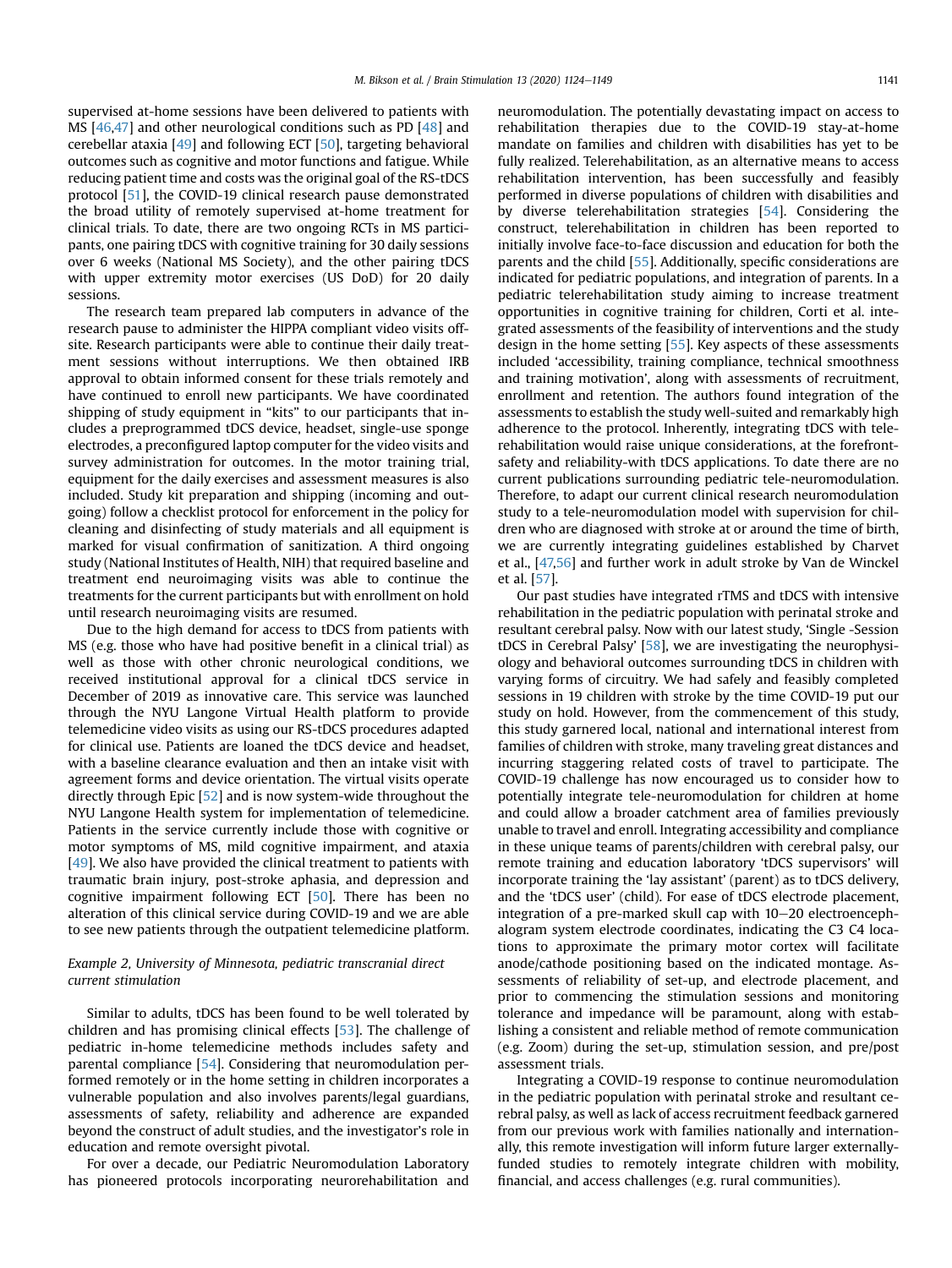# Example 3 NIBS at the university of Magdeburg, Germany

While most of the tDCS-tACS clinical trials were stopped in the middle of March 2020 in the university of Magdeburg, there is only one trial running with NeuroConn Mobile devices. The aim of this phase II study is to collect information about the efficacy of 10 Hz tACS in the treatment of glaucoma [\[59\]](#page-23-25), using a domiciliary tACS. The number of possible stimulation sessions is fixed (34 during 14 weeks) which cannot be changed remotely  $-$  and at this stage will not be changed due to safety reasons. To the best of our knowledge, this is the longest stimulation duration that was ever applied in this patient group. Furthermore, none of the stimulation parameters can be changed during treatment, only by shipping a new stimulation module to the patients. Patients are required to document adverse events and side effects in a diary and the stimulation module is saving the parameters of each session, which can be downloaded in the study center. Unfortunately, several patients were not able to visit the center at the end of the stimulation session, therefore the objective measurements (e.g. perimetry) are still missing. The state of the patients is followed by regular phone calls, two of them indicated to terminate the participation in the trial, due to high levels of personal stress.

# Example 4, Example from a multisite definitive phase III tDCS trial at university of Florida and university of Arizona - augmenting cognitive training in older adults: the ACT trial

The ACT trial is a multisite definitive Phase III clinical trial that investigates the benefits of pairing tDCS with cognitive training in older adults to remediate age-related cognitive decline and potentially prevent onset of mild cognitive impairment and dementia [\[60\]](#page-23-26). ACT involves a 3-month cognitive training intervention paired with 20 in lab/clinic sessions of either active or sham tDCS. Participants undergo cognitive training and tDCS 5 days/week for the first two weeks, then complete cognitive training at home on a study supplied laptop 4 days per week with 1 day per week in lab/clinic for stimulation. At present, the ACT trial has randomized 307 of 360 older adults targeted for randomization in the trial. As this trial works with a population at high risk for poor COVID-19 outcomes, in-person study activities were stopped on March 13, 2020. At this time, 22 participants were actively in the intervention phase of the trial. As ACT is a definitive Phase III trial near its completion, a late phase change to at-home tDCS procedures would significantly undermine trial integrity for evaluation of definitive benefits from tDCS paired with cognitive training, as only a small subset of participants would receive the alternative intervention approach. Even were the current COVID-19 outbreak to occur earlier in the trial, a significant change in intervention procedures would likely not be feasible for a Phase III trial. In addition, the primary outcome measure in the ACT trial is currently not available through telemedicine, further preventing continuation of trial activities through a fully remote process. In ACT, 22 participants whose interventions were interrupted will need to be replaced. In addition, approximately 40 participants will miss the timing of their final 1 year follow-up assessment and MRI visits as of the current date. Careful consideration with the trials data safety monitoring board and funding agency program office will need to be given regarding whether these 40 participants will need to be replaced in the trial as well. Pre-COVID-19, ACT was within 14 months of completion. With the loss of 22 participants, the study will likely not be completed for  $24-26$  months. Should the  $40$ participants missing their 1 year time point need to be replaced, trial completion could be delayed to 36 months or more. While the extent of delay is still to be determined, this serves as a poignant example of how COVID-19 is directly impacting the speed of progress in medical science. This example also further highlights the critical importance of advancing remotely supervised methods of neuromodulation administration. In ACT, participants complete cognitive training at home for a large portion of the trial. Were this initially paired with remote tDCS, the overall impact on ACT would be significantly reduced. However, lack of availability of primary outcome measures for remote online or tele-administration would have still led the ACT trial to pause activities. Thus, it is also important to note that there is a strong need for overarching work attempting to facilitate remote assessment activities for clinical trials.

# <span id="page-18-0"></span>NIBS new opportunities

This section focuses on not simply accommodating the pandemic situation but using this period to update or enhance existing NIBS practices using techniques that have already been validated. We specifically consider telemedicine approaches using tDCS (9.1), accelerating in-clinic TMS procedures (9.2), and introducing new NIBS protocols to address existing and emerging COVID-19 morbidities (9.3).

## <span id="page-18-1"></span>Tele-neuromodulation (in home)

Considering past remote neuromodulation studies and current COVID-19 related challenges, 'Tele-neuromodulation' holds one of the greatest opportunities for innovation and growth in the NIBS field right now [[61](#page-23-27)]. Moreover, it is generally the case that the administration of remote neuromodulation would allow those with limited accessibility (e.g. mobility issues, geographic location, financial barriers, limited access to communication technologies) to interventions not previously realized. Rapidly expanding investigations of tDCS in the home setting in adult populations have been well-tolerated and shown high compliance, and low drop-out rates in diagnoses such as depression [[62](#page-23-28)], stroke [\[57](#page-23-23)], MS  $[44,46,47]$  $[44,46,47]$  $[44,46,47]$  $[44,46,47]$  PD  $[48]$  $[48]$ , and amyotrophic lateral sclerosis  $[63]$ , as well as in seriously ill multi-symptomatic palliative-care patients. Considering the acute challenges in neuromodulation access for all, an additional consideration is the expanding field of pediatric telemedicine, with implications for safe and feasible neuromodulation applications in the home setting [\[54,](#page-23-20)[64](#page-23-31)[,65\]](#page-23-32).

As outlined in case examples (Sections [8.1, 8.2\)](#page-16-1), for those centers already engaged in remote supervised tDCS, strategic and incremental protocols changes allow continuation (and even expansion) of protocols. For those centers exploring transition of in-center tDCS to remotely supervised tDCS, there are well-established principles under the Remote Supervised rubric that allow homebased tDCS with compromising reproducibility [\[46\]](#page-23-12) and detailed supporting documentation [[45](#page-23-33)[,56](#page-23-22)[,65,](#page-23-32)[66](#page-23-34)].

For those protocols providing NIBS treatments that inherently require in-center application, notably TMS and ECT, and where COVID-19 related streamlining of in-center protocols is not practical (for specific patients), transition to home-based tDCS may be considered as a valid alternative option. There is evidence that tDCS can extend the benefit of TMS or ECT treatments [\[50,](#page-23-16)[67](#page-23-35)]. When ECT and TMS services are not available the operant decision is not the comparative efficacy of various NIBS techniques [\[68\]](#page-23-36) but the risk/ benefit ratio of trialing tDCS. The risk of tDCS is considered nonsignificant and safe, including across clinical populations  $[69-71]$  $[69-71]$  $[69-71]$ - indeed tDCS is broadly applied to healthy subjects (e.g. college students [[72](#page-23-38)]). Specifically for major depressive disorder, controlled trials  $[73–75]$  $[73–75]$  $[73–75]$ , meta-analysis  $[68,76,77]$  $[68,76,77]$  $[68,76,77]$  $[68,76,77]$  and expert consensus  $[78]$ suggest tDCS is comparably effective with significantly less adverse events than drug therapy. Consideration for deploying remote-tDCS treatment should be based on the latest clinical trial data [[56](#page-23-22)].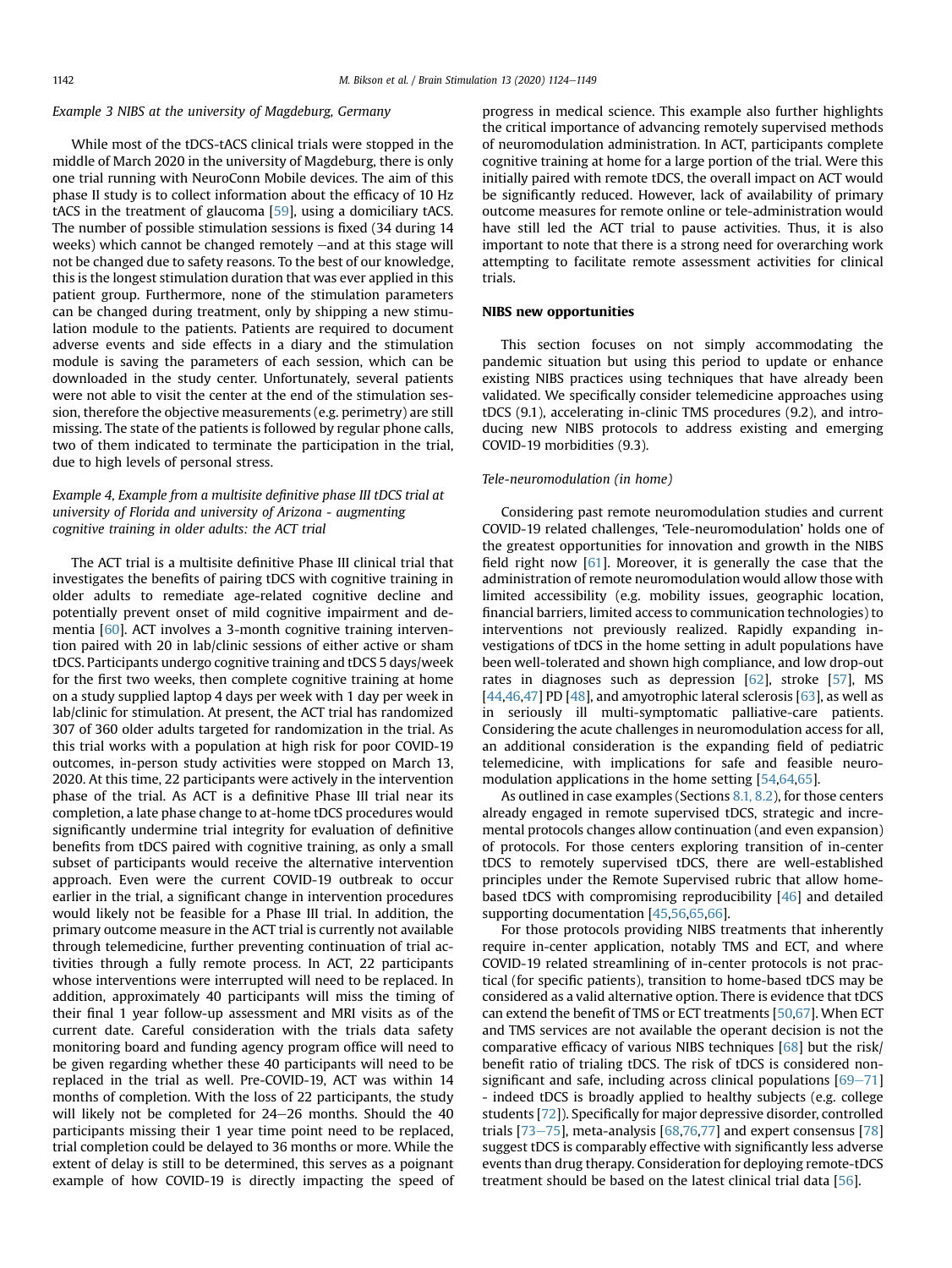## In-clinic brain stimulation

While the portability and cost of tES devices lend themselves to a relatively easy shift toward in-home usage and training, most TMS studies are currently tied to a fixed clinical or laboratory location, which is often in a hospital environment. This is a challenge for researchers that are weighing the cost-benefit ratio of restarting their therapeutic intervention trials in an environment wherein participants and staff members may be exposed to the COVID-19 virus. The balance is likely different for mechanistic TMS studies designed to characterize a disease or biology itself, without any anticipated therapeutic effect.

That said, there are several sites conducting therapeutic TMS clinical trials across the globe that have been allowed to remain open through the COVID-19 epidemic. Even more are resuming operations as universities, hospital systems, and countries at large begin to reopen clinical research operations (Section [2\)](#page-2-0). In fact, while the majority of TMS research trials were put on pause during the COVID-19 period, clinical delivery of TMS continued in many U.S. states and a variety of countries for individuals with treatment' refractory major depression, often with modified clinical workflows to ensure safety related to COVID-19. Below we will outline topics that are common to many clinical services and trials that remained open (or are reopening) as well as some new areas for innovation and risk-reduction when performing TMS in the COVID-19 era.

# Converting consent, screening, and follow-up visits to electronic, voice, or video format

A common theme echoed in this manuscript is to shift any nonessential in-person visit to electronic/video format. For many research studies there is a Consent Visit, Screening Visit, and Follow-Up visits. One of the benefits of the COVID-19 crisis has been a widespread familiarity and increasing comfort with video conferencing software (e.g. Zoom, Webex, VSee). It is important to ensure the security of the videoconferencing platform when connecting with patients or study participants, however, with respect to institutional requirements for HIPAA compliant communications. Given that TMS studies often require at least one in-person intervention visit, transforming our protocols to embrace video techniques for all other visits would improve the risk-benefit ratio for the staff and the participants. Additionally, research groups may want to consider adding "COVID-19-related illness" as an exclusionary criterion or as part of the risks for participating in a research study which relies on multiple in-person visits (should the institution deem this necessary).

# Utility of theta burst stimulation

Fixed frequency rTMS (e.g. 10 Hz) is the oldest and most established stimulation protocol and has been FDA-approved for use in treatment resistant major depressive disorder for many years. In recent years however, bursting frequency protocols (e.g. theta burst stimulation (TBS)) have emerged as highly potent and temporally efficient forms of brain stimulation; that is, 600 pulses of intermittent TBS (iTBS) delivered over 45 s result in an elevation in cortical excitability comparable to 2000 pulses of 10 Hz TMS delivered over 15 min [[79](#page-24-1)]. The effects of a single session last approximately 30 min, but repeated sessions have similar dura-bility and efficacy as 10Hz rTMS [[80](#page-24-2)] 34 and were first described in the motor cortex. Several recent, clinical trials applying TBS to the dorsolateral prefrontal cortex have demonstrated treatment outcomes with iTBS are comparable to treatment outcomes with traditional 10 Hz rTMS in major depressive disorder. Furthermore, these protocols have similar side-effects, safety, and tolerability profiles. The advantages of elevated potency and efficiency are coupled with a rigorous biologic foundation as theta is an endogenous neural rhythm associated with learning and memory. By using TBS, the number of patients treated per day with current rTMS devices can be increased several times without compromising clinical effectiveness or safety. In this COVID-19 era, one way to minimize the length of the time that a participant or patient has to be present in the room with a staff member would certainly be for investigators to consider using bursting frequency rTMS protocols which appear to be more efficient pulse-to-pulse. The shorter duration of the stimulation session also provides more flexibility when considering changes in workflow and schedules to ensure that patients do not overlap and thorough infection control measures are applied after every session.

That said, there has been some concern that the response to theta burst stimulation is highly variable  $[80,81]$  $[80,81]$  $[80,81]$ . Although there have been very few sham-controlled comparisons of fixed frequency versus theta burst frequency TMS, the largest study to directly compare these protocols (which was not sham controlled), did not find a difference in the variability or the durability of response to 20 sessions of iTBS compared to conventional 10 Hz TMS in patients with depression [\[80\]](#page-24-2). While the relative efficacy and durability of these protocols is an empirical question that remains unanswered, in the COVID-19 era it seems that greater investigation into the factors that increase theta burst efficacy are warranted.

## Accelerated TMS delivery

The development of novel, accelerated TMS dosing strategies is another opportunity for clinical researchers. Previous studies have demonstrated that delivering multiple TMS sessions per day has similar efficacy to a single TMS session per day when the total number of TMS administrations is equal  $[82-84]$  $[82-84]$  $[82-84]$ . Given that the total number of TMS sessions appears to be a critical factor in behavioral change, these concentrated dosing protocols would be attractive to both patients and providers. While these protocols are being explored in research laboratories however, there is still a gap in our knowledge regarding the parameters that optimally balance efficiency with long-term efficacy. In one of the most concentrated TMS protocols to date Williams and colleagues (2018) recently published a study of 6 individuals with highly refractory depression (5 days, 10 sessions/day, 1800 pulses of iTBS/session, 50 min intersession interval) which demonstrated that this rapid dosing schedule was feasible and was effective as a rapid antidepressant [\[85,](#page-24-5)[86](#page-24-6)]. Galletly and colleagues (2010), for example, elegantly demonstrated that TMS delivered 3 times/week achieved overall similar outcomes to 5 times/week as long as the overall number of administrations was the same (18-20 administrations) [[87](#page-24-7)]. While most accelerated TMS studies are being done in Major Depressive Disorder, they are also being used in many currently recruiting drug and alcohol treatment research trials  $[88-93]$  $[88-93]$  $[88-93]$  $[88-93]$  $[88-93]$ . These protocols reflect dosing schedules that are likely more tenable for patients who likely have job and family responsibilities (often 3 days per week versus the standard 5 days per week). They are being used by researchers around the world. By decreasing the number of times a participant or patient needs to come to the laboratory/clinic, accelerated TMS schedules will also minimize the number of days that individual spends out of the house, the number of times they use public transportation, and the number of other personencounters they have over the course of their treatment (as 30 sessions of TMS could be given in as little as 3 or 6 days as has been tried at various institutions in the United States). On the other hand, although it reduces the total time of TMS treatment, patients need to stay longer in the TMS environment, from one or 2 h mounting up to the entire day.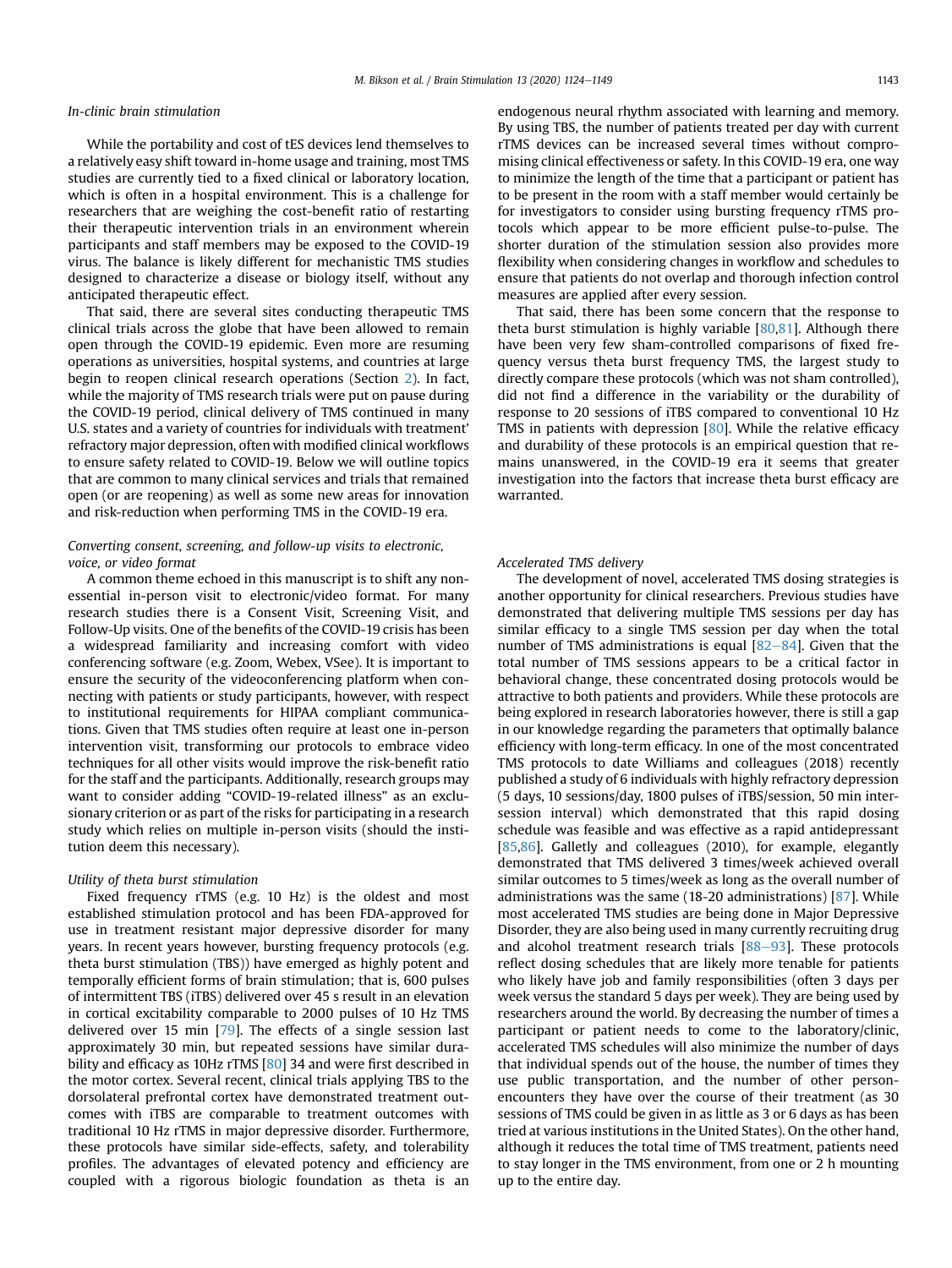Other technologies, such as portable TMS

A few other techniques and opportunities for innovative TMS protocol adaptations include greater reliance on neuronavigation for reliable and fast TMS coil positioning (as described in previous sections of this manuscript) and the delivery of TMS in off-site community clinics wherein the participant may have less exposure to potential COVID-19 carriers in the hospital environment. Perhaps the most provocative (but still chimerical) opportunity is for increased investment and innovation in a portable means for TMS delivery. There are several patents currently for portable TMS devices (e.g. for the treatment of migraine attacks Starling et al. [[94](#page-24-9)]) and several papers have recently been published describing personalized TMS helmet designs which stabilize the coil [[95](#page-24-10)] and wearable TMS coil designs [[96](#page-24-11)]. Currently, however, there are no devices being made for commercial use. The ability to distill the power of electromagnetic induction as a brain stimulation tool into a briefcase-sized device has the potential to revolutionize noninvasive neuromodulation as a field. To see this materialize from a fantasy to a reality on the tails of the COVID-19 crisis could, in fact, be one of the biggest achievements the neuromodulation field may gain from this experience. It will, however, take talent, time, and investment to make this happen. One should also balance the safety balance of reducing exposure to the coronavirus with the exposure to the yet unclear risks of patient self-application of home-based TMS.

## Consideration of tDCS as alternative or adjunctive treatment

As discussed above (Section [9.1](#page-18-1)). tDCS can be deployed at home with no or minimal required in-person interactions. On a situation based, providing tDCS as an alternative to TMS or optimized the benefits of TMS (e.g. tDCS for maintenance of TMS therapy) can be considered [[97,](#page-24-12)[98\]](#page-24-13).

In conclusion many of the TMS treatment trials that were temporarily halted in March 2020 around the world have begun to put strategies in place to return to enrollment and execution. These decisions should be made with sensitivity to many factors including the potential risk of COVID-19 exposure to the participants and staff for in-person visits and the potential benefit to participants  $\&$  patients of the intervention. Those trials involved structural or functional imaging remains restricted based on the opening of imaging facilities. Similarly, any TMS trials involving parallel in-person protocols (e.g. rehabilitation) are considered in totality. While there will be many factors that influence this decision for each TMS study, there are some common themes that will minimize risk (electronic visits when possible, accelerated treatment courses, shorter pulse sequences like theta burst, use of technological methods such as neuronavigation and scalp modeling to improve rigor and decrease contact) that not only improve the risk benefit ratio but will likely lead to a reimagination of the future of TMS delivery-perhaps even launching a new industry that merges the portability and affordability of tDCS devices with the benefits of electromagnetic induction as a mechanism of inciting brain change.

# New clinical opportunities (indications) with NIBS in the era of COVID-19

In response to the COVID-19 outbreak, initial psychological and emotional reactions such as elevated levels of anxiety, fear, stress or anger and behavioral responses like social/physical-distancing, stockpiling goods, PPE and disinfectants have been predicted based on previous experiences [[99](#page-24-14)], and then reported during the COVID-19 outbreak  $[100-103]$  $[100-103]$  $[100-103]$  $[100-103]$  $[100-103]$ . However, precipitated psychological responses might progress into severe mental concerns which can easily outlast the pandemic. Sleep disturbances, somatization, stress-related illnesses, post-traumatic stress disorder (PTSD), anxiety disorders, depressive disorders and health risk behaviors such as social isolation, substance abuse or suicide attempts might also surge [\[2,15,102\]](#page-22-17). Accordingly, depressive and post-traumatic symptoms have been constantly reported and found to persist even 2.5 years after epidemics [[105\]](#page-24-16). Evidence that similar symptoms are present among health care professionals and the general population during the COVID-19 outbreak is already emerging from China, the epicenter of the outbreak  $[103,106-108]$  $[103,106-108]$  $[103,106-108]$  $[103,106-108]$  $[103,106-108]$  $[103,106-108]$ , and from Europe as well [[109\]](#page-24-19).

The consequences of COVID-19 might be more immense in terms of the number of affected and maybe in terms of symptom severity than previous outbreaks, not to mention its economic and political impact and their effects on an individual level. Apart from new cases with mental health issues, those already facing mental health problems or belong to a vulnerable population might experience their symptoms worsening [\[110,](#page-24-20)[111\]](#page-24-21). Increased risk of COVID-19 infection or potentially deteriorating mental health during the outbreak has been articulated concerning patients with cancer [[112\]](#page-24-22), dementia [[113](#page-24-23)], PD [\[114](#page-24-24)], chronic pain [\[115\]](#page-24-25), MS [\[116\]](#page-24-26) and drug users [[2\]](#page-22-17).

In light of the potential surge of demand for mental health care, effective therapeutic options are critical. NIBS is a promising and versatile tool to consider. The administration of magnetic fields (i.e. TMS) or weak electrical currents (i.e. tES) induces long-term neuronal effects through modulating neuroplasticity [\[117\]](#page-24-27). One of the first and most successful areas of NIBS application is the use of HF-TMS over the left dorsolateral prefrontal cortex to alleviate depressive symptoms that now has a level A evidence (i.e. definite efficacy) [\[4\]](#page-22-18). Interestingly, promising results are emerging regarding the beneficial effects of NIBS on several clinical populations suggesting transdiagnostic opportunities. Level B (probable efficacy) recommendation has been proposed for the use of TMS in fibromyalgia, PD, MS, PTSD and stroke [[5](#page-22-19)]. Evidence is less conclusive on tES; however, level B evidence supports the utility of tDCS in depression, chronic pain and fibromyalgia [\[6\]](#page-22-20). Moreover, prosperous results suggest the potential efficacy of NIBS in several other disorders e.g. in anxiety disorders [[118\]](#page-24-28), dementia [\[119](#page-24-29)], obsessive-compulsive disorder [\[120](#page-24-30),[121\]](#page-24-31) and pediatric attentiondeficit hyperactivity disorder [[122\]](#page-24-32).

In an outbreak situation, adaptation skills and flexibility are essential to adjust behavior to the new regulations; thus, to mitigate the spread of the virus. Cognitive control is impaired in several conditions [[114,](#page-24-24)[123\]](#page-24-33); however, NIBS has successfully ameliorated cognitive impairment in different patient groups  $[123-125]$  $[123-125]$  $[123-125]$  $[123-125]$ . Another important skill, emotion regulation has improved in patients with anxiety disorders with the effects being sustained for 3 months after TMS [\[126](#page-24-34)]. Depressive symptoms, anxiety and PTSD emerging or being accelerated by the COVID-19 pandemic [\[102\]](#page-24-35) might also be successfully mitigated with NIBS based on previous research [[4](#page-22-18)[,127,](#page-24-36)[128\]](#page-24-37). Furthermore, stress is also known to exacerbate disease-related symptoms such as the motor symptoms of patients with tic disorders or PD [[114,](#page-24-24)[129,](#page-24-38)[130\]](#page-24-39). Preliminary evidence indicates the beneficial effects of TMS on motor performance as well [[131,](#page-24-40)[132](#page-24-41)].

Recently, the possibility of COVID-19-associated nervous system diseases has also been clinically proven by detecting the ribonucleic acid (RNA) of the virus in the cerebrospinal fluid of a patient [\[133](#page-24-42)]. Neurological symptoms such as impaired consciousness, headache, dizziness and taste or smell impairment are not uncommon [\[134](#page-25-0)]. Therefore, the long-term follow-up and monitoring of severe cases of COVID-19 in terms of neurological symptoms is highly advised [[135](#page-25-1)]. Through the enhancement of neural plasticity, some COVID-19-related neurological residual symptoms might be attenuated by NIBS. In a rat model, TMS has been found to reduce inflammation after focal brain injury [[136](#page-25-2)] and to decrease the production of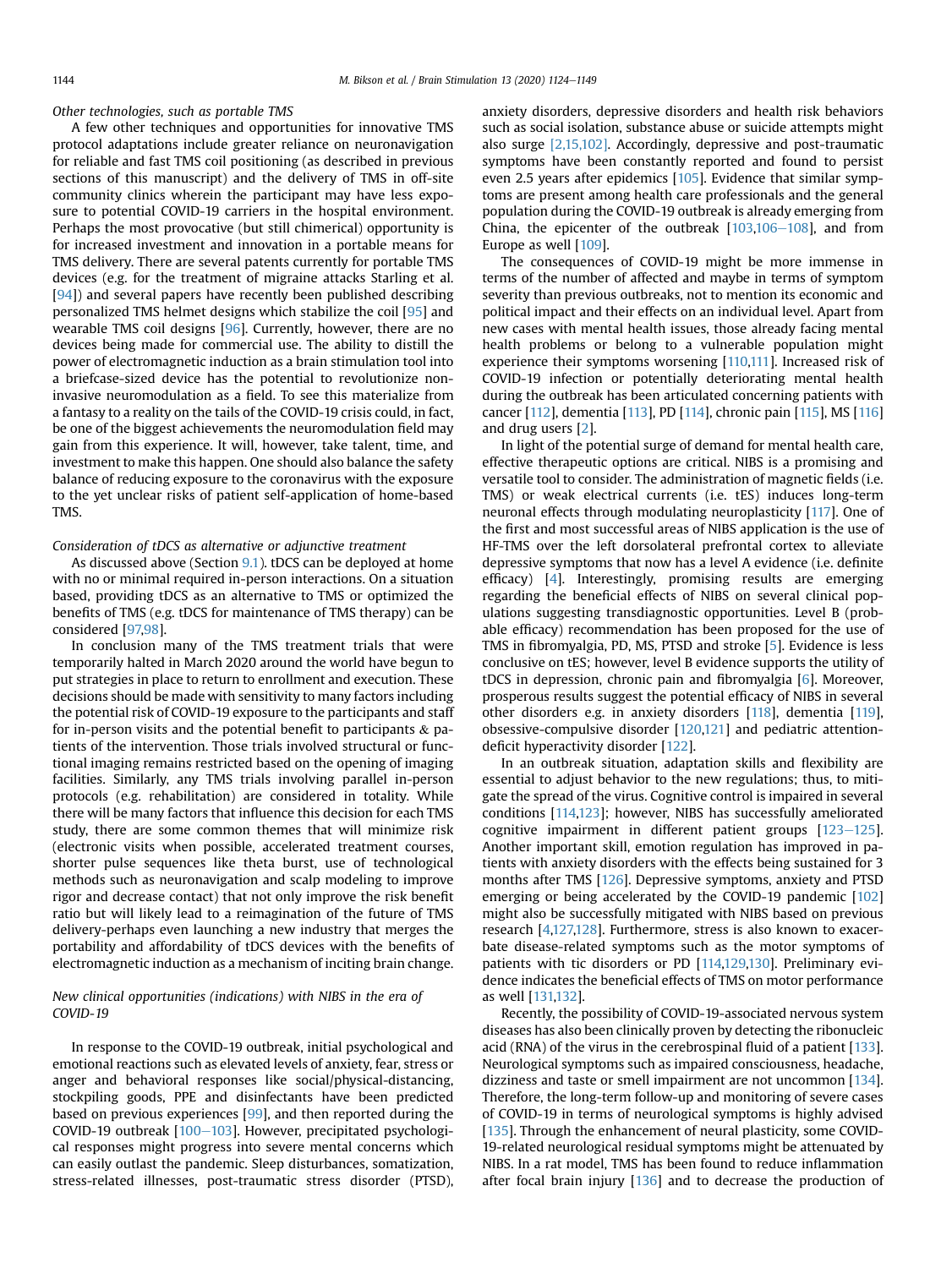proinflammatory cytokines in patients with PD [[137](#page-25-3)]. Moreover, patients with disorders of consciousness have shown neurobehavioral and electrophysiological gains after multiple sessions of NIBS [\[138](#page-25-4)-[140](#page-25-4)]. Therefore, anti-inflammatory potential and neurological utilization of NIBS might also be investigated.

Finally, there may be opportunities to apply NIBS in the broader context of changing medical protocols. This could span changing methods and access to prescribed medications (e.g. ability to diagnose, monitor for adverse events) as well as any consideration of unexpected interactions between drugs (e.g. psychotropics) and antiviral medication. A general feature of NIBS is its non-drug nonsystematic application nature, non-addictive nature, and ability to terminate or adjust dose (in clinic or remote for home-based treatment) and vice versa. Clearly, there is potential for NIBS as a unique treatment tool in the fight against the medical and psychological after-effects of the COVID-19 outbreak.

## Conclusion

The COVID-19 pandemic, just like all crises, has yielded challenges for researchers, clinicians, participants and patients, but also lessons to learn from and new opportunities to pursue. By synthesizing the experiences of experts from all over the world, this consensus paper establishes practical recommendations to follow in operationalizing NIBS during COVID-19 pandemic, mitigating the risk of infections, and in preparing the NIBS community for any future epidemic/pandemic. Indeed, as we emerge from the current pandemic, the number of people who require innovative treatments such as NIBS due to direct and indirect effects of COVID-19 onto the brain and mental health will significantly increase. This burden on the health care systems mandates broader investigation and adoption of therapeutic solutions such as the use of NIBS. For NIBS laboratories and clinics to contribute to the ease the burden of the pandemic, it is necessary to re-establish operation with prudent protocol modifications as soon as possible.

Maintaining ongoing and restarting operations at NIBS clinics and research institutions across the world requires accommodation to strict measures (namely social/physical distancing) introduced due to the COVID-19 outbreak The suddenness and severity of initial restrictions resulted in significant disruptions to ongoing clinical treatment and trials (spanning suspension recruitment of participants, interruption of ongoing treatment, to complete suspension of in-person activities). The degree of interruption varied; for example, in-person non-clinical (non-essential) work was largely halted while remote-tDCS clinical activity continued. Interruption of ongoing trials is compounded by overall operational and programmatic uncertainties e.g. the situation of students and early career scientists, financial concerns. The overarching concern is when and how specific clinical and laboratory work can be resumed and what precautions are to be adopted. This document provides guidelines for maintaining and resuming NIBS operations.

We distinguish three phases of procedural responses (immediate COVID-19 impact, current practices, and future preparation), with current reactions of the NIBS community to the COVID-19 pandemic largely in early phases with reactions aiming to limit disruption to ongoing protocols. However, streamlining and expanding NIBS services is now ongoing.

Based on the analysis of international experts with domain relevant expertise covering NIBS technology, clinical services, and human trials, we formed recommendations to ensure the safety of participants, researchers and staff members during the reestablishment of access to NIBS clinical services and research operations. Apart from the obvious preparations (e.g. sanitization and social distancing protocols and remote data acquisition where possible), recommendations are also made regarding protocol

optimization, methodological good practices, the support of all stakeholders including early career scientists. To foster this process, a checklist is also provided in the article. Mitigation plans to reduce the risk of infection for subjects/participants and research/clinical staff are preeminent but should be based on the applicable national and institutional guidance and scientific understanding to avoid being misdirected or unduly burdensome. Recommendation on precautions are also discussed considering pediatric research, older adults, patients with addiction, stroke, MS or other chronic neurodegenerative/inflammatory disorders.

As explicated through this document, appropriate safety protocols are crucial to provide NIBS for those who require mental health care regardless of, and also aggravated by, the outbreak. With well-coordinated and strategic responses, the NIBS community can play an expanding role in managing the burden related to the COVID-19 pandemic while continuing to generate clinical and scientific regarding the efficacy and underlying mechanisms of NIBS. As we have discussed above, expanding clinical trials with telemedicine-based NIBS are of high impact in the current situation and considering future outbreaks and longstanding need for vigilance. Since tES devices are more easily transportable and simple to use, the remote application of tES is more supported in contrast to TMS. Guidelines  $[46,56]$  $[46,56]$  $[46,56]$  and empirical experience  $[140-142]$  $[140-142]$  $[140-142]$ regarding the at-home applications of tDCS are available. Experiences gained through this process as well as new perspectives gathered during the challenging era of COVID-19 might delineate new research and therapeutic goals and become invaluable when preparing for future outbreaks.

The interest in telemedicine-based solutions has especially increased among the NIBS community [\[61](#page-23-27)] and the experiences gained from such studies conducted during the outbreak will be broadly valuable. Generally, remote NIBS solutions extend the availability of neuromodulation, and can reduce costs of increasing the trial sample sizes and treatment duration. The adaptation process of some in-clinic TMS solutions that sustained operation during the pandemic and protocols to reduce contact is addressed.

The NIBS community has faced varied degrees of disruption that has broadly challenged laboratories and clinics across the globe. By working around evolving restrictions and uncertainties, strategic (and not unduly burdensome) implementation of applicable safety procedures, and adaptation of protocol components to limit inperson activities, access to NIBS must be continued and reestablished rapidly. In this article, approaches and practical recommendations have been provided. Indeed, if further outbreaks arise, the NIBS community will be better prepared for them.

# Declaration of competing interest

Marom Bikson has equity on Soterix Medical, is consultant or SAB of Boston Scientific, GSK, Halo Neuroscience, GSK, X and is inventor of brain stimulation patents and has grant support from NIH (MH111896, NS101362, NS112996). Colleen A. Hanlon has served as a consultant for Brainsway and receives grant support from the NIH (R01DA036617, R01DA044471, R01AA027705, R21DA044503). Adam J. Woods is a member of the scientific advisory board for Halo Neuroscience and has grant support from NIH (R01AG054077, R01AG064587, K01AG050707, R21MH112206, R37AG033906, RF1MH114290). Bernadette T. Gillick reports no conflict of interest and has current grant support from the NIH (R21HD097575), the National Center of Neuromodulation for Rehabilitation, and the Shepherd Trust/Jensen Family Award. Leigh Charvet has no conflict of interest and has current grant support from the NIH (R21NS101712), US Department of Defense (W81XWH-17-1-0320), National Multiple Sclerosis Society (RG-1803-30492) and the Lourie Foundation Inc. Adrienn Holczer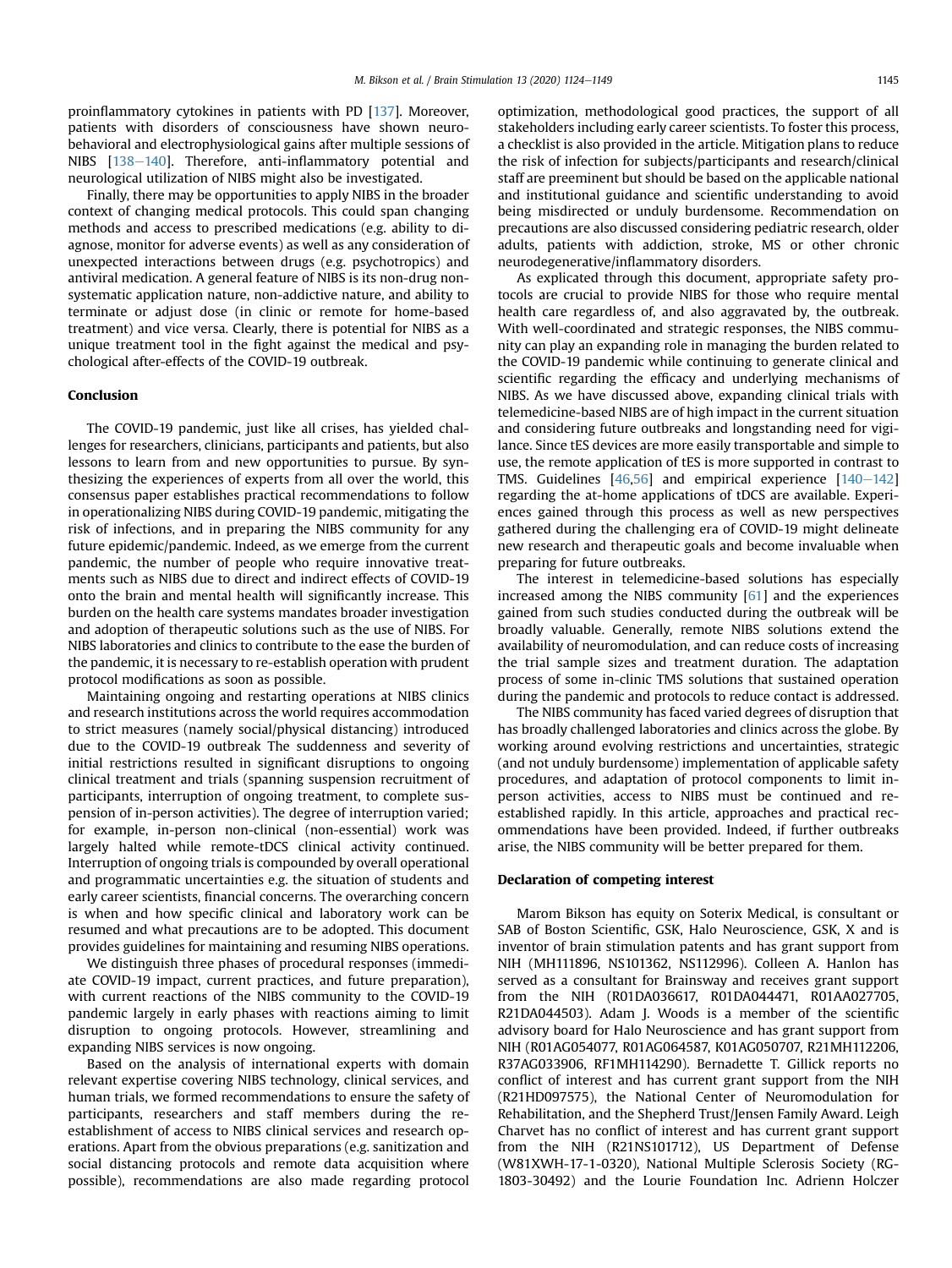reports no conflict of interest and is supported by the grant EFOP 3.6.3-VEKOP-16-2017-00009. Jorge Almeida has no conflict of interest and is supported by an ERC Starting Grant (Grant # 802553 - "ContentMAP"), and by grant PTDC/MHC-PCN/6805/2014 from Fundação para a Ciência e a Tecnologia Portugal, and Programa COMPETE. Andrea Antal has received honoraria as speaker from NeuroCare (Munich, Germany) and as consultant from Savir GmbH (Magdeburg, Germany). Daniel M. Blumberger has received research support from Canadian Institutes for Health Research, National Institutes Health (US), Brain Canada and the Temerty Family through the CAMH Foundation and the Campbell Family Research Institute. He received research support and in-kind equipment support for an investigator-initiated study from Brainsway Ltd. He is the site principal investigator for three sponsor-initiated studies for Brainsway Ltd. He also receives inkind equipment support from Magventure for investigatorinitiated research. He received medication supplies for an investigator-initiated trial from Indivior. Joan A. Camprodon is a scientific advisor for Apex Neuroscience, has received royalties as book editor from Springer and has grant support from NIH (RO1 MH112737, R21 DA042271, R21 AG056958 and R21 MH115280). Colleen Loo has received royalties as book editor from Springer and has grant support from the Australian National Health and Medical Research Council. Jenny Crinion declares no conflict of interest and is supported by a Wellcome Trust Senior Research Fellowship in Clinical Science (106161/Z/14/Z). For this research as a part of Multidisciplinary Cognitive Rehabilitation (MCR) Platform, Iman Ghodratitoostani was supported (Grant number: 2013/07375-0) by Innovation and Diffusion of Mathematical Sciences Center Applied to Industry (CEPID-CeMEAI) of Sao Paulo Research Foundation (FAPESP), the University of Sao Paulo. Roland H. Grabner reports no conflict of interest and is supported by the Austrian Science Fund FWF (Grant P30050). Christian Ruff reports no conflict of interest and was supported by grants from the Swiss National Science Foundation SNSF (grant no. 100019L\_173248) and from the European Research Council (ERC) under the European Union's Horizon 2020 research and innovation programme (grant agreement No 725355, ERC Consolidator BRAINCODES). Gottfried Schlaug has no conflict of interest and acknowledges support from the NIH (R01MH111874, U01NS102353). Hartwig R. Siebner has received honoraria as speaker from Sanofi Genzyme, Denmark and Novartis, Denmark, as consultant from Sanofi Genzyme, Denmark and as editor-in-chief (Neuroimage Clinical) and senior editor (Neuro-Image) from Elsevier Publishers, Amsterdam, The Netherlands. He has received royalties as book editor from Springer Publishers, Stuttgart, Germany and from Gyldendal Publishers, Copenhagen, Denmark. Hartwig R. Siebner holds a 5-year professorship in precision medicine at the Faculty of Health Sciences and Medicine, University of Copenhagen which is sponsored by the Lundbeck Foundation (Grant Nr. R186-2015-2138). Xiaochu Zhang reports no conflict of interest and is supported by The National Key Basic Research Program (2016YFA0400900 and 2018YFC0831101), The National Natural Science Foundation of China (71942003, 31771221, 61773360, and 71874170). Hamed Ekhtiari reported no conflict of interest and is supported by grants from Brain and Behavior Foundation (NARSAD Young Investigator Award #27305) and Warren K. Family Foundation. Claus Lamm, Graziella Madeo, Mohammad Reza Ay, Chris Baeken, Salvatore Campanella, Lasse Christiansen, Paul Fitzgerald, Luigi Gallimberti, Peyman Ghobadi-Azbari, Gesa Hartwigsen, Akimasa Hirata, Adam Kirton, Helena Knotkova, Evgeny Krupitsky, Paola Marangolo, Ester M. Nakamura-Palacios, Weronika Potok, Samir K. Praharaj, Charlotte J. Stagg, Axel Thielscher, Nicole Wenderoth, and Ti-Fei Yuan report no conflict of interest or specific funding for this work.

#### Acknowledgements

Authors would like to thank International Network of tES/TMS Trials for Addiction Medicine (INTAM), International Network of tES and fMRI (INTF), Gholam-Ali Hossein-Zadeh, Marco Diana, Giovanni Martinotti, Nolan Williams, Hosna Tavakoli and Noah Philip for their valuable thoughts, comments and helps.

## <span id="page-22-0"></span>References

- <span id="page-22-17"></span>[1] [Dhaliwal SK, Meek BP, Modirrousta MM. Non-invasive brain stimulation for](http://refhub.elsevier.com/S1935-861X(20)30109-1/sref1) [the treatment of symptoms following traumatic brain injury. Front Psychiatr](http://refhub.elsevier.com/S1935-861X(20)30109-1/sref1) [2015;6:119](http://refhub.elsevier.com/S1935-861X(20)30109-1/sref1).
- [2] [Farhoudian A, Baldacchino A, Clark N, Gerra G, Ekhtiari H, Dom G, et al.](http://refhub.elsevier.com/S1935-861X(20)30109-1/sref2) [COVID-19 and substance use disorders: recommendations to a comprehen](http://refhub.elsevier.com/S1935-861X(20)30109-1/sref2)[sive healthcare response. An international society of addiction medicine](http://refhub.elsevier.com/S1935-861X(20)30109-1/sref2) [\(ISAM\) practice and policy interest group position paper. Basic Clin Neurosci](http://refhub.elsevier.com/S1935-861X(20)30109-1/sref2)  $2020:129-46.$  $2020:129-46.$  $2020:129-46.$
- <span id="page-22-18"></span>[3] [Fisicaro F, Lanza G, Grasso AA, Pennisi G, Bella R, Paulus W, et al. Repetitive](http://refhub.elsevier.com/S1935-861X(20)30109-1/sref3) [transcranial magnetic stimulation in stroke rehabilitation: review of the](http://refhub.elsevier.com/S1935-861X(20)30109-1/sref3) [current evidence and pitfalls. Ther Adv Neurol Disord 2019;12.](http://refhub.elsevier.com/S1935-861X(20)30109-1/sref3) [1756286419878317](http://refhub.elsevier.com/S1935-861X(20)30109-1/sref3).
- <span id="page-22-19"></span>[4] [Lefaucheur J-P, Aleman A, Baeken C, Benninger DH, Brunelin J, Di Lazzaro V,](http://refhub.elsevier.com/S1935-861X(20)30109-1/sref4) [et al. Evidence-based guidelines on the therapeutic use of repetitive trans](http://refhub.elsevier.com/S1935-861X(20)30109-1/sref4)[cranial magnetic stimulation \(rTMS\): an update \(2014](http://refhub.elsevier.com/S1935-861X(20)30109-1/sref4)-[2018\). Clin Neuro](http://refhub.elsevier.com/S1935-861X(20)30109-1/sref4)[physiol 2020;131\(2\):474](http://refhub.elsevier.com/S1935-861X(20)30109-1/sref4)-[528](http://refhub.elsevier.com/S1935-861X(20)30109-1/sref4).
- <span id="page-22-20"></span>[5] Lefaucheur J-P, André-Obadia N, Antal A, Ayache SS, Baeken C, Benninger DH, [et al. Evidence-based guidelines on the therapeutic use of repetitive trans](http://refhub.elsevier.com/S1935-861X(20)30109-1/sref5)[cranial magnetic stimulation \(rTMS\). Clin Neurophysiol 2014;125\(11\):](http://refhub.elsevier.com/S1935-861X(20)30109-1/sref5)  $2150 - 206$  $2150 - 206$ .
- [6] [Lefaucheur J-P, Antal A, Ayache SS, Benninger DH, Brunelin J, Cogiamanian F,](http://refhub.elsevier.com/S1935-861X(20)30109-1/sref6) [et al. Evidence-based guidelines on the therapeutic use of transcranial direct](http://refhub.elsevier.com/S1935-861X(20)30109-1/sref6) [current stimulation \(tDCS\). Clin Neurophysiol 2017;128\(1\):56](http://refhub.elsevier.com/S1935-861X(20)30109-1/sref6)-[92.](http://refhub.elsevier.com/S1935-861X(20)30109-1/sref6)
- <span id="page-22-1"></span>[7] Sagliano L, Atripaldi D, De Vita D, D'[Olimpio F, Trojano L. Non-invasive brain](http://refhub.elsevier.com/S1935-861X(20)30109-1/sref7) [stimulation in generalized anxiety disorder: a systematic review. Prog](http://refhub.elsevier.com/S1935-861X(20)30109-1/sref7) [Neuro-Psychopharmacol Biol Psychiatry 2019;93:31](http://refhub.elsevier.com/S1935-861X(20)30109-1/sref7)-[8](http://refhub.elsevier.com/S1935-861X(20)30109-1/sref7).
- <span id="page-22-2"></span>[8] [Gaynes BN, Lloyd SW, Lux L, Gartlehner G, Hansen RA, Brode S, et al. Re](http://refhub.elsevier.com/S1935-861X(20)30109-1/sref8)[petitive transcranial magnetic stimulation for treatment-resistant depres](http://refhub.elsevier.com/S1935-861X(20)30109-1/sref8)[sion: a systematic review and meta-analysis. J Clin Psychiatr 2014;75\(5\):](http://refhub.elsevier.com/S1935-861X(20)30109-1/sref8) [477](http://refhub.elsevier.com/S1935-861X(20)30109-1/sref8)-[89. quiz 89.](http://refhub.elsevier.com/S1935-861X(20)30109-1/sref8)
- <span id="page-22-3"></span>[9] [Leggett LE, Soril LJ, Coward S, Lorenzetti DL, MacKean G, Clement FM. Re](http://refhub.elsevier.com/S1935-861X(20)30109-1/sref9)[petitive transcranial magnetic stimulation for treatment-resistant depression](http://refhub.elsevier.com/S1935-861X(20)30109-1/sref9) [in adult and youth populations: a systematic literature review and meta](http://refhub.elsevier.com/S1935-861X(20)30109-1/sref9)[analysis. Prim Care Companion CNS Disord 2015;17\(6\).](http://refhub.elsevier.com/S1935-861X(20)30109-1/sref9)
- <span id="page-22-4"></span>[10] [Troyer EA, Kohn JN, Hong S. Are we facing a crashing wave of neuropsy](http://refhub.elsevier.com/S1935-861X(20)30109-1/sref10)[chiatric sequelae of COVID-19? Neuropsychiatric symptoms and potential](http://refhub.elsevier.com/S1935-861X(20)30109-1/sref10) [immunologic mechanisms. Brain Behav Immun 2020.](http://refhub.elsevier.com/S1935-861X(20)30109-1/sref10)
- <span id="page-22-6"></span><span id="page-22-5"></span>[11] [Dutheil F, Mondillon L, Navel V. PTSD as the second tsunami of the SARS-](http://refhub.elsevier.com/S1935-861X(20)30109-1/sref11)Cov-[2](http://refhub.elsevier.com/S1935-861X(20)30109-1/sref11) pandemic. Psychol Med  $2020:1-2$ .
- [12] ISEN :: International society for ECT and neurostimulation.
- <span id="page-22-7"></span>[13] [Cao W, Fang Z, Hou G, Han M, Xu X, Dong J, et al. The psychological impact of](http://refhub.elsevier.com/S1935-861X(20)30109-1/sref13) [the COVID-19 epidemic on college students in China. Psychiatr Res](http://refhub.elsevier.com/S1935-861X(20)30109-1/sref13) [2020;287:112934.](http://refhub.elsevier.com/S1935-861X(20)30109-1/sref13)
- <span id="page-22-8"></span>[14] [Zhai Y, Du X. Mental health care for international Chinese students affected](http://refhub.elsevier.com/S1935-861X(20)30109-1/sref14) [by the COVID-19 outbreak. Lancet Psychiatry 2020;7\(4\):e22.](http://refhub.elsevier.com/S1935-861X(20)30109-1/sref14)
- <span id="page-22-9"></span>[15] [Gunnell D, Appleby L, Arensman E, Hawton K, John A, Kapur N, et al. Suicide](http://refhub.elsevier.com/S1935-861X(20)30109-1/sref15) [risk and prevention during the COVID-19 pandemic. Lancet Psychiatry 2020](http://refhub.elsevier.com/S1935-861X(20)30109-1/sref15).
- <span id="page-22-10"></span>[16] [Hoy K. Gender imbalance at brain stimulation conferences: we have a](http://refhub.elsevier.com/S1935-861X(20)30109-1/sref16) problem and it is everyone'[s problem. Brain Stimul 2017;10\(1\):155](http://refhub.elsevier.com/S1935-861X(20)30109-1/sref16)-[6.](http://refhub.elsevier.com/S1935-861X(20)30109-1/sref16)
- <span id="page-22-11"></span>[17] [George MS, Sackeim HA. Response to hoy,](http://refhub.elsevier.com/S1935-861X(20)30109-1/sref17) 'gender imbalance at brain [stimulation conferences: we have a problem and it is everyone](http://refhub.elsevier.com/S1935-861X(20)30109-1/sref17)'s problem. [Brain Stimul 2017;10\(1\):157](http://refhub.elsevier.com/S1935-861X(20)30109-1/sref17).
- <span id="page-22-12"></span>[18] [Woolf V, Hogarth PR, Clark R, Women PP, Bloomsbury A. A room of one](http://refhub.elsevier.com/S1935-861X(20)30109-1/sref18)'s [own. London: Leonard and Virginia Woolf at the Hogarth Press; 1929](http://refhub.elsevier.com/S1935-861X(20)30109-1/sref18).
- <span id="page-22-13"></span>[19] Early journal submission data suggest COVID-19 is tanking women's research productivity, [https://www.insidehighered.com/news/2020/04/21/](https://www.insidehighered.com/news/2020/04/21/early-journal-submission-data-suggest-covid-19-tanking-womens-research-productivity) [early-journal-submission-data-suggest-covid-19-tanking-womens](https://www.insidehighered.com/news/2020/04/21/early-journal-submission-data-suggest-covid-19-tanking-womens-research-productivity)[research-productivity](https://www.insidehighered.com/news/2020/04/21/early-journal-submission-data-suggest-covid-19-tanking-womens-research-productivity).
- <span id="page-22-14"></span>[20] [Yavorsky JE, Dush CM, Schoppe-Sullivan SJ. The production of inequality: the](http://refhub.elsevier.com/S1935-861X(20)30109-1/sref20) [gender division of labor across the transition to parenthood. J Marriage Fam](http://refhub.elsevier.com/S1935-861X(20)30109-1/sref20)  $2015:77(3):662-79.$  $2015:77(3):662-79.$
- <span id="page-22-15"></span>[21] Minello A. The pandemic and the female academic. Nature 2020. [https://](https://doi.org/10.1038/d41586-020-01135-9) [doi.org/10.1038/d41586-020-01135-9.](https://doi.org/10.1038/d41586-020-01135-9)
- <span id="page-22-16"></span>[22] [Setti L, Passarini F, De Gennaro G, Barbieri P, Perrone MG, Borelli M, et al.](http://refhub.elsevier.com/S1935-861X(20)30109-1/sref22) [Airborne transmission route of COVID-19: why 2 meters/6 feet of inter](http://refhub.elsevier.com/S1935-861X(20)30109-1/sref22)[personal distance could not Be enough. Int J Environ Res Public Health](http://refhub.elsevier.com/S1935-861X(20)30109-1/sref22) [2020;17\(8\)](http://refhub.elsevier.com/S1935-861X(20)30109-1/sref22).
- [23] [Kampf G, Todt D, Pfaender S, Steinmann E. Persistence of coronaviruses on](http://refhub.elsevier.com/S1935-861X(20)30109-1/sref23) [inanimate surfaces and their inactivation with biocidal agents. J Hosp Infect](http://refhub.elsevier.com/S1935-861X(20)30109-1/sref23) [2020;104\(3\):246](http://refhub.elsevier.com/S1935-861X(20)30109-1/sref23)-[51](http://refhub.elsevier.com/S1935-861X(20)30109-1/sref23).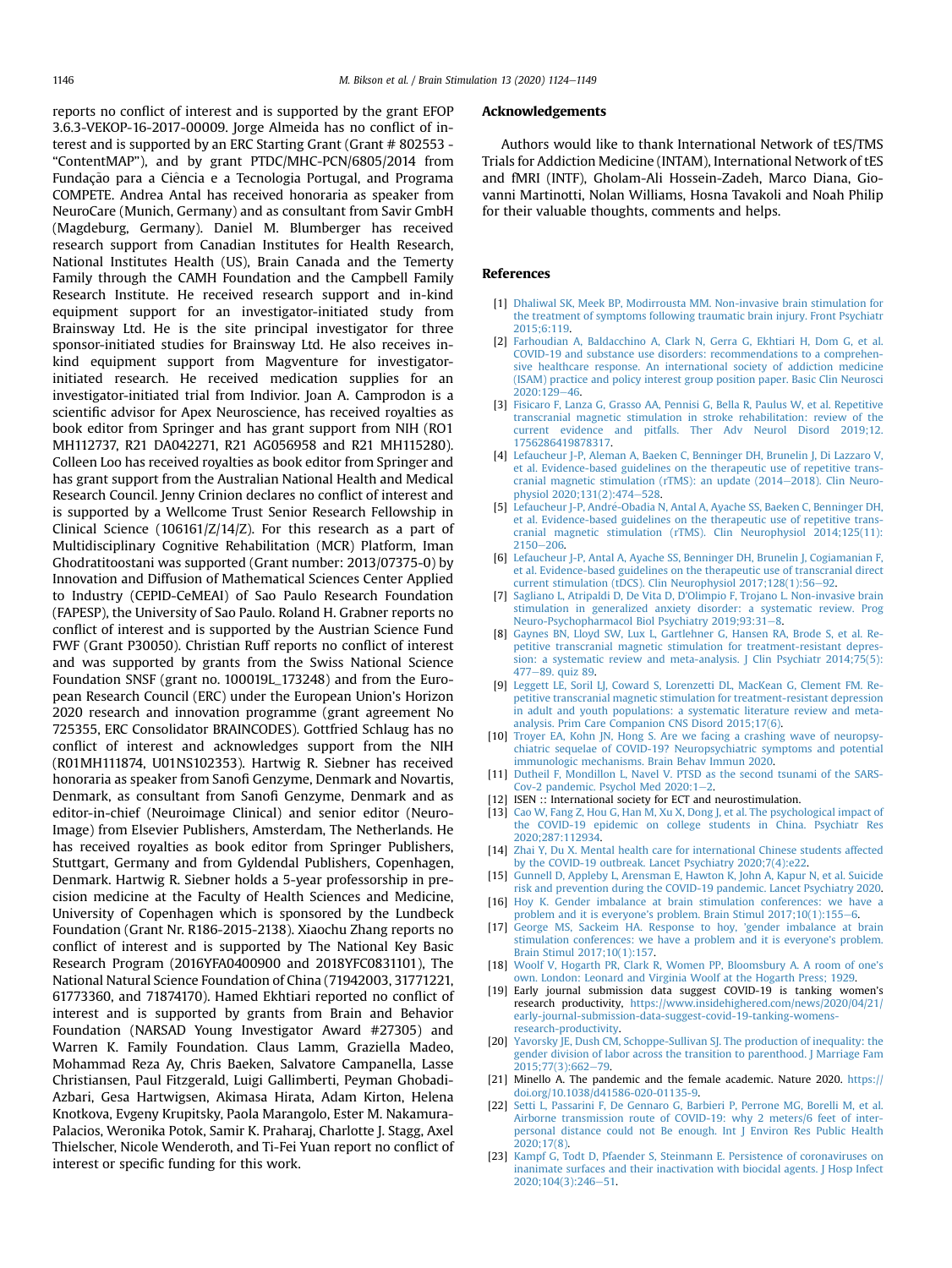- <span id="page-23-0"></span>[24] [Mossa-Basha M, Meltzer CC, Kim DC, Tuite MJ, Kolli KP, Tan BS. Radiology](http://refhub.elsevier.com/S1935-861X(20)30109-1/sref24) [department preparedness for COVID-19: radiology scienti](http://refhub.elsevier.com/S1935-861X(20)30109-1/sref24)fic expert panel. [Radiology 2020:200988.](http://refhub.elsevier.com/S1935-861X(20)30109-1/sref24)
- <span id="page-23-1"></span>[25] Murray OM, Bisset JM, Gilligan PJ, Hannan MM, Murray JG, Respirators and [surgical facemasks for COVID-19: implications for MRI. Clin Radiol](http://refhub.elsevier.com/S1935-861X(20)30109-1/sref25)  $2020.75(6)$  $2020.75(6)$  $2020.75(6)$ :405-7
- <span id="page-23-2"></span>[26] [Zheng Z, Peng F, Xu B, Zhao J, Liu H, Peng J, et al. Risk factors of critical](http://refhub.elsevier.com/S1935-861X(20)30109-1/sref26) & [mortal COVID-19 cases: a systematic literature review and meta-analysis.](http://refhub.elsevier.com/S1935-861X(20)30109-1/sref26) [J Infect 2020](http://refhub.elsevier.com/S1935-861X(20)30109-1/sref26).
- <span id="page-23-3"></span>[27] Coronavirus. [https://www.who.int/emergencies/diseases/novel](https://www.who.int/emergencies/diseases/novel-coronavirus-2019)[coronavirus-2019.](https://www.who.int/emergencies/diseases/novel-coronavirus-2019)
- <span id="page-23-4"></span>[28] Immunity passports" in the context of COVID-19, [https://www.who.int/](https://www.who.int/news-room/commentaries/detail/immunity-passports-in-the-context-of-covid-19) [news-room/commentaries/detail/immunity-passports-in-the-context-of](https://www.who.int/news-room/commentaries/detail/immunity-passports-in-the-context-of-covid-19)[covid-19.](https://www.who.int/news-room/commentaries/detail/immunity-passports-in-the-context-of-covid-19)
- <span id="page-23-5"></span>[29] [Marangolo P, Fiori V, Caltagirone C, Pisano F, Priori A. Transcranial cerebellar](http://refhub.elsevier.com/S1935-861X(20)30109-1/sref29) [direct current stimulation enhances verb generation but not verb naming in](http://refhub.elsevier.com/S1935-861X(20)30109-1/sref29) poststroke aphasia. J Cognit Neurosci  $2018:30(2):188-99$ .
- [30] [Campana S, Caltagirone C, Marangolo P. Combining voxel-based lesion](http://refhub.elsevier.com/S1935-861X(20)30109-1/sref30)[symptom mapping \(VLSM\) with A-tDCS language treatment: predicting](http://refhub.elsevier.com/S1935-861X(20)30109-1/sref30) outcome of recovery in nonfl[uent chronic aphasia. Brain Stimul 2015;8\(4\):](http://refhub.elsevier.com/S1935-861X(20)30109-1/sref30) [769](http://refhub.elsevier.com/S1935-861X(20)30109-1/sref30)-[76](http://refhub.elsevier.com/S1935-861X(20)30109-1/sref30)
- [31] [Fiori V, Nitsche MA, Cucuzza G, Caltagirone C, Marangolo P. High-de](http://refhub.elsevier.com/S1935-861X(20)30109-1/sref31)finition [transcranial direct current stimulation improves verb recovery in aphasic](http://refhub.elsevier.com/S1935-861X(20)30109-1/sref31) [patients depending on current intensity. Neuroscience 2019;406:159](http://refhub.elsevier.com/S1935-861X(20)30109-1/sref31)-[66](http://refhub.elsevier.com/S1935-861X(20)30109-1/sref31).
- [32] [Lindenberg R, Zhu LL, Schlaug G. Combined central and peripheral stimula](http://refhub.elsevier.com/S1935-861X(20)30109-1/sref32)[tion to facilitate motor recovery after stroke: the effect of number of sessions](http://refhub.elsevier.com/S1935-861X(20)30109-1/sref32) [on outcome. Neurorehabilitation Neural Repair 2012;26\(5\):479](http://refhub.elsevier.com/S1935-861X(20)30109-1/sref32)-[83](http://refhub.elsevier.com/S1935-861X(20)30109-1/sref32).
- [33] [Lindenberg R, Renga V, Zhu LL, Nair D, Schlaug G. Bihemispheric brain](http://refhub.elsevier.com/S1935-861X(20)30109-1/sref33) [stimulation facilitates motor recovery in chronic stroke patients. Neurology](http://refhub.elsevier.com/S1935-861X(20)30109-1/sref33) 2010:75(24):2176-[84.](http://refhub.elsevier.com/S1935-861X(20)30109-1/sref33)
- [34] [Vines BW, Norton AC, Schlaug G. Non-invasive brain stimulation enhances](http://refhub.elsevier.com/S1935-861X(20)30109-1/sref34) [the effects of melodic intonation therapy. Front Psychol 2011;2:230](http://refhub.elsevier.com/S1935-861X(20)30109-1/sref34).
- [35] [Schlaug G, Marchina S, Wan CY. The use of non-invasive brain stimulation](http://refhub.elsevier.com/S1935-861X(20)30109-1/sref35) [techniques to facilitate recovery from post-stroke aphasia. Neuropsychol Rev](http://refhub.elsevier.com/S1935-861X(20)30109-1/sref35) [2011;21\(3\):288](http://refhub.elsevier.com/S1935-861X(20)30109-1/sref35)-[301](http://refhub.elsevier.com/S1935-861X(20)30109-1/sref35).
- [36] [Wortman-Jutt S, Edwards DJ. Transcranial direct current stimulation in](http://refhub.elsevier.com/S1935-861X(20)30109-1/sref36) [poststroke aphasia recovery. Stroke 2017;48\(3\):820](http://refhub.elsevier.com/S1935-861X(20)30109-1/sref36)-[6](http://refhub.elsevier.com/S1935-861X(20)30109-1/sref36).
- [37] [Feng W, Kautz SA, Schlaug G, Meinzer C, George MS, Chhatbar PY. Trans](http://refhub.elsevier.com/S1935-861X(20)30109-1/sref37)[cranial direct current stimulation for poststroke motor recovery: challenges](http://refhub.elsevier.com/S1935-861X(20)30109-1/sref37) and opportunities. Pharm Manag PM R  $2018;10(9$  Suppl  $2):S157-64$ .
- <span id="page-23-6"></span>[38] [Marangolo P. The potential effects of transcranial direct current stimulation](http://refhub.elsevier.com/S1935-861X(20)30109-1/sref38) [\(tDCS\) on language functioning: combining neuromodulation and behavioral](http://refhub.elsevier.com/S1935-861X(20)30109-1/sref38) [intervention in aphasia. Neurosci Lett 2020;719:133329](http://refhub.elsevier.com/S1935-861X(20)30109-1/sref38).
- <span id="page-23-7"></span>[39] [Gillick BT, Gordon AM, Feyma T, Krach LE, Carmel J, Rich TL, et al. Non](http://refhub.elsevier.com/S1935-861X(20)30109-1/sref39)[invasive brain stimulation in children with unilateral cerebral palsy: a pro](http://refhub.elsevier.com/S1935-861X(20)30109-1/sref39)[tocol and risk mitigation guide. Front Pediatr 2018;6:56.](http://refhub.elsevier.com/S1935-861X(20)30109-1/sref39)
- <span id="page-23-8"></span>[40] [Finisguerra A, Borgatti R, Urgesi C. Non-invasive brain stimulation for the](http://refhub.elsevier.com/S1935-861X(20)30109-1/sref40) [rehabilitation of children and adolescents with neurodevelopmental disor](http://refhub.elsevier.com/S1935-861X(20)30109-1/sref40)[ders: a systematic review. Front Psychol 2019;10:135.](http://refhub.elsevier.com/S1935-861X(20)30109-1/sref40)
- <span id="page-23-9"></span>[41] [Volkow ND. Collision of the COVID-19 and addiction epidemics. Ann Intern](http://refhub.elsevier.com/S1935-861X(20)30109-1/sref41) [Med 2020](http://refhub.elsevier.com/S1935-861X(20)30109-1/sref41).
- <span id="page-23-10"></span>[42] [Wu Z, McGoogan JM. Characteristics of and important lessons from the](http://refhub.elsevier.com/S1935-861X(20)30109-1/sref42) [coronavirus disease 2019 \(COVID-19\) outbreak in China: summary of a](http://refhub.elsevier.com/S1935-861X(20)30109-1/sref42) [report of 72314 cases from the Chinese center for disease control and pre](http://refhub.elsevier.com/S1935-861X(20)30109-1/sref42)[vention. J Am Med Assoc 2020;323\(13\):1239](http://refhub.elsevier.com/S1935-861X(20)30109-1/sref42)-[42](http://refhub.elsevier.com/S1935-861X(20)30109-1/sref42).
- <span id="page-23-11"></span>[43] [Shaw M, Pilloni G, Charvet L. Delivering transcranial direct current stimu](http://refhub.elsevier.com/S1935-861X(20)30109-1/sref43)[lation away from clinic: remotely supervised tDCS. Mil Med 2020;185\(Suppl](http://refhub.elsevier.com/S1935-861X(20)30109-1/sref43)  $1):319-25$  $1):319-25$
- <span id="page-23-29"></span>[44] [Kasschau M, Reisner J, Sherman K, Bikson M, Datta A, Charvet LE. Trans](http://refhub.elsevier.com/S1935-861X(20)30109-1/sref44)[cranial direct current stimulation is feasible for remotely supervised home](http://refhub.elsevier.com/S1935-861X(20)30109-1/sref44) delivery in multiple sclerosis. Neuromodulation  $2016;19(8):824-31$  $2016;19(8):824-31$ .
- <span id="page-23-33"></span>[45] [Shaw MT, Kasschau M, Dobbs B, Pawlak N, Pau W, Sherman K, et al. Remotely](http://refhub.elsevier.com/S1935-861X(20)30109-1/sref45) [supervised transcranial direct current stimulation: an update on safety and](http://refhub.elsevier.com/S1935-861X(20)30109-1/sref45) [tolerability. JoVE 2017;128](http://refhub.elsevier.com/S1935-861X(20)30109-1/sref45).
- <span id="page-23-12"></span>[46] [Charvet L, Shaw M, Dobbs B, Frontario A, Sherman K, Bikson M, et al.](http://refhub.elsevier.com/S1935-861X(20)30109-1/sref46) [Remotely supervised transcranial direct current stimulation increases the](http://refhub.elsevier.com/S1935-861X(20)30109-1/sref46) benefi[t of at-home cognitive training in multiple sclerosis. Neuromodulation](http://refhub.elsevier.com/S1935-861X(20)30109-1/sref46) 2018:21(4):383-[9](http://refhub.elsevier.com/S1935-861X(20)30109-1/sref46).
- <span id="page-23-13"></span>[47] Charvet LE, Dobbs B, Shaw MT, Bikson M, Datta A, Krupp LB, Remotely su[pervised transcranial direct current stimulation for the treatment of fatigue](http://refhub.elsevier.com/S1935-861X(20)30109-1/sref47) [in multiple sclerosis: results from a randomized, sham-controlled trial. Mult](http://refhub.elsevier.com/S1935-861X(20)30109-1/sref47)  $Scler 2018:24(13):1760-9.$  $Scler 2018:24(13):1760-9.$
- <span id="page-23-14"></span>[48] [Dobbs B, Pawlak N, Biagioni M, Agarwal S, Shaw M, Pilloni G, et al. Gener](http://refhub.elsevier.com/S1935-861X(20)30109-1/sref48)[alizing remotely supervised transcranial direct current stimulation \(tDCS\):](http://refhub.elsevier.com/S1935-861X(20)30109-1/sref48) feasibility and benefit in Parkinson'[s disease. J NeuroEng Rehabil 2018;15\(1\):](http://refhub.elsevier.com/S1935-861X(20)30109-1/sref48) [114.](http://refhub.elsevier.com/S1935-861X(20)30109-1/sref48)
- <span id="page-23-15"></span>[49] [Pilloni G, Shaw M, Feinberg C, Clayton A, Palmeri M, Datta A, et al. Long term](http://refhub.elsevier.com/S1935-861X(20)30109-1/sref49) [at-home treatment with transcranial direct current stimulation \(tDCS\) im](http://refhub.elsevier.com/S1935-861X(20)30109-1/sref49)[proves symptoms of cerebellar ataxia: a case report. J NeuroEng Rehabil](http://refhub.elsevier.com/S1935-861X(20)30109-1/sref49)  $2019:16(1):41.$
- <span id="page-23-16"></span>[50] [Clayton AM, Howard J, Dobbs B, Shaw MT, Charvet LE. Remotely supervised](http://refhub.elsevier.com/S1935-861X(20)30109-1/sref50) [transcranial direct current stimulation after ECT improves mood and](http://refhub.elsevier.com/S1935-861X(20)30109-1/sref50) [cognition in a patient with multiple sclerosis: a case study. J ECT 2018;34\(1\):](http://refhub.elsevier.com/S1935-861X(20)30109-1/sref50) [e15](http://refhub.elsevier.com/S1935-861X(20)30109-1/sref50).
- <span id="page-23-17"></span>[51] [Shaw MT, Best P, Frontario A, Charvet LE. Telerehabilitation bene](http://refhub.elsevier.com/S1935-861X(20)30109-1/sref51)fits patients [with multiple sclerosis in an urban setting. J Telemed Telecare 2019.](http://refhub.elsevier.com/S1935-861X(20)30109-1/sref51) [1357633X19861830.](http://refhub.elsevier.com/S1935-861X(20)30109-1/sref51)
- <span id="page-23-18"></span>[52] [Mann DM, Chen J, Chunara R, Testa PA, Nov O. COVID-19 transforms health](http://refhub.elsevier.com/S1935-861X(20)30109-1/sref52) [care through telemedicine: evidence from the](http://refhub.elsevier.com/S1935-861X(20)30109-1/sref52) field. J Am Med Inf Assoc 2020.
- <span id="page-23-19"></span>[53] [Rivera-Urbina GN, Nitsche MA, Vicario CM, Molero-Chamizo A. Applications](http://refhub.elsevier.com/S1935-861X(20)30109-1/sref53) [of transcranial direct current stimulation in children and pediatrics. Rev](http://refhub.elsevier.com/S1935-861X(20)30109-1/sref53) Neurosci 2017:28(2):173-[84](http://refhub.elsevier.com/S1935-861X(20)30109-1/sref53).
- <span id="page-23-20"></span>[54] [Haimi M, Brammli-Greenberg S, Baron-Epel O, Waisman Y. Assessing patient](http://refhub.elsevier.com/S1935-861X(20)30109-1/sref54) [safety in a pediatric telemedicine setting: a multi-methods study. BMC Med](http://refhub.elsevier.com/S1935-861X(20)30109-1/sref54) [Inf Decis Making 2020;20\(1\):63](http://refhub.elsevier.com/S1935-861X(20)30109-1/sref54).
- <span id="page-23-21"></span>[55] [Corti C, Poggi G, Romaniello R, Strazzer S, Urgesi C, Borgatti R, et al. Feasi](http://refhub.elsevier.com/S1935-861X(20)30109-1/sref55)[bility of a home-based computerized cognitive training for pediatric patients](http://refhub.elsevier.com/S1935-861X(20)30109-1/sref55) [with congenital or acquired brain damage: an explorative study. PloS One](http://refhub.elsevier.com/S1935-861X(20)30109-1/sref55) [2018;13\(6\):e0199001](http://refhub.elsevier.com/S1935-861X(20)30109-1/sref55).
- <span id="page-23-22"></span>[56] [Charvet LE, Shaw MT, Bikson M, Woods AJ, Knotkova H. Supervised trans](http://refhub.elsevier.com/S1935-861X(20)30109-1/sref56)[cranial direct current stimulation \(tDCS\) at home: a guide for clinical](http://refhub.elsevier.com/S1935-861X(20)30109-1/sref56) [research and practice. Brain Stimulation 2020;13\(3\):686](http://refhub.elsevier.com/S1935-861X(20)30109-1/sref56)-[93](http://refhub.elsevier.com/S1935-861X(20)30109-1/sref56).
- <span id="page-23-23"></span>[57] [Van de Winckel A, Carey JR, Bisson TA, Hauschildt EC, Streib CD, Durfee WK.](http://refhub.elsevier.com/S1935-861X(20)30109-1/sref57) [Home-based transcranial direct current stimulation plus tracking training](http://refhub.elsevier.com/S1935-861X(20)30109-1/sref57) [therapy in people with stroke: an open-label feasibility study. J NeuroEng](http://refhub.elsevier.com/S1935-861X(20)30109-1/sref57) [Rehabil 2018;15\(1\):83.](http://refhub.elsevier.com/S1935-861X(20)30109-1/sref57)
- <span id="page-23-24"></span>[58] Single-session tDCS in cerebral palsy, [https://ClinicalTrials.gov/show/](https://ClinicalTrials.gov/show/NCT03635775) [NCT03635775](https://ClinicalTrials.gov/show/NCT03635775).
- <span id="page-23-25"></span>[59] [Gall C, Schmidt S, Schittkowski MP, Antal A, Ambrus GG, Paulus W, et al.](http://refhub.elsevier.com/S1935-861X(20)30109-1/sref59) [Alternating current stimulation for vision restoration after optic nerve](http://refhub.elsevier.com/S1935-861X(20)30109-1/sref59) [damage: a randomized clinical trial. PloS One 2016;11\(6\):e0156134.](http://refhub.elsevier.com/S1935-861X(20)30109-1/sref59)
- <span id="page-23-26"></span>[60] [Woods AJ, Cohen R, Marsiske M, Alexander GE, Czaja SJ, Wu S. Augmenting](http://refhub.elsevier.com/S1935-861X(20)30109-1/sref60) [cognitive training in older adults \(The ACT Study\): design and Methods of a](http://refhub.elsevier.com/S1935-861X(20)30109-1/sref60) [Phase III tDCS and cognitive training trial. Contemp Clin Trials 2018;65:](http://refhub.elsevier.com/S1935-861X(20)30109-1/sref60)  $19 - 32.$  $19 - 32.$  $19 - 32.$  $19 - 32.$
- <span id="page-23-27"></span>[61] Caulfi[eld KA, George MS. Treating the mental health effects of COVID-19: the](http://refhub.elsevier.com/S1935-861X(20)30109-1/sref61) [need for at-home neurotherapeutics is now. Brain Stimul 2020;13\(4\):](http://refhub.elsevier.com/S1935-861X(20)30109-1/sref61)  $939 - 40.$  $939 - 40.$  $939 - 40.$  $939 - 40.$
- <span id="page-23-28"></span>[62] [Alonzo A, Fong J, Ball N, Martin D, Chand N, Loo C. Pilot trial of home](http://refhub.elsevier.com/S1935-861X(20)30109-1/sref62)[administered transcranial direct current stimulation for the treatment of](http://refhub.elsevier.com/S1935-861X(20)30109-1/sref62) [depression. J Affect Disord 2019;252:475](http://refhub.elsevier.com/S1935-861X(20)30109-1/sref62)-[83](http://refhub.elsevier.com/S1935-861X(20)30109-1/sref62).
- <span id="page-23-30"></span>[63] [Sivaramakrishnan A, Datta A, Bikson M, Madhavan S. Remotely supervised](http://refhub.elsevier.com/S1935-861X(20)30109-1/sref63) [transcranial direct current stimulation: a feasibility study for amyotrophic](http://refhub.elsevier.com/S1935-861X(20)30109-1/sref63) lateral sclerosis. NeuroRehabilitation 2019:45(3):369-[78](http://refhub.elsevier.com/S1935-861X(20)30109-1/sref63).
- <span id="page-23-31"></span>[64] [Azizy A, Fayaz M, Agirbasli M. Do not forget Afghanistan in times of COVID-](http://refhub.elsevier.com/S1935-861X(20)30109-1/sref64)[19: telemedicine and the Internet of things to strengthen planetary health](http://refhub.elsevier.com/S1935-861X(20)30109-1/sref64) [systems. OMICS; 2020](http://refhub.elsevier.com/S1935-861X(20)30109-1/sref64).
- <span id="page-23-32"></span>[65] [Finkelstein JB, Nelson CP, Estrada CR. Ramping up telemedicine in pediatric](http://refhub.elsevier.com/S1935-861X(20)30109-1/sref65) [urology- Tips for using a new modality. J Pediatr Urol 2020](http://refhub.elsevier.com/S1935-861X(20)30109-1/sref65).
- <span id="page-23-34"></span>[66] [Borges H, Dufau A, Paneri B, Woods AJ, Knotkova H, Bikson M. Updated](http://refhub.elsevier.com/S1935-861X(20)30109-1/sref66) [technique for reliable, easy, and tolerated transcranial electrical stimulation](http://refhub.elsevier.com/S1935-861X(20)30109-1/sref66) [including transcranial direct current stimulation. JoVE 2020;155](http://refhub.elsevier.com/S1935-861X(20)30109-1/sref66).
- <span id="page-23-35"></span>[67] [Wysokinski A. Successful replacement of electroconvulsive treatment \(ECT\)](http://refhub.elsevier.com/S1935-861X(20)30109-1/sref67) [with transcranial direct current stimulation \(tDCS\) in severe, treatment](http://refhub.elsevier.com/S1935-861X(20)30109-1/sref67)[refractory catatonic schizophrenia: case study. Schizophr Res 2020.](http://refhub.elsevier.com/S1935-861X(20)30109-1/sref67)
- <span id="page-23-36"></span>[68] [Mutz J, Vipulananthan V, Carter B, Hurlemann R, Fu CHY, Young AH.](http://refhub.elsevier.com/S1935-861X(20)30109-1/sref68) Comparative effi[cacy and acceptability of non-surgical brain stimulation for](http://refhub.elsevier.com/S1935-861X(20)30109-1/sref68) [the acute treatment of major depressive episodes in adults: systematic re](http://refhub.elsevier.com/S1935-861X(20)30109-1/sref68)[view and network meta-analysis. BMJ 2019;364:l1079.](http://refhub.elsevier.com/S1935-861X(20)30109-1/sref68)
- <span id="page-23-37"></span>[69] [Moffa AH, Brunoni AR, Fregni F, Palm U, Padberg F, Blumberger DM, et al.](http://refhub.elsevier.com/S1935-861X(20)30109-1/sref69) [Safety and acceptability of transcranial direct current stimulation for the](http://refhub.elsevier.com/S1935-861X(20)30109-1/sref69) [acute treatment of major depressive episodes: analysis of individual patient](http://refhub.elsevier.com/S1935-861X(20)30109-1/sref69) data. J Affect Disord  $2017;221:1-5$  $2017;221:1-5$ .
- [70] [Antal A, Alekseichuk I, Bikson M, Brockmoller J, Brunoni AR, Chen R, et al.](http://refhub.elsevier.com/S1935-861X(20)30109-1/sref70) [Low intensity transcranial electric stimulation: safety, ethical, legal regula](http://refhub.elsevier.com/S1935-861X(20)30109-1/sref70)[tory and application guidelines. Clin Neurophysiol 2017;128\(9\):1774](http://refhub.elsevier.com/S1935-861X(20)30109-1/sref70)-[809](http://refhub.elsevier.com/S1935-861X(20)30109-1/sref70).
- [71] [Bikson M, Grossman P, Thomas C, Zannou AL, Jiang J, Adnan T, et al. Safety of](http://refhub.elsevier.com/S1935-861X(20)30109-1/sref71) [transcranial direct current stimulation: evidence based update 2016. Brain](http://refhub.elsevier.com/S1935-861X(20)30109-1/sref71) [Stimul 2016;9\(5\):641](http://refhub.elsevier.com/S1935-861X(20)30109-1/sref71)-[61](http://refhub.elsevier.com/S1935-861X(20)30109-1/sref71).
- <span id="page-23-38"></span>[72] [Paneri B, Adair D, Thomas C, Khadka N, Patel V, Tyler WJ, et al. Tolerability of](http://refhub.elsevier.com/S1935-861X(20)30109-1/sref72) [repeated application of transcranial electrical stimulation with limited out](http://refhub.elsevier.com/S1935-861X(20)30109-1/sref72)[puts to healthy subjects. Brain Stimul 2016;9\(5\):740](http://refhub.elsevier.com/S1935-861X(20)30109-1/sref72)-[54.](http://refhub.elsevier.com/S1935-861X(20)30109-1/sref72)
- <span id="page-23-39"></span>[73] [Brunoni AR, Valiengo L, Baccaro A, Zanao TA, de Oliveira JF, Vieira GP, et al.](http://refhub.elsevier.com/S1935-861X(20)30109-1/sref73) [Sertraline vs. ELectrical current therapy for treating depression clinical trial](http://refhub.elsevier.com/S1935-861X(20)30109-1/sref73)– [SELECT TDCS: design, rationale and objectives. Contemp Clin Trials](http://refhub.elsevier.com/S1935-861X(20)30109-1/sref73)  $2011:32(1):90-8.$  $2011:32(1):90-8.$
- [74] [Bares M, Brunovsky M, Stopkova P, Hejzlar M, Novak T. Transcranial direct](http://refhub.elsevier.com/S1935-861X(20)30109-1/sref74)[current stimulation \(tDCS\) versus venlafaxine er in the treatment of](http://refhub.elsevier.com/S1935-861X(20)30109-1/sref74) [depression: a randomized, double-blind, single-center study with open](http://refhub.elsevier.com/S1935-861X(20)30109-1/sref74)[label, follow-up. Neuropsychiatr Dis Treat 2019;15:3003](http://refhub.elsevier.com/S1935-861X(20)30109-1/sref74)-[14](http://refhub.elsevier.com/S1935-861X(20)30109-1/sref74).
- [75] [Sampaio-Junior B, Tortella G, Borrione L, Moffa AH, Machado-Vieira R,](http://refhub.elsevier.com/S1935-861X(20)30109-1/sref75) Cretaz E, et al. Effi[cacy and safety of transcranial direct current stimulation as](http://refhub.elsevier.com/S1935-861X(20)30109-1/sref75) [an add-on treatment for bipolar depression: a randomized clinical trial.](http://refhub.elsevier.com/S1935-861X(20)30109-1/sref75) [JAMA Psychiatry 2018;75\(2\):158](http://refhub.elsevier.com/S1935-861X(20)30109-1/sref75)-[66.](http://refhub.elsevier.com/S1935-861X(20)30109-1/sref75)
- <span id="page-23-40"></span>[76] [Razza LB, Palumbo P, Moffa AH, Carvalho AF, Solmi M, Loo CK, et al.](http://refhub.elsevier.com/S1935-861X(20)30109-1/sref76) [A systematic review and meta-analysis on the effects of transcranial direct](http://refhub.elsevier.com/S1935-861X(20)30109-1/sref76) [current stimulation in depressive episodes. Depress Anxiety 2020](http://refhub.elsevier.com/S1935-861X(20)30109-1/sref76).
- <span id="page-23-41"></span>[77] [Brunoni AR, Moffa AH, Fregni F, Palm U, Padberg F, Blumberger DM, et al.](http://refhub.elsevier.com/S1935-861X(20)30109-1/sref77) [Transcranial direct current stimulation for acute major depressive episodes:](http://refhub.elsevier.com/S1935-861X(20)30109-1/sref77)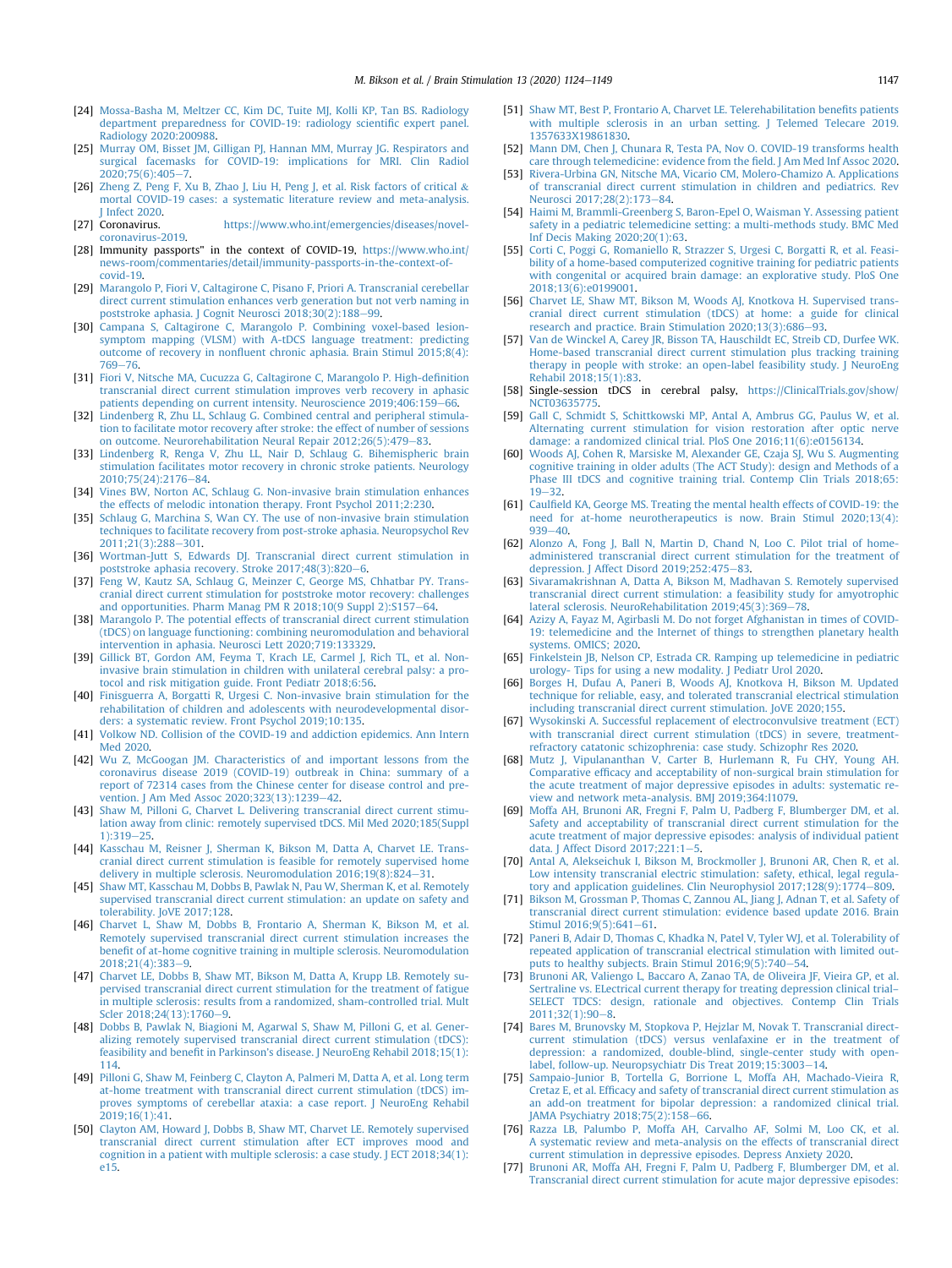[meta-analysis of individual patient data. Br J Psychiatry 2016;208\(6\):](http://refhub.elsevier.com/S1935-861X(20)30109-1/sref77)  $522 - 31$  $522 - 31$ 

- <span id="page-24-0"></span>[78] [Tortella G, Casati R, Aparicio LV, Mantovani A, Senco N, D](http://refhub.elsevier.com/S1935-861X(20)30109-1/sref78)'Urso G, et al. [Transcranial direct current stimulation in psychiatric disorders. World J](http://refhub.elsevier.com/S1935-861X(20)30109-1/sref78) [Psychiatr 2015;5\(1\):88](http://refhub.elsevier.com/S1935-861X(20)30109-1/sref78)-[102.](http://refhub.elsevier.com/S1935-861X(20)30109-1/sref78)
- <span id="page-24-1"></span>[79] [Huang YZ, Edwards MJ, Rounis E, Bhatia KP, Rothwell JC. Theta burst stim](http://refhub.elsevier.com/S1935-861X(20)30109-1/sref79)ulation of the human motor cortex. Neuron  $2005;45(2):201-6$ .
- <span id="page-24-2"></span>[80] [Blumberger DM, Vila-Rodriguez F, Thorpe KE, Feffer K, Noda Y, Giacobbe P,](http://refhub.elsevier.com/S1935-861X(20)30109-1/sref80) [et al. Effectiveness of theta burst versus high-frequency repetitive trans](http://refhub.elsevier.com/S1935-861X(20)30109-1/sref80)[cranial magnetic stimulation in patients with depression \(THREE-D\): a](http://refhub.elsevier.com/S1935-861X(20)30109-1/sref80) randomised non-inferiority trial. Lancet 2018:391(10131):1683-[92.](http://refhub.elsevier.com/S1935-861X(20)30109-1/sref80)
- <span id="page-24-3"></span>[81] [Jannati A, Block G, Oberman LM, Rotenberg A, Pascual-Leone A. Interindi](http://refhub.elsevier.com/S1935-861X(20)30109-1/sref81)[vidual variability in response to continuous theta-burst stimulation in](http://refhub.elsevier.com/S1935-861X(20)30109-1/sref81) healthy adults. Clin Neurophysiol 2017:128(11):2268-[78](http://refhub.elsevier.com/S1935-861X(20)30109-1/sref81).
- <span id="page-24-4"></span>[82] [Baeken C, Brem AK, Arns M, Brunoni AR, Filipcic I, Ganho-Avila A, et al.](http://refhub.elsevier.com/S1935-861X(20)30109-1/sref82) [Repetitive transcranial magnetic stimulation treatment for depressive dis](http://refhub.elsevier.com/S1935-861X(20)30109-1/sref82)[orders: current knowledge and future directions. Curr Opin Psychiatr](http://refhub.elsevier.com/S1935-861X(20)30109-1/sref82)  $2019:32(5):409-15.$  $2019:32(5):409-15.$
- [83] [Fitzgerald PB, Hoy KE, Elliot D, Susan McQueen RN, Wambeek LE,](http://refhub.elsevier.com/S1935-861X(20)30109-1/sref83) [Daskalakis ZJ. Accelerated repetitive transcranial magnetic stimulation in the](http://refhub.elsevier.com/S1935-861X(20)30109-1/sref83) [treatment of depression. Neuropsychopharmacology 2018;43\(7\):1565](http://refhub.elsevier.com/S1935-861X(20)30109-1/sref83)-[72.](http://refhub.elsevier.com/S1935-861X(20)30109-1/sref83)
- [84] [Holtzheimer 3rd PE, McDonald WM, Mufti M, Kelley ME, Quinn S, Corso G,](http://refhub.elsevier.com/S1935-861X(20)30109-1/sref84) [et al. Accelerated repetitive transcranial magnetic stimulation for treatment](http://refhub.elsevier.com/S1935-861X(20)30109-1/sref84)resistant depression. Depress Anxiety  $2010:27(10):960-3$  $2010:27(10):960-3$ .
- <span id="page-24-5"></span>[85] Accelerated intermittent theta burst stimulation for depressive symptoms, [https://ClinicalTrials.gov/show/NCT03601117.](https://ClinicalTrials.gov/show/NCT03601117)
- <span id="page-24-6"></span>[86] [Williams NR, Sudheimer KD, Bentzley BS, Pannu J, Stimpson KH, Duvio D,](http://refhub.elsevier.com/S1935-861X(20)30109-1/sref86) [et al. High-dose spaced theta-burst TMS as a rapid-acting antidepressant in](http://refhub.elsevier.com/S1935-861X(20)30109-1/sref86) [highly refractory depression. Brain 2018;141\(3\):e18.](http://refhub.elsevier.com/S1935-861X(20)30109-1/sref86)
- <span id="page-24-7"></span>[87] [Galletly CA, Clarke P, Carnell BL, Gill S. A clinical repetitive transcranial](http://refhub.elsevier.com/S1935-861X(20)30109-1/sref87) [magnetic stimulation service in Australia: 6 years on. Aust N Z J Psychiatr](http://refhub.elsevier.com/S1935-861X(20)30109-1/sref87)  $2015:49(11):1040-7.$  $2015:49(11):1040-7.$  $2015:49(11):1040-7.$
- <span id="page-24-8"></span>[88] QuitFast: Evaluating transcranial magnetic stimulation as a tool to reduce smoking directly following a quit attempt, [https://ClinicalTrials.gov/show/](https://ClinicalTrials.gov/show/NCT04159571) [NCT04159571](https://ClinicalTrials.gov/show/NCT04159571).
- [89] Theta burst stimulation as a tool to decrease drinking in treatment-seeking alcohol users, https://ClinicalTrials.gov/show/NCT04154111
- [90] rTMS in promoting smoking cessation and preventing relapse in current smokers, [https://ClinicalTrials.gov/show/NCT03865472.](https://ClinicalTrials.gov/show/NCT03865472)
- [91] Repetitive transcranial magnetic stimulation for opiate use disorder, [https://](https://ClinicalTrials.gov/show/NCT03538444) [ClinicalTrials.gov/show/NCT03538444](https://ClinicalTrials.gov/show/NCT03538444).
- [92] Transcranial magnetic stimulation for the treatment of veterans with alcohol use disorders, <https://ClinicalTrials.gov/show/NCT03191266>.
- [93] Theta-burst stimulation as a treatment for reducing cocaine use, [https://](https://ClinicalTrials.gov/show/NCT02927236) [ClinicalTrials.gov/show/NCT02927236](https://ClinicalTrials.gov/show/NCT02927236).
- <span id="page-24-9"></span>[94] [Starling AJ, Tepper SJ, Marmura MJ, Shamim EA, Robbins MS, Hindiyeh N,](http://refhub.elsevier.com/S1935-861X(20)30109-1/sref94) [et al. A multicenter, prospective, single arm, open label, observational study](http://refhub.elsevier.com/S1935-861X(20)30109-1/sref94) [of sTMS for migraine prevention \(ESPOUSE Study\). Cephalalgia 2018;38\(6\):](http://refhub.elsevier.com/S1935-861X(20)30109-1/sref94) [1038](http://refhub.elsevier.com/S1935-861X(20)30109-1/sref94)-[48](http://refhub.elsevier.com/S1935-861X(20)30109-1/sref94)
- <span id="page-24-10"></span>[95] Badran BW, Caulfi[eld KA, Lopez JW, Cox C, Stomberg-Firestein S,](http://refhub.elsevier.com/S1935-861X(20)30109-1/sref95) [DeVries WH, et al. Personalized TMS helmets for quick and reliable TMS](http://refhub.elsevier.com/S1935-861X(20)30109-1/sref95) [administration outside of a laboratory setting. Brain Stimul 2020;13\(3\):](http://refhub.elsevier.com/S1935-861X(20)30109-1/sref95)  $551 - 3$  $551 - 3$
- <span id="page-24-11"></span>[96] [Lee S, Jang KI, Yoon S, Chae JH. The ef](http://refhub.elsevier.com/S1935-861X(20)30109-1/sref96)ficacy of miniaturized repetitive [transcranial magnetic stimulation in patients with depression. Clin Psycho](http://refhub.elsevier.com/S1935-861X(20)30109-1/sref96) $pharmacol Neurosci 2019;17(3):409-14.$  $pharmacol Neurosci 2019;17(3):409-14.$  $pharmacol Neurosci 2019;17(3):409-14.$
- <span id="page-24-12"></span>[97] Dell'[Osso B, Altamura AC. Transcranial brain stimulation techniques for](http://refhub.elsevier.com/S1935-861X(20)30109-1/sref97) [major depression: should we extend TMS lessons to tDCS? Clin Pract Epi](http://refhub.elsevier.com/S1935-861X(20)30109-1/sref97)demiol Ment Health  $2014;10:92-3$  $2014;10:92-3$ .
- <span id="page-24-13"></span>[98] O'[Neill F, Sacco P, Bowden E, Asher R, Burnside G, Cox T, et al. Patient](http://refhub.elsevier.com/S1935-861X(20)30109-1/sref98)[delivered tDCS on chronic neuropathic pain in prior responders to TMS \(a](http://refhub.elsevier.com/S1935-861X(20)30109-1/sref98) randomized controlled pilot study). J Pain Res  $2018;11:3117-28$ .
- <span id="page-24-14"></span>[99] [Goodwin R, Haque S, Neto F, Myers LB. Initial psychological responses to](http://refhub.elsevier.com/S1935-861X(20)30109-1/sref99) Influenza A, H1N1 ("Swine fl[u"\). BMC Infect Dis 2009;9:166.](http://refhub.elsevier.com/S1935-861X(20)30109-1/sref99)
- <span id="page-24-15"></span>[100] [Lee M, You M. Psychological and behavioral responses in South Korea during](http://refhub.elsevier.com/S1935-861X(20)30109-1/sref100) [the early stages of coronavirus disease 2019 \(COVID-19\). Int J Environ Res](http://refhub.elsevier.com/S1935-861X(20)30109-1/sref100) [Publ Health 2020;17\(9\):2977.](http://refhub.elsevier.com/S1935-861X(20)30109-1/sref100)
- [101] [Cao W, Fang Z, Hou G, Han M, Xu X, Dong J, et al. The psychological impact of](http://refhub.elsevier.com/S1935-861X(20)30109-1/sref101) [the COVID-19 epidemic on college students in China. Psychiatr Res](http://refhub.elsevier.com/S1935-861X(20)30109-1/sref101) [2020;287:112934.](http://refhub.elsevier.com/S1935-861X(20)30109-1/sref101)
- <span id="page-24-35"></span>[102] [Shigemura J, Ursano RJ, Morganstein JC, Kurosawa M, Benedek DM. Public](http://refhub.elsevier.com/S1935-861X(20)30109-1/sref102) [responses to the novel 2019 coronavirus \(2019-nCoV\) in Japan: mental](http://refhub.elsevier.com/S1935-861X(20)30109-1/sref102) [health consequences and target populations. Psychiatr Clin Neurosci](http://refhub.elsevier.com/S1935-861X(20)30109-1/sref102)  $2020;74(4):281-2.$  $2020;74(4):281-2.$  $2020;74(4):281-2.$  $2020;74(4):281-2.$
- <span id="page-24-17"></span>[103] [Wang C, Pan R, Wan X, Tan Y, Xu L, McIntyre RS, et al. A longitudinal study](http://refhub.elsevier.com/S1935-861X(20)30109-1/sref103) [on the mental health of general population during the COVID-19 epidemic in](http://refhub.elsevier.com/S1935-861X(20)30109-1/sref103) [China. Brain Behav Immun 2020](http://refhub.elsevier.com/S1935-861X(20)30109-1/sref103).
- <span id="page-24-16"></span>[105] [Mak IWC, Chu CM, Pan PC, Yiu MGC, Chan VL. Long-term psychiatric mor](http://refhub.elsevier.com/S1935-861X(20)30109-1/sref105)bidities among SARS survivors. Gen Hosp Psychiatry  $2009;31(4):318-26$  $2009;31(4):318-26$ .
- <span id="page-24-18"></span>[106] [Lai J, Ma S, Wang Y, Cai Z, Hu J, Wei N, et al. Factors associated with mental](http://refhub.elsevier.com/S1935-861X(20)30109-1/sref106) [health outcomes among health care workers exposed to coronavirus disease](http://refhub.elsevier.com/S1935-861X(20)30109-1/sref106) [2019. JAMA Netw Open 2020;3\(3\). e203976-e.](http://refhub.elsevier.com/S1935-861X(20)30109-1/sref106)
- [107] [Huang Y, Zhao N. Generalized anxiety disorder, depressive symptoms and](http://refhub.elsevier.com/S1935-861X(20)30109-1/sref107) [sleep quality during COVID-19 epidemic in China: a web-based cross](http://refhub.elsevier.com/S1935-861X(20)30109-1/sref107)[sectional survey. medRxiv 2020;2020. 02.19.20025395.](http://refhub.elsevier.com/S1935-861X(20)30109-1/sref107)
- [108] [Gao J, Zheng P, Jia Y, Chen H, Mao Y, Chen S, et al. Mental health problems](http://refhub.elsevier.com/S1935-861X(20)30109-1/sref108) [and social media exposure during COVID-19 outbreak. Rochester, NY: Social](http://refhub.elsevier.com/S1935-861X(20)30109-1/sref108) [Science Research Network; 2020.](http://refhub.elsevier.com/S1935-861X(20)30109-1/sref108)
- <span id="page-24-19"></span>[109] [Veer IM, Riepenhausen A, Zerban M, Wackerhagen C, Engen H, Puhlmann L,](http://refhub.elsevier.com/S1935-861X(20)30109-1/sref109) [et al. Mental resilience in the Corona lockdown:](http://refhub.elsevier.com/S1935-861X(20)30109-1/sref109) first empirical insights from [Europe. PsyArXiv; 2020.](http://refhub.elsevier.com/S1935-861X(20)30109-1/sref109)
- <span id="page-24-20"></span>[110] [Yao H, Chen J-H, Xu Y-F. Patients with mental health disorders in the COVID-](http://refhub.elsevier.com/S1935-861X(20)30109-1/sref110)[19 epidemic. The Lancet Psychiatry 2020;7\(4\):e21](http://refhub.elsevier.com/S1935-861X(20)30109-1/sref110).
- <span id="page-24-21"></span>[111] [Yang Y, Li W, Zhang Q, Zhang L, Cheung T, Xiang Y-T. Mental health services](http://refhub.elsevier.com/S1935-861X(20)30109-1/sref111) [for older adults in China during the COVID-19 outbreak. The Lancet Psy](http://refhub.elsevier.com/S1935-861X(20)30109-1/sref111)[chiatry 2020;7\(4\):e19](http://refhub.elsevier.com/S1935-861X(20)30109-1/sref111).
- <span id="page-24-22"></span>[112] [Fabiana G, Caliandro M, Surgo A, Carbonara R, Bonaparte I, Fiorentino A.](http://refhub.elsevier.com/S1935-861X(20)30109-1/sref112) [Cancer patients in covid-19 era: swimming against the tide. Radiother Oncol](http://refhub.elsevier.com/S1935-861X(20)30109-1/sref112) [2020. 0\(0\)](http://refhub.elsevier.com/S1935-861X(20)30109-1/sref112).
- <span id="page-24-23"></span>[113] [Wang H, Li T, Barbarino P, Gauthier S, Brodaty H, Molinuevo JL, et al. De-](http://refhub.elsevier.com/S1935-861X(20)30109-1/sref113)mentia care during COVID-19. Lancet 2020:395(10231):1190-[1.](http://refhub.elsevier.com/S1935-861X(20)30109-1/sref113)
- <span id="page-24-24"></span>[114] [Helmich RC, Bloem BR. The impact of the COVID-19 pandemic on Parkinson](http://refhub.elsevier.com/S1935-861X(20)30109-1/sref114)'s [disease: hidden sorrows and emerging opportunities. J Parkinsons Dis](http://refhub.elsevier.com/S1935-861X(20)30109-1/sref114)  $2020:10(2):351-4$  $2020:10(2):351-4$
- <span id="page-24-25"></span>[115] [Shanthanna H, Strand NH, Provenzano DA, Lobo CA, Eldabe S, Bhatia A, et al.](http://refhub.elsevier.com/S1935-861X(20)30109-1/sref115) [Caring for patients with pain during the COVID-19 pandemic: consensus](http://refhub.elsevier.com/S1935-861X(20)30109-1/sref115) [recommendations from an international expert panel. Anaesthesia 2020.](http://refhub.elsevier.com/S1935-861X(20)30109-1/sref115)
- <span id="page-24-26"></span>[116] Brownlee W, Bourdette D, Broadley S, Killestein J, Ciccarelli O. Treating multiple sclerosis and neuromyelitis optica spectrum disorder during the COVID-19 pandemic. Neurology 2020. https://doi.org/10.1212/ Neurology 2020. [https://doi.org/10.1212/](https://doi.org/10.1212/WNL.0000000000009507) [WNL.0000000000009507](https://doi.org/10.1212/WNL.0000000000009507).
- <span id="page-24-27"></span>[117] [He W, Fong P-Y, Leung TWH, Huang Y-Z. Protocols of non-invasive brain](http://refhub.elsevier.com/S1935-861X(20)30109-1/sref117) [stimulation for neuroplasticity induction. Neurosci Lett 2020;719:133437](http://refhub.elsevier.com/S1935-861X(20)30109-1/sref117).
- <span id="page-24-28"></span>[118] [Vicario CM, Salehinejad MA, Felmingham K, Martino G, Nitsche MA.](http://refhub.elsevier.com/S1935-861X(20)30109-1/sref118) [A systematic review on the therapeutic effectiveness of non-invasive brain](http://refhub.elsevier.com/S1935-861X(20)30109-1/sref118) [stimulation for the treatment of anxiety disorders. Neurosci Biobehav Rev](http://refhub.elsevier.com/S1935-861X(20)30109-1/sref118)  $2019.96.219 - 31$  $2019.96.219 - 31$
- <span id="page-24-29"></span>[119] [Elder GJ, Taylor J-P. Transcranial magnetic stimulation and transcranial](http://refhub.elsevier.com/S1935-861X(20)30109-1/sref119) [direct current stimulation: treatments for cognitive and neuropsychiatric](http://refhub.elsevier.com/S1935-861X(20)30109-1/sref119) [symptoms in the neurodegenerative dementias? Alzheimer](http://refhub.elsevier.com/S1935-861X(20)30109-1/sref119)'s Res Ther [2014;6\(9\):74.](http://refhub.elsevier.com/S1935-861X(20)30109-1/sref119)
- <span id="page-24-30"></span>[120] [Brunelin J, Mondino M, Bation R, Palm U, Saoud M, Poulet E. Transcranial](http://refhub.elsevier.com/S1935-861X(20)30109-1/sref120) [direct current stimulation for obsessive-compulsive disorder: a systematic](http://refhub.elsevier.com/S1935-861X(20)30109-1/sref120) [review. Brain Sci 2018;8\(2\)](http://refhub.elsevier.com/S1935-861X(20)30109-1/sref120).
- <span id="page-24-31"></span>[121] [Cocchi L, Zalesky A, Nott Z, Whybird G, Fitzgerald PB, Breakspear M. Trans](http://refhub.elsevier.com/S1935-861X(20)30109-1/sref121)[cranial magnetic stimulation in obsessive-compulsive disorder: a focus on](http://refhub.elsevier.com/S1935-861X(20)30109-1/sref121) [network mechanisms and state dependence. Neuroimage Clin 2018;19:](http://refhub.elsevier.com/S1935-861X(20)30109-1/sref121) [661](http://refhub.elsevier.com/S1935-861X(20)30109-1/sref121)-74
- <span id="page-24-32"></span>[122] [Rubio B, Boes AD, Laganiere S, Rotenberg A, Jeurissen D, Pascual-Leone A.](http://refhub.elsevier.com/S1935-861X(20)30109-1/sref122) [Noninvasive brain stimulation in pediatric ADHD: a review. J Child Neurol](http://refhub.elsevier.com/S1935-861X(20)30109-1/sref122) 2016:31(6):784-96
- <span id="page-24-33"></span>[123] [Nadeau SE, Bowers D, Jones TL, Wu SS, Triggs WJ, Heilman KM. Cognitive](http://refhub.elsevier.com/S1935-861X(20)30109-1/sref123) [effects of treatment of depression with repetitive transcranial magnetic](http://refhub.elsevier.com/S1935-861X(20)30109-1/sref123) [stimulation. Cognit Behav Neurol 2014;27\(2\):77](http://refhub.elsevier.com/S1935-861X(20)30109-1/sref123)-[87.](http://refhub.elsevier.com/S1935-861X(20)30109-1/sref123)
- [124] [Chrysikou EG, Hamilton RH, Coslett HB, Datta A, Bikson M, Thompson-](http://refhub.elsevier.com/S1935-861X(20)30109-1/sref124)[Schill SL. Noninvasive transcranial direct current stimulation over the left](http://refhub.elsevier.com/S1935-861X(20)30109-1/sref124) [prefrontal cortex facilitates cognitive](http://refhub.elsevier.com/S1935-861X(20)30109-1/sref124) flexibility in tool use. Cognit Neurosci  $2013;4(2):81-9.$  $2013;4(2):81-9.$  $2013;4(2):81-9.$  $2013;4(2):81-9.$
- [125] [Nejati V, Salehinejad MA, Nitsche MA, Najian A, Javadi A-H. Transcranial](http://refhub.elsevier.com/S1935-861X(20)30109-1/sref125) [direct current stimulation improves executive dysfunctions in ADHD: im](http://refhub.elsevier.com/S1935-861X(20)30109-1/sref125)[plications for inhibitory control, interference control, working memory, and](http://refhub.elsevier.com/S1935-861X(20)30109-1/sref125) cognitive fl[exibility. J Atten Disord 2017. 1087054717730611](http://refhub.elsevier.com/S1935-861X(20)30109-1/sref125).
- <span id="page-24-34"></span>[126] [Diefenbach GJ, Assaf M, Goethe JW, Gueorguieva R, Tolin DF. Improvements](http://refhub.elsevier.com/S1935-861X(20)30109-1/sref126) [in emotion regulation following repetitive transcranial magnetic stimulation](http://refhub.elsevier.com/S1935-861X(20)30109-1/sref126) [for generalized anxiety disorder. J Anxiety Disord 2016;43:1](http://refhub.elsevier.com/S1935-861X(20)30109-1/sref126)-[7](http://refhub.elsevier.com/S1935-861X(20)30109-1/sref126).
- <span id="page-24-36"></span>[127] [Kedzior KK, Gellersen HM, Roth Y, Zangen A. Acute reduction in anxiety after](http://refhub.elsevier.com/S1935-861X(20)30109-1/sref127) [deep transcranial magnetic stimulation \(DTMS\) in unipolar major depres](http://refhub.elsevier.com/S1935-861X(20)30109-1/sref127)[sion- a systematic review and meta-analysis. Psychiatr Res 2015;230\(3\):](http://refhub.elsevier.com/S1935-861X(20)30109-1/sref127)  $971 - 4.$  $971 - 4.$  $971 - 4.$  $971 - 4.$
- <span id="page-24-37"></span>[128] [Todder D, Gershi A, Perry Z, Kaplan Z, Levine J, Avirame K. Immediate effects](http://refhub.elsevier.com/S1935-861X(20)30109-1/sref128) [of transcranial direct current stimulation on obsession-induced anxiety in](http://refhub.elsevier.com/S1935-861X(20)30109-1/sref128) [refractory obsessive-compulsive disorder: a pilot study. J ECT 2018;34\(4\):](http://refhub.elsevier.com/S1935-861X(20)30109-1/sref128)  $e51 - 7.$  $e51 - 7.$  $e51 - 7.$
- <span id="page-24-38"></span>[129] [Cohen SC, Leckman JF, Bloch MH. Clinical assessment of Tourette syndrome](http://refhub.elsevier.com/S1935-861X(20)30109-1/sref129) [and tic disorders. Neurosci Biobehav Rev 2013;37\(6\):997](http://refhub.elsevier.com/S1935-861X(20)30109-1/sref129)-[1007.](http://refhub.elsevier.com/S1935-861X(20)30109-1/sref129)
- <span id="page-24-39"></span>[130] [Macht M, Brandstetter S, Ellgring H. Stress affects hedonic responses but not](http://refhub.elsevier.com/S1935-861X(20)30109-1/sref130) reaching-grasping in Parkinson'[s disease. Behav Brain Res 2007;177\(1\):](http://refhub.elsevier.com/S1935-861X(20)30109-1/sref130)  $171 - 4.$  $171 - 4.$  $171 - 4.$  $171 - 4.$
- <span id="page-24-40"></span>[131] [Khedr EM, Rothwell JC, Shawky OA, Ahmed MA, Hamdy A. Effect of daily](http://refhub.elsevier.com/S1935-861X(20)30109-1/sref131) [repetitive transcranial magnetic stimulation on motor performance in Par](http://refhub.elsevier.com/S1935-861X(20)30109-1/sref131)kinson's disease. Mov Disord  $2006;21(12):2201-5$ .
- <span id="page-24-41"></span>[132] [Mantovani A, Lisanby SH, Pieraccini F, Ulivelli M, Castrogiovanni P, Rossi S.](http://refhub.elsevier.com/S1935-861X(20)30109-1/sref132) [Repetitive transcranial magnetic stimulation \(rTMS\) in the treatment of](http://refhub.elsevier.com/S1935-861X(20)30109-1/sref132) [obsessive-compulsive disorder \(OCD\) and Tourette](http://refhub.elsevier.com/S1935-861X(20)30109-1/sref132)'s syndrome (TS). Int J [Neuropsychopharmacol 2006;9\(1\):95](http://refhub.elsevier.com/S1935-861X(20)30109-1/sref132)-[100](http://refhub.elsevier.com/S1935-861X(20)30109-1/sref132).
- <span id="page-24-42"></span>[133] [Moriguchi T, Harii N, Goto J, Harada D, Sugawara H, Takamino J, et al. A](http://refhub.elsevier.com/S1935-861X(20)30109-1/sref133) first [case of meningitis/encephalitis associated with SARS-Coronavirus-2. Int J](http://refhub.elsevier.com/S1935-861X(20)30109-1/sref133) [Infect Dis 2020;94:55](http://refhub.elsevier.com/S1935-861X(20)30109-1/sref133)-[8.](http://refhub.elsevier.com/S1935-861X(20)30109-1/sref133)